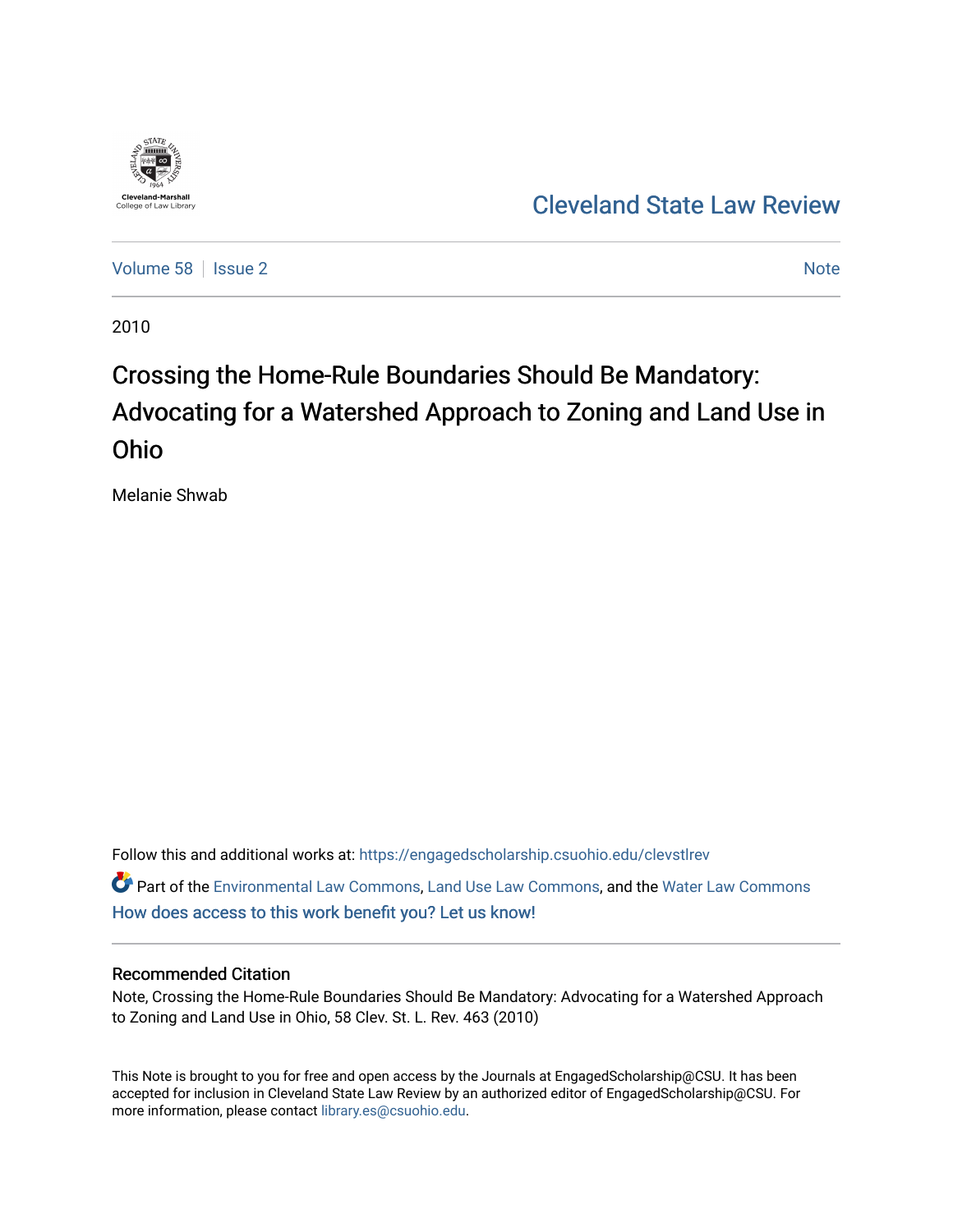## **CROSSING THE HOME-RULE BOUNDARIES SHOULD BE MANDATORY: ADVOCATING FOR A WATERSHED APPROACH TO ZONING AND LAND USE IN OHIO**

## MELANIE SHWAB<sup>∗</sup>

| I. |                                                               |  |
|----|---------------------------------------------------------------|--|
| Π. | MANAGING WATER POLLUTION: A STATE OBLIGATION  467             |  |
|    | History and Purpose of the Clean Water Act 467<br>A.          |  |
|    | Sources of Water Pollution: Point Source and Nonpoint<br>В.   |  |
|    |                                                               |  |
|    | Water as a Resource: Maintaining Water Quality<br>$C_{-}$     |  |
|    |                                                               |  |
| Ш. | THE WATERSHED APPROACH TO LAND USE: A SOLUTION TO             |  |
|    |                                                               |  |
|    | The Watershed Approach Planning Model  475<br>A.              |  |
|    | Current Watershed Approach Model in Ohio  476<br>B.           |  |
|    | <b>Watershed Management Requires Mandatory</b><br>$C_{\cdot}$ |  |
|    |                                                               |  |
|    |                                                               |  |
|    | Distinguishing Zoning and Planning 480<br>A.                  |  |
|    | $B_{-}$                                                       |  |
|    |                                                               |  |
|    | Constitutional Authority—The Home Rule<br>2.                  |  |
|    |                                                               |  |
|    | Statewide Concern Doctrine  487<br>$\overline{a}$ .           |  |
|    | b.                                                            |  |
|    | C. "Home-Rule" as a Political, Not a Legal Barrier  492       |  |
| V. |                                                               |  |

## I. INTRODUCTION

Ohio has a polarized history of water-resource management and planning. In 1925, Alfred Bettman, an Ohio-native and corporate lawyer, gained national recognition as the innovator of comprehensive planning when he proposed, and the City of Cincinnati adopted, the country's first comprehensive plan to "guide growth

<sup>∗</sup> J.D. 2010, Cleveland-Marshall College of Law, Cleveland State University. The author thanks Professor Steven Steinglass especially, for his advice and guidance during the writing process. The author also acknowledges Adam Fletcher for his willingness to read and talk about watersheds, and Professor Heidi Robertson for her enthusiasm about this topic.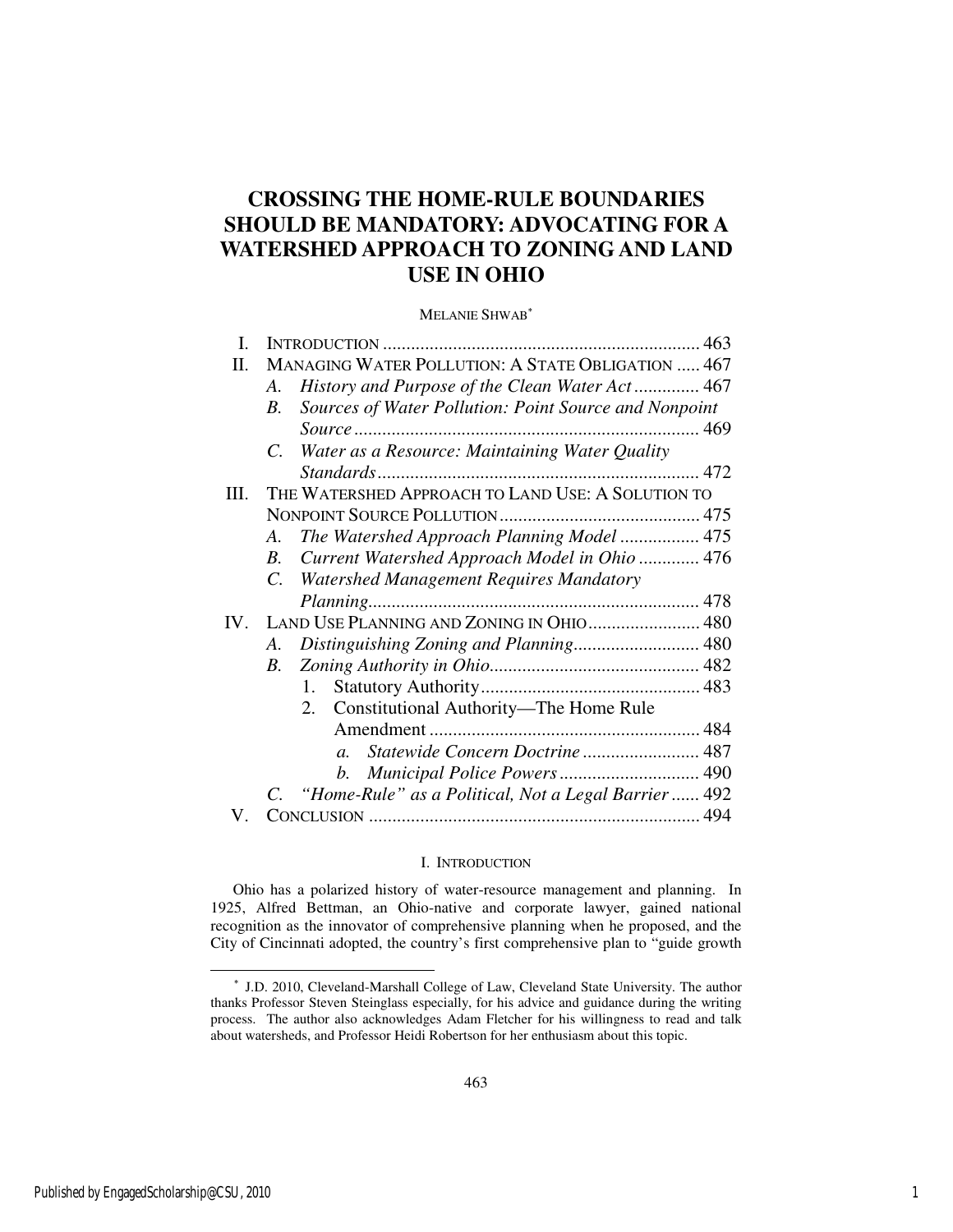and structure" in pursuit of "public health, safety, and welfare."<sup>1</sup> In the same year, the Ohio Supreme Court upheld the constitutionality of comprehensive zoning in Pritz v. Messer.<sup>2</sup> The United States Supreme Court followed Ohio's lead one year later in 1926, upholding the constitutionality of zoning in the landmark case *Village of Euclid v. Ambler Realty Co*. 3 In stark contrast, Ohio's poor planning and waterresource management has been subject to national criticism and jokes—most famously in 1969, when the grossly-polluted Cuyahoga River caught on fire.<sup>4</sup>

2 Pritz v. Messer, 149 N.E. 30, 37 (Ohio 1925), *overruled on other grounds by* Hudson v. Albrecht, Inc., 458 N.E.2d 852, 855-56 (Ohio 1984). Alfred Bettman wrote as amici curiae for the City of Cincinnati against a constitutional challenge to a zoning ordinance establishing districts in the city with specific limitations including building heights and set-backs. *Id.* at 32. The Ohio Supreme Court upheld the constitutionality of the zoning ordinance because "[u]nder the police power society may restrict the use of property without making compensation therefor, if the restriction be reasonably necessary for the preservation of the public health, morals, or safety" and restrictions of building heights and set-backs have such "a relation to the public health and safety." *Id.* at 33-34 (citing State v. Cunningham, 119 N.E. 361 (Ohio 1918).

 $3$  Vill. of Euclid v. Ambler Realty Co., 272 U.S. 365, 397 (1926); MECK & PEARLMAN, *supra* note 1, at 4-5. An Ohio district court struck down the Village of Euclid's zoning ordinance as exceeding municipal police power, concluding that this type of land-use regulation amounted to a "taking" of Ambler's property in violation of eminent domain. *See*  Ambler Realty Co. v. Vill. of Euclid, 297 F. 307, 314-15, 317 (N.D. Ohio 1924), *rev'd*, 272 U.S. 365 (1926) (stating that while "police power is not susceptible of exact definition . . . . [I]t is not true that the public welfare is a justification for the taking of private property for the general good"). Ambler's arguments relied on individual property rights and the potential value of the property if used for industry purposes rather than residential, as the zoning ordinance required. *See* Lucero, *supra* note 1, at 88. Bettman argued to the Supreme Court that the constitutionality of zoning ordinances should be upheld where the goal was to "prevent developments that might have a 'detrimental effect upon public health, safety, convenience, morals, and welfare.'" *Id*. Bettman rebutted Ambler's argument by stating that "specific claims of unfairness to the property owner could be dealt with individually without barring zoning altogether" and the Supreme Court agreed upholding the constitutionality of the ordinance. *Id.*

4 DAVID ZWICK & MARCY BENSTOCK, WATER WASTELAND 3 (1972). The Cuyahoga River in central Cleveland ignited into flames after oil and industrial waste entered the water on June 22, 1969. *Id.* Clevelanders joked that "[a]nyone who falls into the Cuyahoga does not drown . . . . He decays." *The Cities: The Price of* Optimism, TIME, Aug. 1, 1969, *available at* http://www.time.com/time/magazine/article/0,9171,901182,00.html. Apparently the Cuyahoga burned periodically since John D. Rockefeller built refineries along its banks in

<sup>&</sup>lt;sup>1</sup> STUART MECK & KENNETH PEARLMAN, OHIO PLANNING AND ZONING LAW 4 (2007). In 1915, Alfred Bettman decided that city planning was the key to reforming municipal corruption over zoning ordinances and, therefore, proposed a bill that authorized citizen-run planning commissions to create municipal plans that, once adopted, could not be disregarded by city council. Lora A. Lucero, *The American Planning Association and Trends in Land Use Litigation*, *in* CURRENT TRENDS AND PRACTICAL STRATEGIES FOR LAND USE LAW AND ZONING 85, 98 n.13 (Patricia E. Salkin ed., 2004) [hereinafter "CURRENT TRENDS"]. This legislation was the first of its kind influencing planning and zoning laws throughout the country. *Id.*  Bettman was a principal drafter of the Standard City Planning and Zoning Enabling Statutes of 1935 and founder of the American City Planning Institute. *Id.* He also wrote an amicus brief on behalf of the National Conference on City Planning, Ohio State Conference on City Planning, and the National Housing Board in *Village of Euclid v. Ambler Realty Co. Id.* at 87.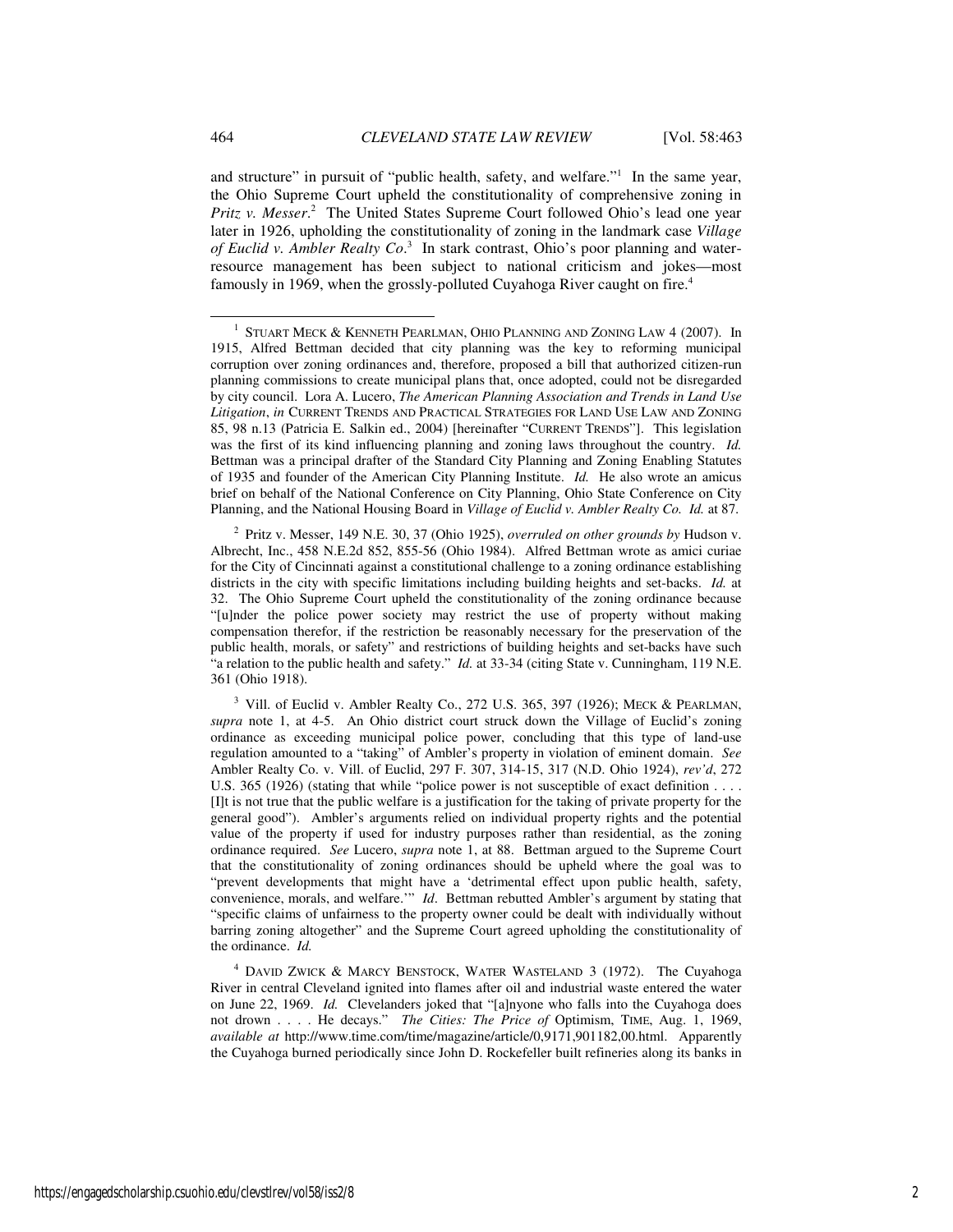Adding to the embarrassment, Congress cited the Cuyahoga "Burning River" incident as good reason for more comprehensive federal regulation over water pollution.<sup>5</sup> The collective failure of state governments to manage water pollution spurred the enactment of the Clean Water Act in 1972.<sup>6</sup> However, the Clean Water Act does not directly regulate all aspects of water pollution; the greatest contributor to water pollution, "nonpoint source" pollution, $\lambda$  is left to state management.<sup>8</sup>

Optimal management and conservation of water resources requires a holistic approach and planning model. This is because adequate water quality requires conscientious land use planning, and the two are inextricably linked.<sup>9</sup> Land use planning and water-resource management must be part of a comprehensive plan with hydrological boundaries as its geographic borders.

Yet, unlike a number of states, Ohio follows the opposite approach.<sup>10</sup> Land use decision-making is a product of zoning regulations enacted in accordance with

6 *See* 33 U.S.C. §§ 1266-1268 (2006). *See generally* Jeffrey M. Gaba, *Federal Supervision of State Water Quality Standards Under the Clean Water Act*, 36 VAND. L. REV. 1167 (1983) (discussing the requirements and regulations under the Clean Water Act); Adler, *supra* note 4, at 129-31. Congress specifically targeted the Great Lakes for cleanup. 33 U.S.C. § 1268.

 $7 A$  "nonpoint source" is any source without a discrete source of discharge—such as an industrial facility or power plant. *See infra* Part II.B. The Clean Water Act ("CWA") defines a "point source" as "any discernible, confined and discrete conveyance, including but not limited to any pipe, ditch, channel, tunnel, conduit, well, discrete fissure, container, rolling stock, concentrated animal feeding operation, or vessel or other floating craft, from which pollutants are or may be discharged." 33 U.S.C. § 1362(14) (2006). The Code also defines a "source" as "any building, structure, facility, or installation from which there is or may be the discharge of pollutants." *Id.* § 1316(a)(3). The CWA does not define "nonpoint source" other than everything else other than "point sources." *See id.* § 1362.

8 *See* sources *infra* note 45.

9 *See* U.S. ENVTL. PROT. AGENCY, WATERSHEDS: A WATERSHED APPROACH, http://www.epa.gov/owow/watershed/ approach.html (last visited Feb. 28, 2010) [hereinafter "U.S. EPA WATERSHED APPROACH"] (land use activities directly affect the health of water quality in a watershed); U.S. ENVTL. PROT. AGENCY, OFFICE OF WATER, BENEFITS DERIVED FROM TAKING A WATERSHED APPROACH, available at FROM TAKING A WATERSHED APPROACH, *available at* http://www.epa.gov/owow/watershed/framework/ch5.html (last revised Sept. 12, 2008) [hereinafter "U.S. EPA WATERSHED BENEFITS"]; A. Dan Tarlock, *The Potential Role of Local Governments in Watershed Management*, 20 PACE ENVTL. L. REV. 149, 149 (2002).

<sup>10</sup> Florida, Oregon, California, New York, Maryland, New Jersey, Washington, Minnesota, Wisconsin, Hawaii, Montana, and Georgia have all adopted comprehensive, statewide land-use planning approaches. *See* JULIAN CONRAD JUERGENSMEYER & THOMAS E. ROBERTS, LAND USE PLANNING AND DEVELOPMENT REGULATION LAW 501-03, 505 (2d ed. 2007) (discussing the details of a few of these states' comprehensive plans).

the 1860s. *See* Jonathan H. Adler, *Fables of the Cuyahoga: Reconstructing a History of Environmental Protection*, 14 FORDHAM ENVTL. L.J. 89, 99-104 (2002).

<sup>5</sup> *See* Adler, *supra* note 4, at 90 n.5 (citing Water Pollution – 1970, Part 2: Hearings before the S. Subcomm. on Air and Water Pollution of the Comm. on Public Works, 91st Cong. 412 (1970)) (statement of Carl B. Stokes, Mayor of Cleveland); Solid Waste Agency of N. Cook County v. U.S. Army Corps of Eng'rs, 531 U.S. 159, 174-75 (2001) (Stevens, J., dissenting).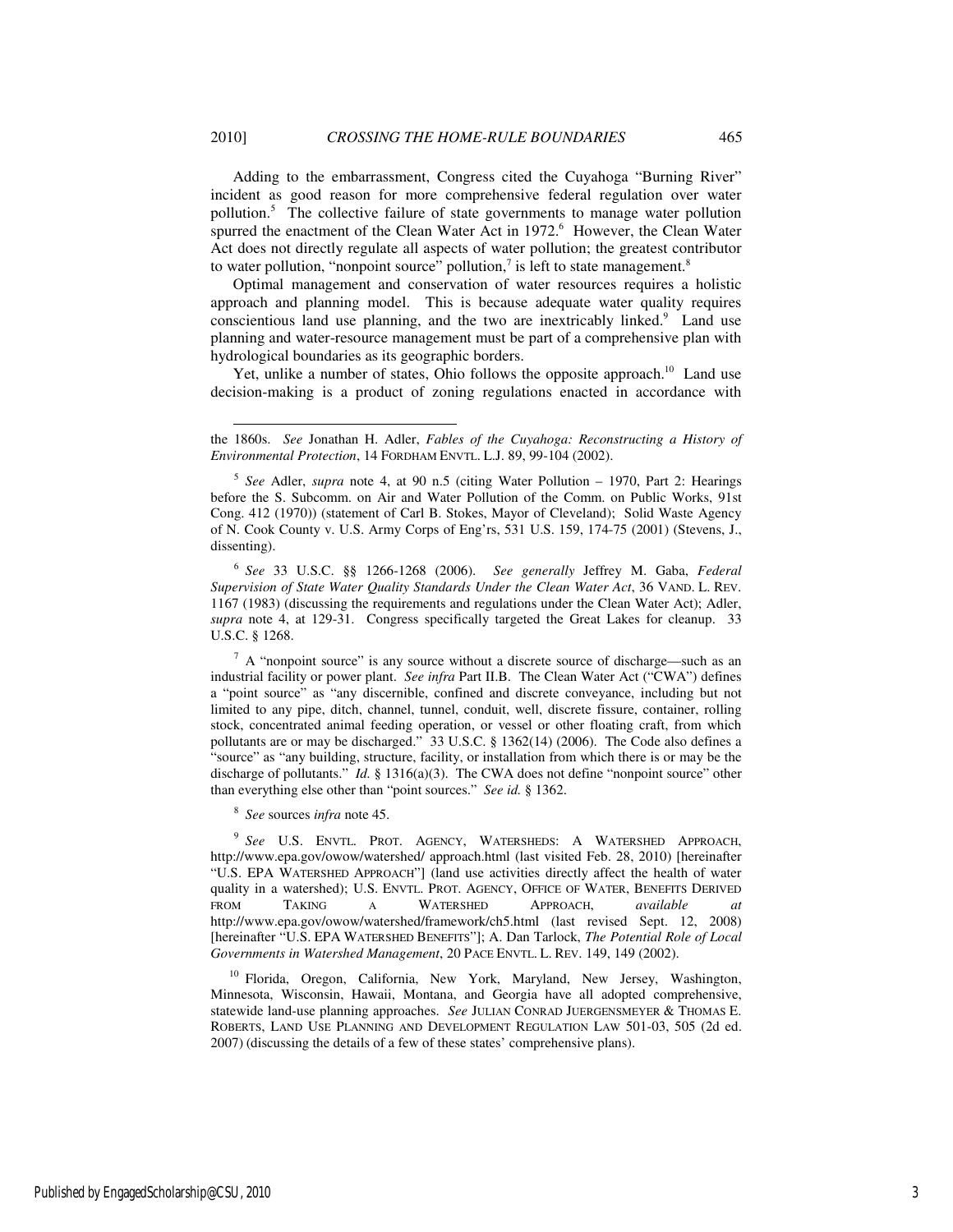political boundaries rather than hydrological "watershed" boundaries.<sup>11</sup> Political boundaries follow a land use planning model that no longer meets the ecological needs of the state because "water knows no boundaries," making political boundaries superficial parameters for abating water pollution.<sup>12</sup>

Ohio's current zoning practices further entrench political boundaries as the dominant land use approach because, while the state's townships and counties enact zoning regulations in accordance with a comprehensive plan, municipalities endowed with home-rule powers may zone in the absence of any plan.<sup>13</sup> This piecemeal approach to zoning and land use exacerbates nonpoint source water pollution in the state.<sup>14</sup> The solution for reducing nonpoint source pollution is statewide adoption of a "watershed-approach" to zoning and land use planning. This is a comprehensive plan with a dual purpose—preserve water quality and regulate land use activities uniformly—to reduce nonpoint source pollution.<sup>15</sup>

This Article advocates that Ohio adopt a mandatory "watershed-approach" to land use planning and zoning throughout the state. Ohio should adopt this approach to increase water quality in the state by reducing nonpoint source pollution, achieve greater environmental regulation uniformity, and offset the unfettered zoning power of municipalities operating in the absence of a comprehensive plan.

Part II discusses the environmental problem of water pollution and why curbing nonpoint source pollution is truly a state's burden that requires legislative attention and reform. Part III.A explains the solution to nonpoint source pollution in Ohio implementation of a mandatory statewide "watershed approach" model to land use planning and zoning; Part III.B discusses the current voluntary efforts in Ohio to implement watershed-approach planning and the perceived legal barriers to their success.

Part IV.A explains the following: (1) the current structure of zoning and land use practices among Ohio local governments; (2) why these practices are inadequate to reduce nonpoint source water pollution; and (3) why mandating a watershedapproach to zoning in the state is constitutionally permissible under the Home Rule Amendment of the Ohio Constitution. Lastly, Part IV.C opines that home rule is a

<sup>14</sup> *See, e.g.*, Paula J. Lebowitz, *Land Use, Land Abuse and Land Re-Use: A Framework for the Implementation of TMDLs for Nonpoint Source Polluted Waterbodies*, 19 PACE ENVTL. L. REV. 97, 122 (2001) ("The regulation of land use has been delegated from the state to the municipalities . . . that allows them nearly exclusive control over the determination of how land within the municipality will be used. By and large, this system of fragmented local control has been a failure in the protection of environmental resources and water quality.").

<sup>11</sup> *See* discussion *infra* Parts III.A, IV.A.

<sup>12</sup> *See* MILWAUKEE PUB. POLICY FORUM REPORT, *Clean Water, Healthy Future: Asset Management for Regional Prosperity*, Feb. 2006, REG'L REPORT, at 2, *available at* http://www.publicpolicyforum.org/pdfs/ CleanWaterRegional.pdf; Charles P. Lord et al., *Natural Cities: Urban Ecology and the Restoration of Urban Ecosystems*, 21 VA. ENVTL. L. J. 317, 329 (2003).

<sup>13</sup> *See* MECK & PEARLMAN, *supra* note 1, at 5-6. *See* OHIO REV. CODE ANN. § 519.02 (Westlaw 2010); Cent. Motors Corp. v. City of Pepper Pike, 409 N.E.2d 258, 280 (Ohio Ct. App. 1979) ("Ohio law does not require a municipality to adopt a comprehensive zoning plan as a condition precedent to the enactment of zoning legislation.").

<sup>15</sup> *See* discussion *infra* Part III.A., Part III.B.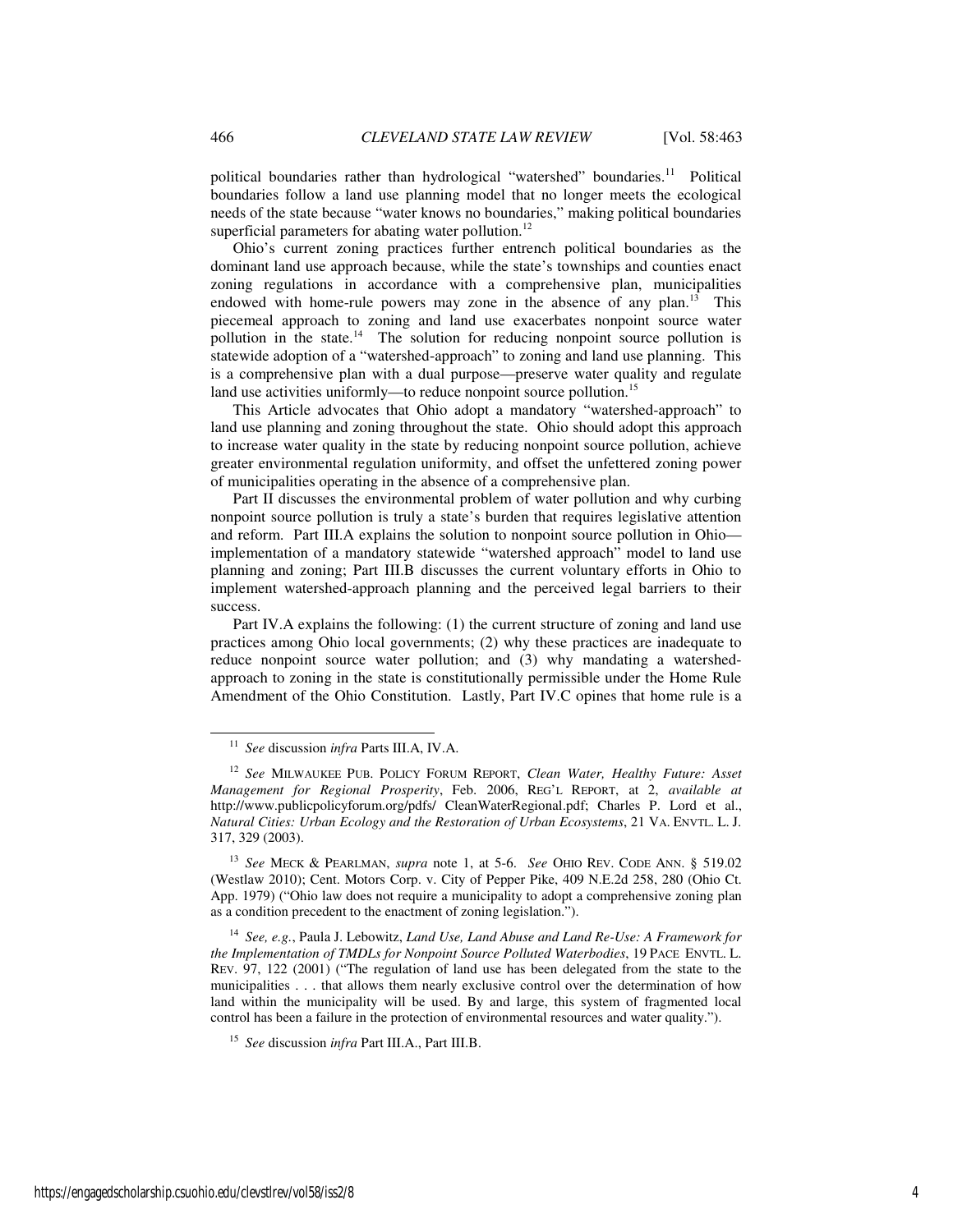political barrier rather than a legal one, and, therefore, statewide adoption of a watershed plan for land use ultimately confronts the challenge of overcoming political opposition.

## II. MANAGING WATER POLLUTION: A STATE OBLIGATION

#### *A. History and Purpose of the Clean Water Act*

National legislative concern over water pollution originated with Congress's enactment of the Rivers and Harbors Act of 1899,<sup>16</sup> making it a crime for any person or industry to discharge refuse into tributaries and navigable waters of the United States without a permit.<sup>17</sup> It was not until the Water Quality Improvement Act of 1965<sup>18</sup> that states were collectively subject to federal enforcement of comprehensive water-resource management.<sup>19</sup> The Act encouraged states to adopt effluent limitations<sup>20</sup>—pollutant discharge maximums—and water quality standards for all water bodies; but at that time, the Act had limited enforcement power and failed to reduce water pollution.<sup>21</sup> Sweeping enforcement power came in the 1972 Federal Water Pollution Control Act Amendments,<sup>22</sup> known as the Clean Water Act ("CWA") of 1972. The CWA required states to issue water quality standards for intrastate waters subject to federal approval. $^{23}$ 

The CWA of 1972 is the principal body of water pollution law currently in effect, and has the stated purpose of "[r]estor[ing] and maintain[ing] [the] chemical, physical and biological integrity of the Nation's waters."<sup>24</sup> To accomplish this, the CWA introduced a federal permit system to regulate point source contributors of water pollution—discrete conveyances of discharge—and delegated to the states the role of administering the permit program as well as enforcing water quality standards and effluent limitations for all direct discharges into surface waters.<sup>25</sup> Nonpoint

-

<sup>19</sup> Gaba, *supra* note 6, at 1177-78.

<sup>20</sup> *See id.* at 1178-80."Effluent" refers to waste material that is discharged into the environment. *See* CWA § 502(11), 33 U.S.C. § 1362(11) (2006). "Effluent limitations" refers to the restriction on the quantity, rate, and concentration of such waste that is discharged into navigable waters. *Id.*

<sup>21</sup> *See* Gaba, *supra* note 6, at 1178-80.

<sup>22</sup> Pub. L. No. 92-500, 86 Stat. 816 (2006) (codified as amended at 33 U.S.C. §§ 1251- 1387).

<sup>23</sup> *See* 33 U.S.C. §§ 1311(b)(1)(C), 1313(a)(1); PUD No. 1 of Jefferson County v. Wash. Dep't of Ecology, 511 U.S. 700, 704 (1994).

 $24$  33 U.S.C. § 1251(a).

<sup>16</sup> Pub. L. No. 9-245, 30 Stat. 1151 (1899) (codified as 33 U.S.C. §§ 403-404, 406 (2006)).

<sup>17</sup> *See* 33 U.S.C. § 407.

<sup>&</sup>lt;sup>18</sup> Pub. L. No. 89-234, 79 Stat. 903 (1965) (superseded 1972). Although, "[s]erious federal interest in protection of surface waters extends back as far as 1948 when Congress passed the Federal Water Pollution Control Act." Shimshon Balanson, Note, *Holding Nature Responsible: The Natural Conditions Exception to Water Quality Standards of the Clean Water Act*, 56 CLEV. ST. L. REV. 1057, 1060 (2008).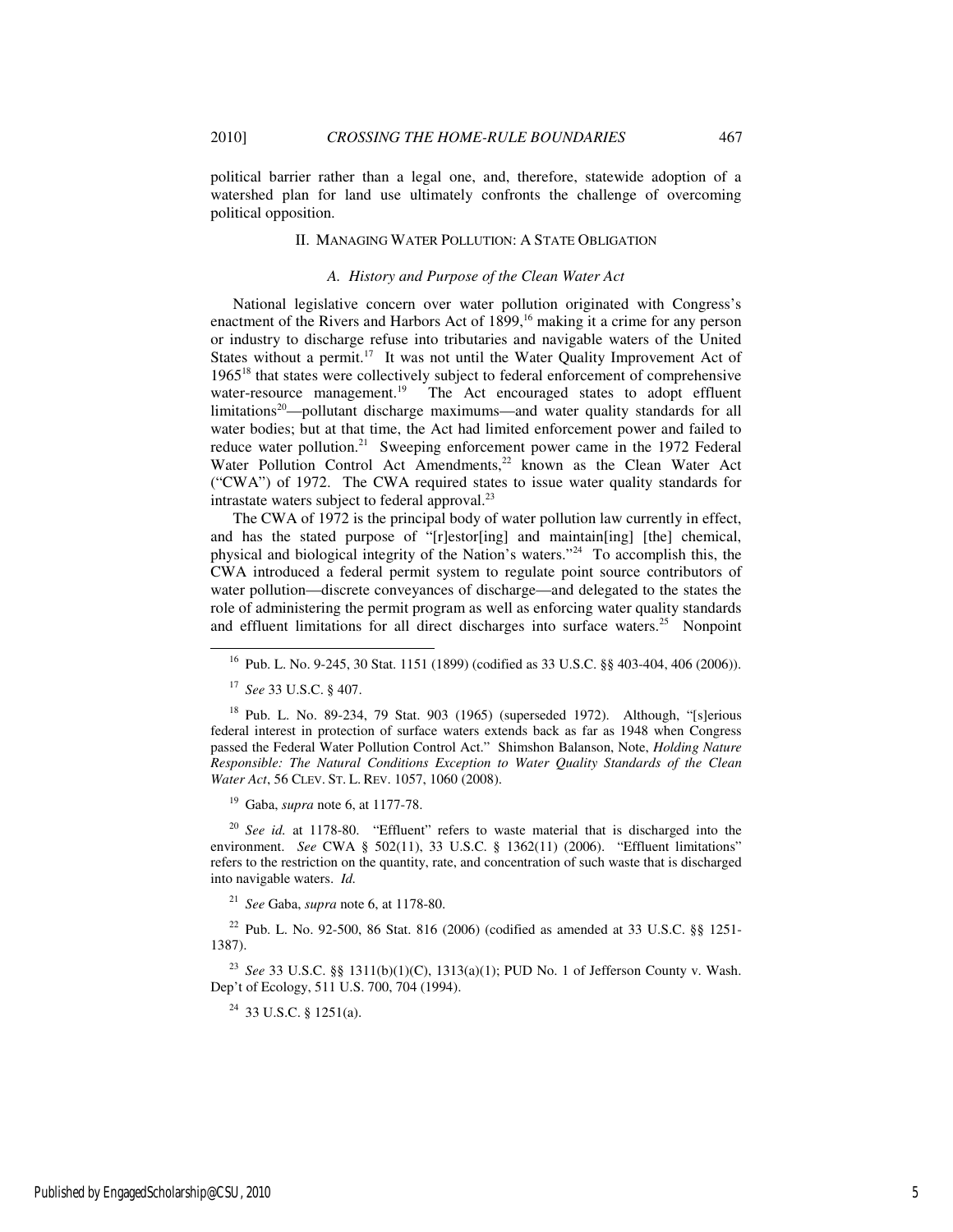sources—diffuse contaminants without a discrete origination—are specifically exempt from the CWA permit program.<sup>26</sup>

Federal regulatory mandates regarding nonpoint source pollution have a shorter history. The 1987 Amendments to the CWA introduced nonpoint source pollution into its regulatory framework in Sections 208 and 319.<sup>27</sup> Section 208 calls for states' participation in three ways: (1) assess damage to water quality attributable to nonpoint source pollution; (2) develop programs to abate it—regulatory or nonregulatory; and (3) submit these programs, "Section 208 Plans," to the U.S. Environmental Protection Agency ("U.S. EPA") for approval. Section 208 plans are included in Ohio's required Water Quality Management ("WQM") Plan—a report which has been referred to as "an encyclopedia . . . used to plot and direct actions that abate pollution and preserve clean water"; the WQM Plan addresses nine elements of water quality that the state supervises, including nonpoint sources.<sup>28</sup> Another reporting requirement, pursuant to Section 303(d), is that Ohio identify annually all "impaired" surface waters—those water bodies within the state's borders that fail to meet the state-established water quality standards.<sup>29</sup>

The CWA Section 319 adds financial muscle to its ambitious nonpoint source management program—marrying the federal government's interest in controlling

<sup>27</sup> Pub. L. No. 100-4, 101 Stat. 7 (1987) (now codified as amended at 33 U.S.C. § 1288 (2006)); *see* 33 U.S.C. § 1329; Pronsolino v. Marcus, 91 F. Supp. 2d 1337, 1352 (N.D. Cal. 2000); *see also Ore. Natural Res. Council*, 834 F.2d at 849 n. 12 (noting that "Congress recently amended [this year] the Clean Water Act and added a new provision dealing with nonpoint sources of pollution" and that Congress added to section 1251(a) that "it is the national policy that programs for the control of nonpoint sources of pollution be developed and implemented").

 $25\,$ See id. § 1342. The CWA is triggered by the "discharge of any pollutant from a point source into the navigable waters of the United States." Ass'n to Protect Hammersley, Eld, and Totten Inlets v. Taylor Res., Inc. 299 F.3d 1007, 1009 (9th Cir. 2002). Point sources cannot discharge pollutants into navigable surface waters without a permit from the National Pollutant Discharge Elimination System (NPDES). *See id.* § 1342 (establishing NPDES).

<sup>26</sup> *See id.* § 1342; Ore. Natural Res. Council v. U.S. Forest Serv., 834 F.2d 842, 849 (9th Cir. 1987) (stating, "[w]hen Congress established the National Pollutant Discharge Elimination System (NPDES) in 1972 and concomitantly created a new approach to regulating and abating water pollution, it drew a distinct line between point and nonpoint pollution sources. Point sources are subject to direct federal regulation and enforcement under [ 33 U.S.C. § 1342]. Nonpoint sources, because of their very nature, are not regulated under the NPDES." (citations and footnotes omitted)).

 $^{28}$  Ohio Envtl. Prot. AGENCY DIV. OF SURFACE WATER, Ohio 2008 FINAL INTEGRATED REPORT- SECTION C: MANAGING WATER QUALITY C-10 (2008), http://www.epa.ohio.gov/ portals/35/tmdl/2008IntReport/Final\_SectionC\_ProgramSummaries.pdf [hereinafter "OEPA 2008 WATER QUALITY REPORT SECTION C: MANAGING WATER QUALITY"]; *see* 33 U.S.C. § 1313(d) (requiring State WQM Plans). The CWA requires that the State WQM Plans include—total daily maximum loads (TMDLs), effluent limits, municipal and industrial waste treatment, nonpoint source management and control, management agencies, implementation measures, dredge and fill program, basin plans, and ground water. *See* 33 U.S.C. § 1313(d); OEPA 2008 WATER QUALITY REPORT SECTION C-MANAGING WATER QUALITY; *see generally*  40 C.F.R. §§ 130.1-130.15 (1994) (federal regulations addressing these plans).

<sup>29</sup> *See* Clean Water Act (CWA) § 303, 33 U.S.C. § 1313(d) (2006).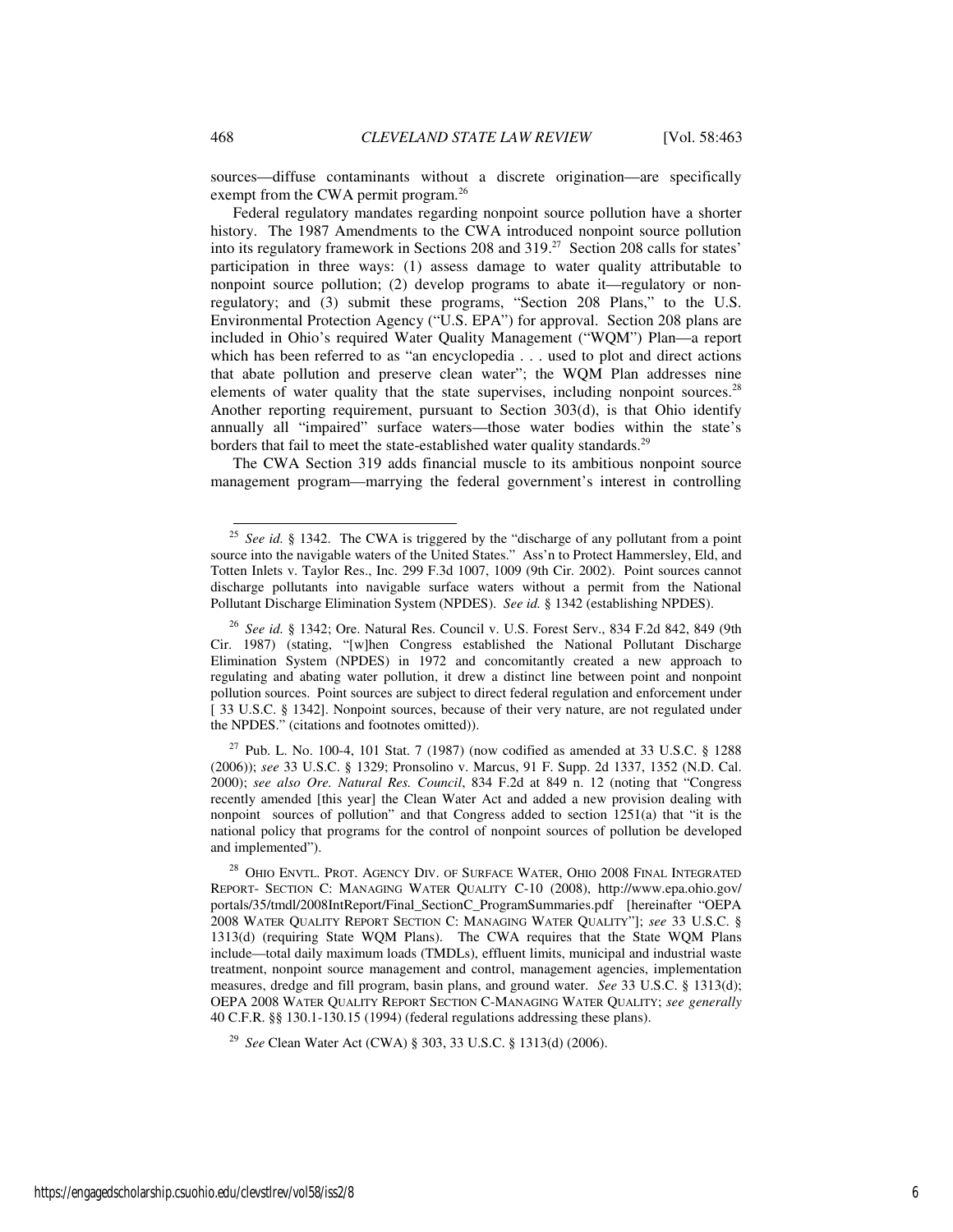nonpoint source pollution with continual state needs for funding.<sup>30</sup> It is a grant program, administered by the Ohio Environmental Protection Agency ("OEPA"), that annually distributes federal grants specifically targeted for communities' and organizations' uses to correct water quality impairments caused by nonpoint source pollution.<sup>31</sup> These federal grants are Ohio's primary funding source for nonpoint source pollution abatement. Subsidized costs offer part, but not all, of a regulatory solution, because these grants require willing and able takers, meaning that the true "cornerstone of Ohio's 319 program is working with watershed groups and others who are implementing locally developed watershed management plans" to reduce nonpoint source pollution.<sup>32</sup> While the CWA reporting requirements and subsequent amendments have directed states' attention to the problem of nonpoint source pollution—and backed that directive with federal monies, although the sufficiency of funding is a hotly debated point—the regulatory structure is a relatively new one, and it requires state action in the absence of a federal "how-to." As such, this Article argues that increased legislative attention and policy-making is necessary for this cognizable problem.

#### *B. Sources of Water Pollution: Point Source and Nonpoint Source*

Distinguishing the sources of water pollution is biologically and legally significant. All water pollution originates from point sources, nonpoint sources, or both. Point sources are discrete points of discharge—such as manufacturing plants, factories, pipes, and sewage plants—and are subject to the NPDES permit program for any and all direct discharges into surface waters.<sup>33</sup> More than three decades after the NPDES permit program began, Ohio, like most other states, implemented the NPDES with minimal difficulty and reduced point source pollution effectively.<sup>34</sup>

Nonpoint source pollution is the leading cause of water pollution in the United States.<sup>35</sup> Unlike point sources, nonpoint sources are not attributable to a single or

<sup>31</sup> *See* **OEPA, SECTION** 319 **GRANT PROGRAM**, http://www.epa.ohio.gov/dsw/nps/319program.aspx#success (last visited Oct. 26, 2009) [hereinafter OEPA SECTION 319 GRANT PROGRAM].

<sup>32</sup> *See* OEPA SECTION 319 PROGRAM, *supra* note 31.

<sup>33</sup> *See* sources *supra* note 23. Point sources comprise mostly of the following types— Publicly Owned Treatment Works (POTWs), Combined Sewer Systems (CSSs), and industrial facilities. *See generally* OHIO ADMIN. CODE 3745:38-03 (2000); OHIO REV. CODE ANN. § 6111.01 (LexisNexis 2010). POTWs are treatment plants for municipal sewage, the used water of a community including waterborne waste from residences, business, and industry. *See generally* OHIO ADMIN. CODE 3745:3-01 (2002) (definitions). CSSs are a combination of street storm sewers and residential sewers, eliminating the need for two separate systems. *See* OHIO REV. CODE ANN. § 6117.01(A)(9).

<sup>34</sup> *See* OHIO EPA, OHIO NONPOINT SOURCE POLLUTION CONTROL PROGRAM, http://www.epa.state.oh.us/dsw/nps/ index.aspx (last visited Oct. 25, 2009) [hereinafter "OEPA NONPOINT SOURCE POLLUTION"] (noting that the CWA's point source regulations are effective at reducing point source pollution in Ohio's waters).

<sup>35</sup> *See generally U.S. ENVTL. PROT. AGENCY, NATIONAL WATER QUALITY INVENTORY:*<br>REPORT TO CONGRESS: 2002 REPORTING CYCLE. REPORT TO CONGRESS; 2002 REPORTING CYCLE,

<sup>30</sup> *See* U.S. ENVTL. PROT. AGENCY, POLLUTED RUNOFF (NONPOINT SOURCE POLLUTION): CLEAN WATER ACT SECTION 319, http://www.epa.gov/owow/nps/cwact.html (last visited Dec. 22, 2008).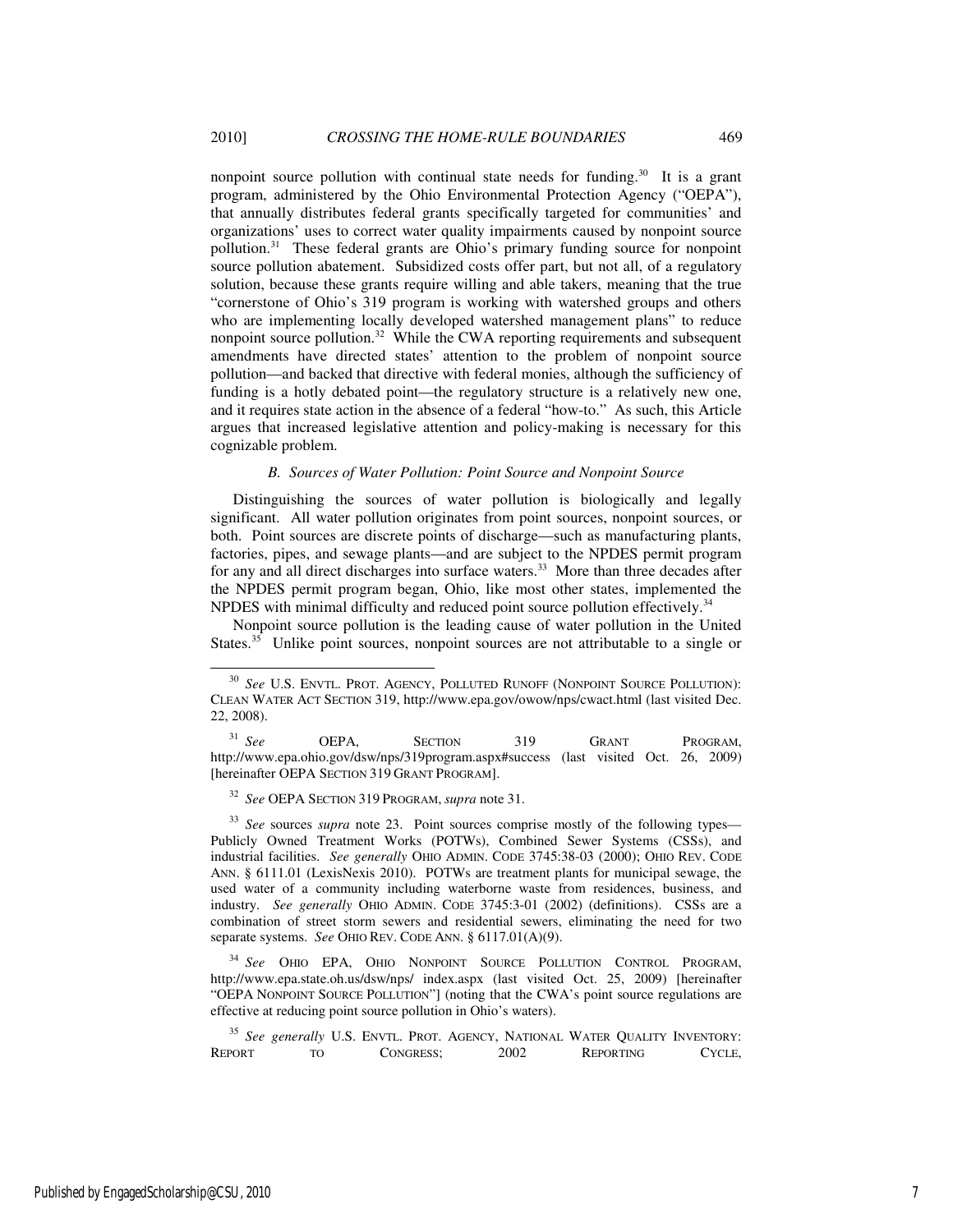defined point of discharge and constitute a wider span of contaminants because the pollution is discharged over an expansive land area.<sup>36</sup> Nonpoint sources are diffuse forms of pollution caused by sediment, nutrients, and organic and toxic substances originating from land-use activities, all carried to lakes and streams by surface runoff.<sup>37</sup> Nonpoint source pollution occurs due to contamination that accumulates en route from wherever the runoff originated.<sup>38</sup> The pollution results from storm water and melted snow runoff that drains over surfaces to everywhere that water accumulates.<sup>39</sup>

Nonpoint source pollution is attributable to common land-use activities agriculture, farming, construction, mining, development complexes, golf courses, paved driveways, and parking lots.<sup>40</sup> In communities where land use development occurs in the absence of conscientious planning, the runoff channels and drains to wherever the land or gravity takes it— neighboring "downstream" towns, lakes, streams, basements, storm sewers, or groundwater.<sup>41</sup> Increasing impervious surfaces—hard surfaces impenetrable by water runoff, such as parking lots—harms water quality.<sup>42</sup> When impervious cover of land areas increase, it forces water to run off of these surfaces at a greater speed, which in turn creates several effects: (1) the

<sup>36</sup> *See Forsgren*, 309 F.3d at 1184; William L. Andreen, *Water Quality Today—Has the Clean Water Act Been a Success?*, 55 ALA. L. REV. 537, 560-64 (2004).

<sup>37</sup> U.S. GEOLOGICAL SURVEY, WATER GLOSSARY, http://ga.water.usgs.gov/edu/dictionary.html#W (last visited Feb. 2, 2009).

<sup>38</sup> *Forsgren*, 309 F.3d at 1186 (citing Oregon Natural Desert Ass'n v. Dombeck, 172 F.3d 1092, 1098 (9th Cir. 1998)); *Andreen supra* note 36, at 562-65.

<sup>39</sup> *See* OEPA NONPOINT SOURCE POLLUTION, *supra* note 34; John R. Nolon, *In Praise of Parochialism: The Advent of Local Environmental Law*, 26 HARV. ENVTL. L. REV. 365, 369 (2002).

<sup>40</sup> U.S. ENVTL. PROT. AGENCY, THE WATERSHED PROTECTION APPROACH: AN OVERVIEW 1 (1991), *available at* http://nepis.epa.gov/Exe/ZyPURL.cgi?Dockey=100001ZK.txt (1991), *available at* http://nepis.epa.gov/Exe/ZyPURL.cgi?Dockey=100001ZK.txt [hereinafter "U.S. EPA WATERSHED PROTECTION APPROACH"]; *see* Tahoe-Sierra Pres. Council, Inc. v. Tahoe Reg'l Planning Agency, 535 U.S. 302 (2002) (noting the connection between land use and nonpoint source pollution).

<sup>41</sup> *See generally* Boettler v. Bd. of Twp. Trs., Green Twp., 165 N.E.2d 705, 708-10 (Ohio C.P. Summit County 1960) (recognizing the "downstream" effect of land development and increasing surface water movement to neighboring municipalities); OEPA NONPOINT SOURCE POLLUTION, *supra* note 34.

<sup>42</sup> OHIO ENVTL. PROT. AGENCY, DIVISION OF SURFACE WATER, OHIO 2008 FINAL INTEGRATED REPORT- SECTION A: AN OVERVIEW OF WATER QUALITY, A-9-A-10, available for download at http://www.epa.ohio.gov/dsw/tmdl/ 2008IntReport/2008OhioIntegratedReport.aspx (last visited Mar. 18, 2010) [hereinafter "OEPA 2008 WATER QUALITY REPORT SECTION A: OVERVIEW"].

http://www.epa.gov/305b/2002report/report2002305b.pdf (last visited Jan. 9, 2009); *see also*  League of Wilderness Defenders/Blue Mountains Biodiversity Project v. Forsgren, 309 F.3d 1181, 1184 (9th Cir. 2002) (stating that nonpoint source pollution is the "largest source of water pollution in the United States, far outstripping point source pollution from factories, sewage plants, and chemical spills."); Pronsolino v. Marcus, 91 F. Supp. 2d 1337, 1338 (N.D. Cal. 2000) (acknowledging that 'nonpoint source pollution has become the dominant water quality problem in the United States').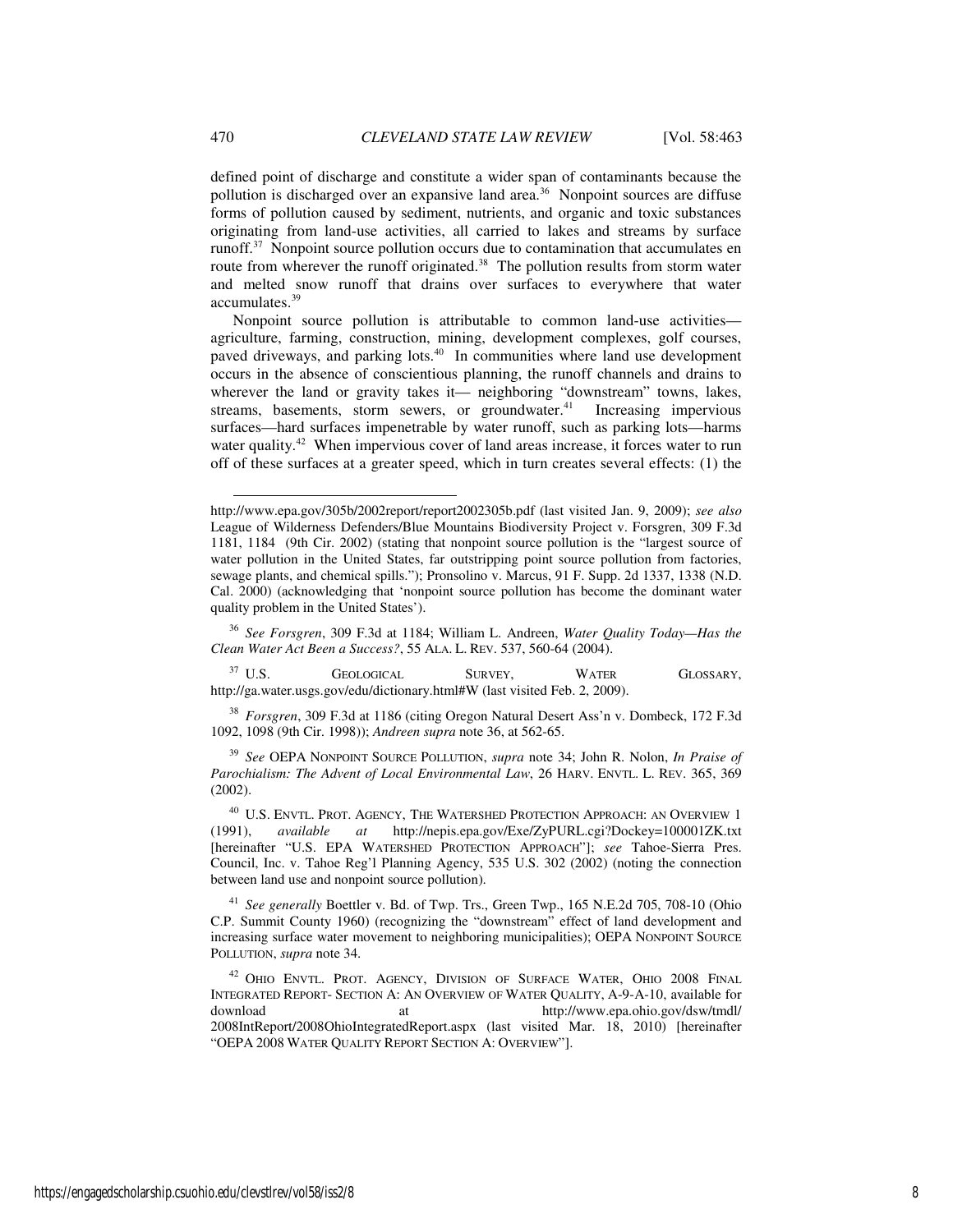rate of stream erosion increases, hindering the stream's ability to assimilate nutrients and pollution; (2) higher volumes of runoff increase the amount of pollutants; and (3) surface water temperatures rise after runoff is carried over hot surfaces and enters the stream, thereafter reducing oxygen concentrations necessary for healthy aquatic life.<sup>43</sup> An increase in impervious cover is inevitable as communities develop, so without the realistic option of reducing impervious surfaces, the size and placement of those surfaces is even more critical.

 Most significantly, the deteriorative effect of nonpoint source pollution is a cumulative result of land use, making "spot" improvements to runoff ultimately ineffective.<sup>44</sup> Traditionally, states regulate land use within their borders, and the CWA's provisions do not interfere with that tradition to the extent that the CWA requires states to monitor nonpoint source pollution and reduce it. But, as noted, the CWA stops short of instructing *how* states must accomplish this.<sup>45</sup>

Environmental experts and agencies recognize that the abstract and amorphous nature of nonpoint source pollution makes it the most difficult to manage.<sup>46</sup> Moreover, the experts and agencies agree that effective management of nonpoint source pollution requires a partnership between the biological needs of surface waters and control over land use activities contributing to nonpoint source pollution.<sup>47</sup> Yet, such collaboration rarely occurs; in Ohio, municipal zoning and land use occurs without consideration to the impact on nonpoint source pollution.

-

<sup>46</sup> *See, e.g.*, OEPA NONPOINT SOURCE POLLUTION, *supra* note 34; Steven J. Hipfel, *Enforcement of Nonpoint Source Water Pollution Control and Abatement Measures Applicable to Federal Facilities, Activities and Land Management Practices under Federal and State Law*, 8 ENVTL. LAW. 75, 80-81 (2001) (stating that "[r]egulators have identified watershed management as the necessary mechanism for controlling and abating nonpoint source water pollution because this approach involves examination of all water quality stressors within a defined water basin instead of viewing individual pollutant sources in isolation."); Daniel R. Mandelker, *Controlling Nonpoint Source Pollution: Can It Be Done?*, 65 CHI.-KENT L. REV. 479, 480-82 (1989).

<sup>47</sup> *See* U.S. EPA WATERSHED APPROACH, *supra* note 9; OEPA NONPOINT SOURCE POLLUTION, *supra* note 34 and text accompanying note 45. Professor Tarlock advocates for watershed management as an optimal approach yet local governments "face formidable

Published by EngagedScholarship@CSU, 2010 9

<sup>43</sup> *Id.* at A-10.

<sup>44</sup> *See generally* OEPA NONPOINT SOURCE POLLUTION, *supra* note 34.

<sup>45</sup> *See* Clean Water Act (CWA) § 208, 33 U.S.C. § 1288 (2006); CWA § 319, 33 U.S.C. § 1329; Pronsolino v. Marcus, 91 F. Supp.2d 1337, 1341-42, 1346 (N.D. Cal. 2000) (explaining that the Clean Water Act of 1972 intended to address all sources of pollution, but because of the nature of nonpoint source pollution, the Act intended "to mitigate nonpoint-source pollution through state land-use regulation.") The OEPA states that "[a]ll pollution is not created equally" when referring to the distinct obligations of the state and federal governments for controlling water pollution. OEPA NONPOINT SOURCE POLLUTION, *supra* note 34. The agency notes that although "[t]raditional images of water pollution often consist of a pipe spewing industrial contaminants into a river," the federal Clean Water Act has mostly solved this problem because the Act mandates environmental policies and controls for point source pollution. *Id.* But the agency recognizes that reducing nonpoint source pollution remains an unmet problem because nonpoint source pollution is the result of land use and controlling land use is a power of the state. *Id.* So, although the Clean Water Act "call[s] upon states to develop comprehensive plans to manage nonpoint source pollution," the Act does not mandate a particular plan. *Id.*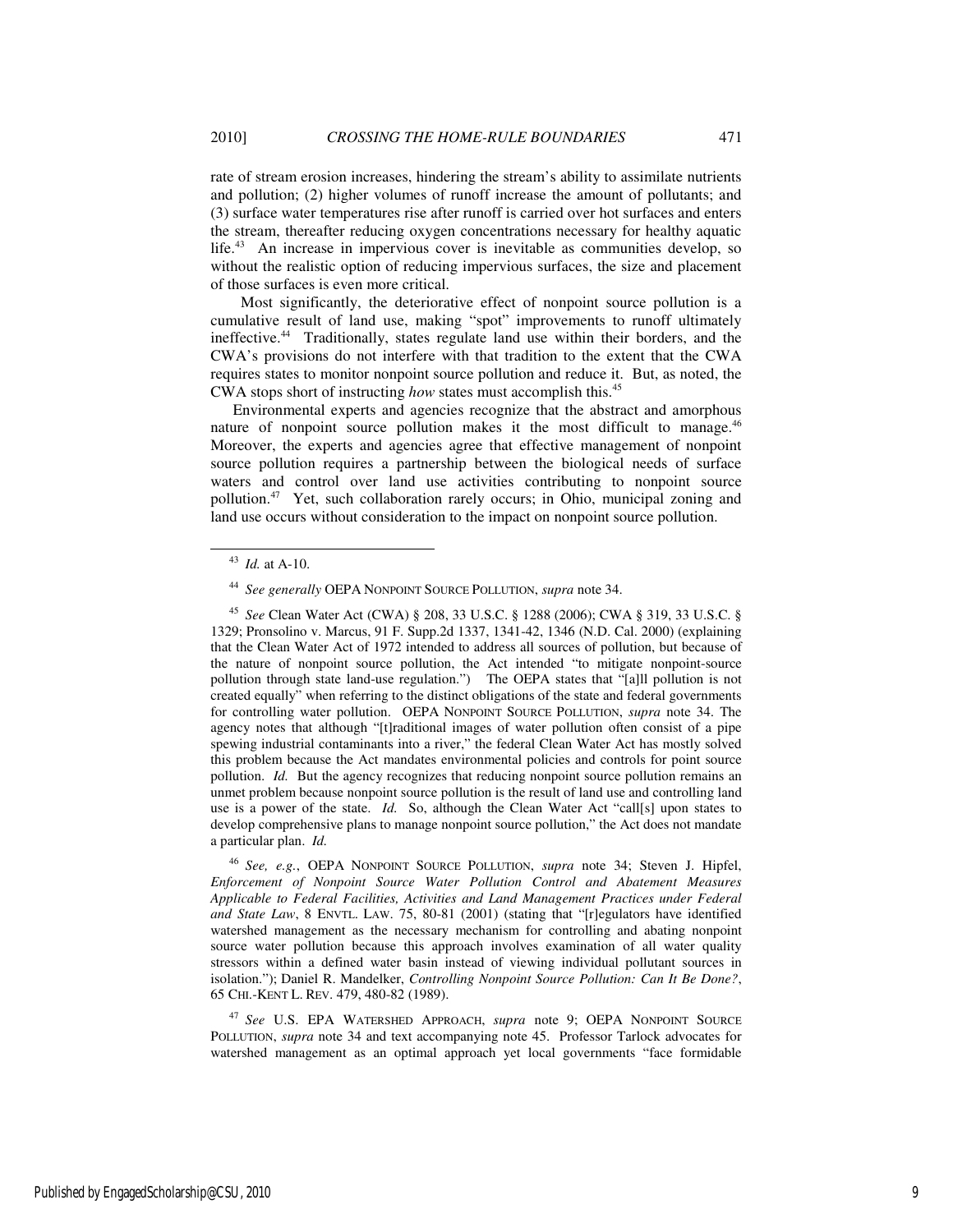#### *C. Water as a Resource: Maintaining Water Quality Standards*

The state of Ohio is "water-rich," bordered on its North by Lake Erie, and on its south by the Ohio River, with thousands of miles of surface waters in between.<sup>48</sup> Ensuring suitable conditions of these waters is critical because they support the state's needs for drinking water and recreational and economic activities, all of which contribute to a robust standard of living and state economy.<sup>49</sup> In fact, Ohio's surface waters, not groundwater, are the primary water source for drinking, swimming, boating, fishing, industrial operations, power generation, irrigation, and mining. $50$ 

Pursuant to the CWA, all states adopt water quality standards "to protect, maintain and improve the quality of the nation's surface waters."<sup>51</sup> "Water quality" standards" set upper limits on the amount of pollution permitted in surface waters. $52$ These water quality standards are ambient standards rather than discharge standards, but ambient standards form the basis of direct pollutant discharge limitations into surface waters under the federal permit program.<sup>53</sup>

The OEPA monitors the state's water quality and promulgates its water quality standards.<sup>54</sup> One component of Ohio's water quality standards is a "designated" use."<sup>55</sup> The OEPA assigns a designated use for each water body segment—drinking, recreation, or industrial uses.<sup>56</sup> All surface waters must attain the water quality standards for their respective designated use.<sup>57</sup>

 Pursuant to the CWA Section 305, the OEPA generates a biennial report indicating the general conditions of the state's surface waters and identifies all

<sup>48</sup> OEPA 2008 WATER QUALITY REPORT SECTION A: OVERVIEW, *supra* note 42, at A-1.

<sup>49</sup> *Id.* 

-

<sup>50</sup> *Id.* 

<sup>51</sup> OEPA 2008 WATER QUALITY REPORT SECTION C: MANAGING WATER QUALITY, *supra*  note 28, at C-15;*see* Clean Water Act (CWA) § 303, 33 U.S.C. § 1313(a)(3)(A) (2006).

<sup>52</sup> OEPA 2008 WATER QUALITY REPORT SECTION C: MANAGING WATER QUALITY, *supra*  note 28, at C-15.

<sup>53</sup> *Id.* 

<sup>54</sup> *See* 33 U.S.C. §§ 1313(a)(2)-(3)(A) (every state develops water quality standards for each of its bodies of water); *see generally* OHIO ADMIN. CODE 3745-1-01 (2007). For an explanation of Ohio's water quality standards, see OHIO EPA, WATER QUALITY STANDARDS OVERVIEW, http://epa.ohio.gov/dsw/wqs/index.aspx (last visited March 18, 2010) [hereinafter "OEPA WATER QUALITY STANDARDS"].

<sup>55</sup> *See* OHIO ADMIN. CODE 3745-1-02. Ohio water quality standards contain four key components: (1) beneficial use designations; (2) numeric criteria; (3) narrative criteria; and (4) biological criteria. *See* 3745-1-01-3745-1-54.

<sup>56</sup> *See* OEPA WATER QUALITY STANDARDS, *supra* note 54.

<sup>57</sup> *Id.* 

boundaries in trying to adapt their land use and related powers to watershed governance. Local governments are locked into their jurisdictional 'box' that . . . boundary laws draw." Tarlock, *supra* note 9, at 161. For this reason, collaboration is rare, stating that "[t]he first barrier [to watershed planning] is the concept of watershed itself." *Id.* at 162.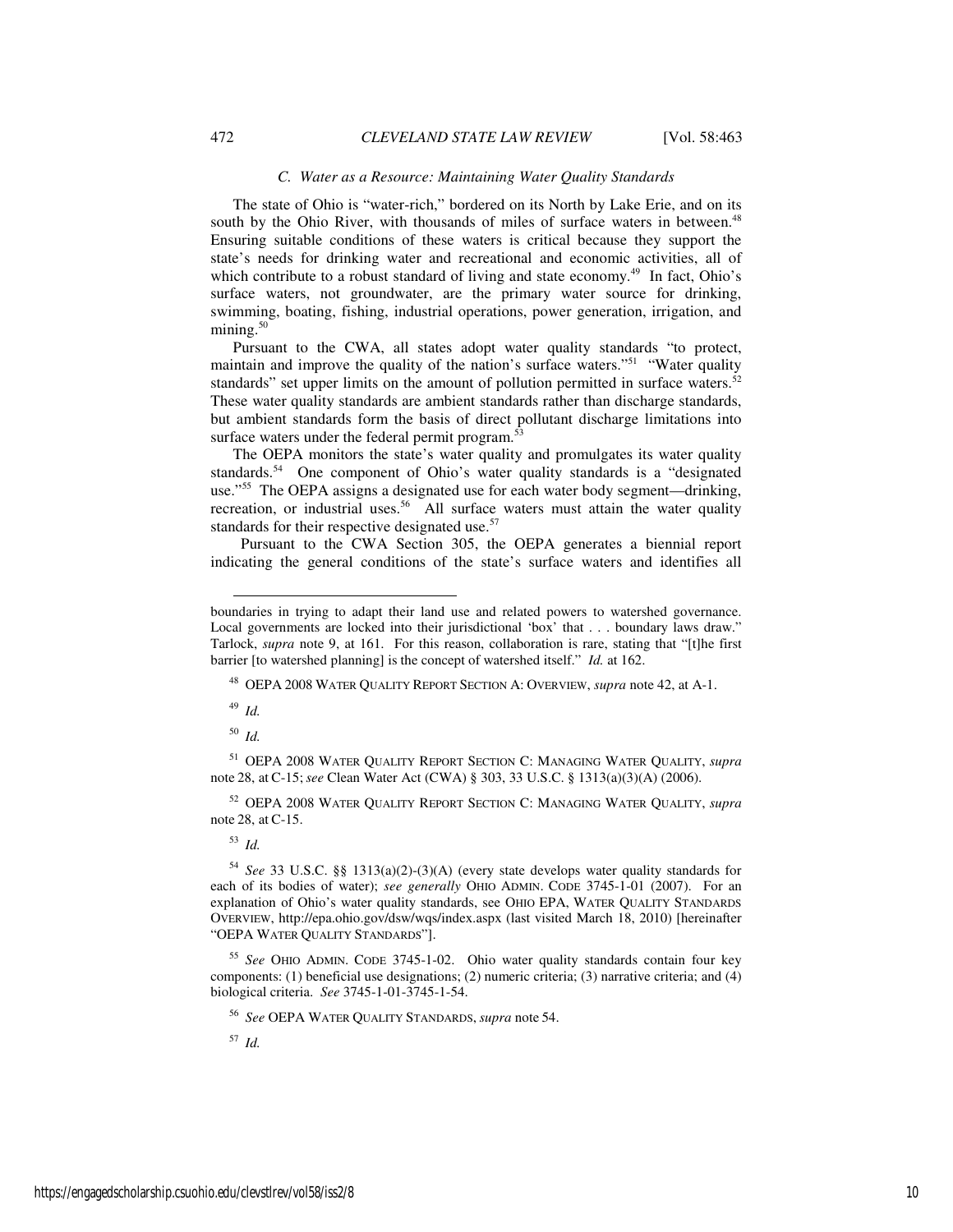"impaired" waters—those failing to attain purity minimums.<sup>58</sup> This state-level review further enables the OEPA to establish effluent limitations—pollutant discharge maximums—for all water bodies.<sup>59</sup> When Ohio's surface waters fail to attain the water quality standards based on the OEPA's effluent limitations, then the effluent limitations are increased, and discharge maximums are decreased.<sup>60</sup> Effluent limitations are increased—meaning that pollutant discharge must decrease—to improve water quality and compensate for pollution levels.

Heightened effluent limitations remain in place until the water body attains its designated purity level. $61$  The assignment of total maximum daily loadings (TMDLs) is a pollutant-control program to identify and restore polluted waters.<sup>62</sup> TMDLs are best-estimate calculations generated by the OEPA of the total combined amount of water pollution of point and nonpoint sources for each water body.<sup>63</sup> In addition, states calculate a TMDL amount for each pollutant found in impaired waters.<sup>64</sup>

States that effectively manage nonpoint source pollution have an economic advantage over those states that do not. $65$  Put most simply, water quality standards and TMDLs equate to a "total" pollution amount, without distinguishing between point sources and nonpoint sources.<sup>66</sup> TMDLs are mandatory; therefore, when reduction in pollution is necessary, point sources, rather than nonpoint sources, must reduce *their* discharge levels into impaired waters.<sup>67</sup> Increasing control over point sources is problematic; many of Ohio's point sources make up profitable industries in the state, contributing revenue, creating jobs, and reducing property taxes for residents.<sup>68</sup> Therefore, when Ohio forces point sources to reduce discharges beyond

 $^{62}$  U.S. ENVTL. PROT. AGENCY, OVERVIEW OF CURRENT TOTAL MAXIMUM DAILY LOAD: PROGRAM AND REGULATIONS, http://www.epa.gov/owow/tmdl/overviewoftmdl.html (last visited Oct. 10, 2008).

<sup>63</sup> *Id.* 

-

<sup>66</sup> U.S. EPA WATERSHED BENEFITS, *supra* note 9; *see also* Pronsolino v. Nastri, 291 F.3d 1123 (9th Cir. 2002) (following the EPA's interpretation that TMDLs apply to both nonpoint and point sources).

<sup>67</sup> *Pronsolino*, 291 F.3d 1123*.*; U.S. EPA WATERSHED BENEFITS, *supra* note 9.

<sup>68</sup> *See* OEPA 2008 WATER QUALITY REPORT SECTION C: MANAGING WATER QUALITY, *supra* note 28, at C-15; U.S. ENVTL. PROT. AGENCY, WATERS DATA,

<sup>58</sup> The biennial report satisfies the CWA's Section 305(b) water quality reports and Section 303(d) lists of impaired waters. *See* 33 U.S.C. §§ 1315(b)(1), 1313(d); 40 C.F.R. § 130.8 (water quality report).

<sup>59</sup> *See generally* Columbus & Franklin County Metro. Park Dist. v. Shank, 600 N.E.2d 1042 (Ohio 1992); Andreen, *supra* note 36, at 548-52.

<sup>60</sup> *See* 33 U.S.C. § 1311(b)(1)(C); Gaba, *supra* note 6, at 1169-70.

<sup>61</sup> Gaba, *supra* note 6, at 1169-70.

<sup>64</sup> *Id.*

<sup>&</sup>lt;sup>65</sup> *Id.* For more detailed information on the economic benefits and detriments of water pollution, see RICHARD L. REVESZ, FOUNDATIONS OF ENVIRONMENTAL LAW AND POLICY 68-90 (1997); JAMES SALZMAN & BARTON H. THOMPSON, JR., ENVIRONMENTAL LAW AND POLICY 233-41 (2003); U.S. EPA WATERSHED BENEFITS, *supra* note 9.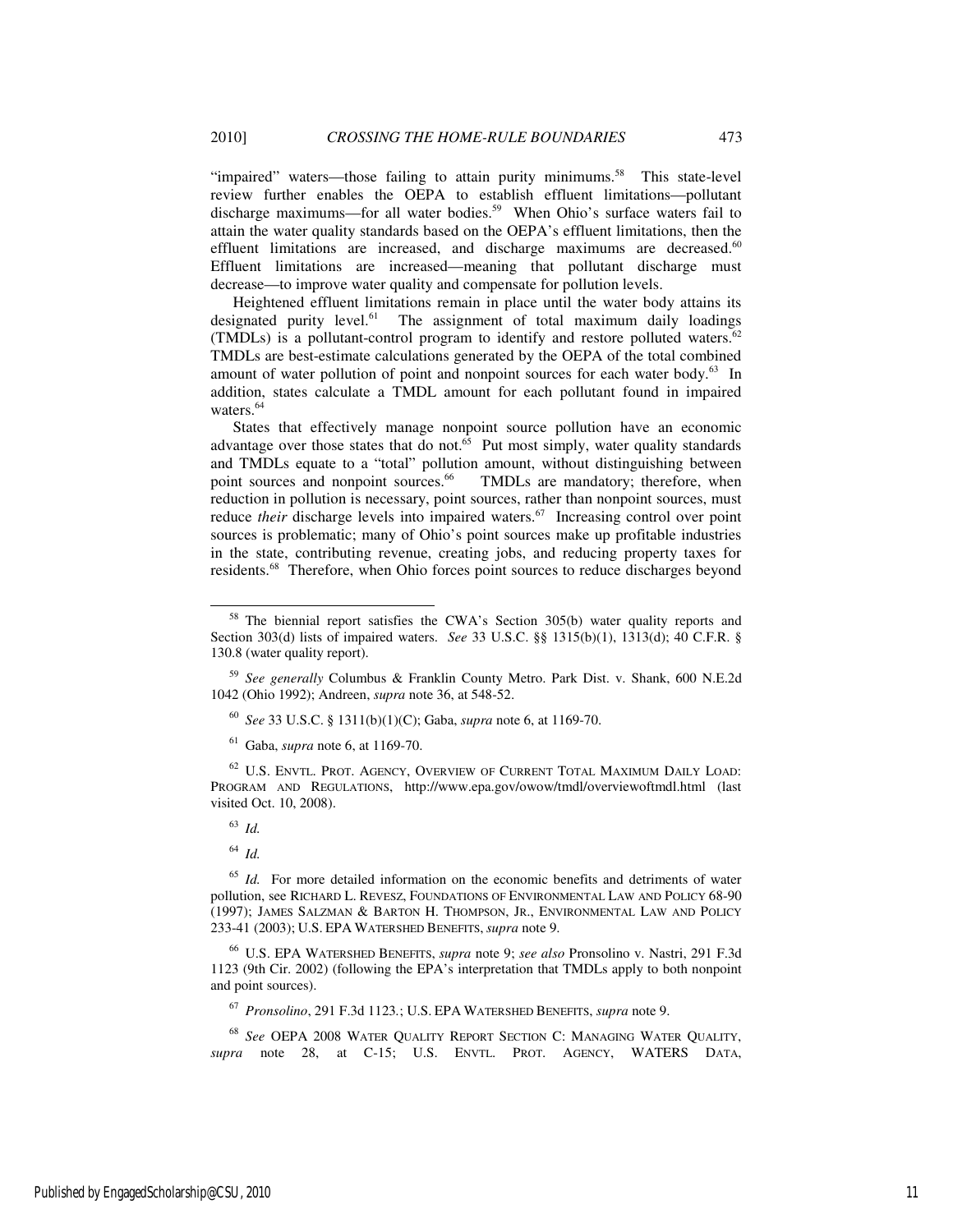the level of other states, Ohio is at an economic disadvantage.<sup>69</sup> If Ohio reduces its nonpoint source pollution quantifiably, then fewer point sources and industries must bear the sole burden of improving water quality.<sup>70</sup> The nexus between economics, water quality, and a watershed-approach to zoning and land use is a compelling reason alone for change, even if increased water quality alone is not.

Currently, Ohio's water-resource management remains polarized—success and failure abound. The state is a recognized leader in the U.S. for innovative methods of water quality monitoring and data assessment of environmental stressors.<sup>71</sup> Also, according to the 2008 Ohio Water Quality Report, Ohio's "large rivers"<sup>72</sup> and their watersheds stand at 78.7% full attainment of the state's goals, compared to the same large rivers' 62% attainment in the 1990s, and merely 21% attainment during the 1980s.<sup>73</sup>

The same statistics highlight Ohio's failure because Ohio's own attainment goals are only 80% of the federal minimum standards, making the rate of improvement commendable, but still falling short of what is required.<sup>74</sup> Out of 249 surface waters monitored, 241 failed to meet the federal minimum water quality standards.<sup>75</sup> Nonpoint source pollution is the principal cause of the deficiency, and most of Ohio's watershed impairments are due to physical modifications and urbanization of the landscape.<sup>76</sup> The OEPA attributes its incremental success in improving water quality over the year to its water quality monitoring efforts, but the agency's 2008 report concludes more somberly, that "with proper planning of [land use] development, many of these problems can be mitigated or avoided *entirely*."<sup>77</sup>

 $72$  The Ohio EPA designates twenty-three "large rivers" in Ohio as those that drain more than 500 square miles. *Id.* at A-5.

http://www.epa.gov/waters/data/index.html (last visited Nov. 10, 2008) (compilation of water quality data, statistics, and general information).

<sup>69</sup> *See* U.S. ENVTL. PROT. AGENCY, WATERS DATA, *supra* note 68.

<sup>70</sup> *See* OEPA 2008 WATER QUALITY REPORT SECTION C: MANAGING WATER QUALITY, *supra* note 28.

<sup>71</sup> *See* OEPA 2008 WATER QUALITY REPORT SECTION A: OVERVIEW, *supra* note 42, at A-1, A-3. In other words, Ohio is a leader at knowing precisely *how bad* the current state of water resources actually are in the state.

<sup>73</sup> *Id.* 

<sup>74</sup> *Id.* 

 $^{75}$  *Id.* 

<sup>76</sup> *See* U.S. ENVTL. PROT. AGENCY, NATIONAL ASSESSMENT DATABASE, http://www.epa.gov/waters/305b/index.html (last visited Nov. 10, 2008); OEPA 2008 WATER QUALITY REPORT SECTION A: OVERVIEW, *supra* note 42, at A-7. The "top 5" impairments being: siltration/sediment, nutrients, habitat modification, hydromodification, organic enrichment/ dissolved oxygen. For scientific details of these impairments see *id.* at A-8.

<sup>77</sup> OEPA 2008 WATER QUALITY REPORT SECTION A: OVERVIEW, *supra* note 42, at A-10 (emphasis added).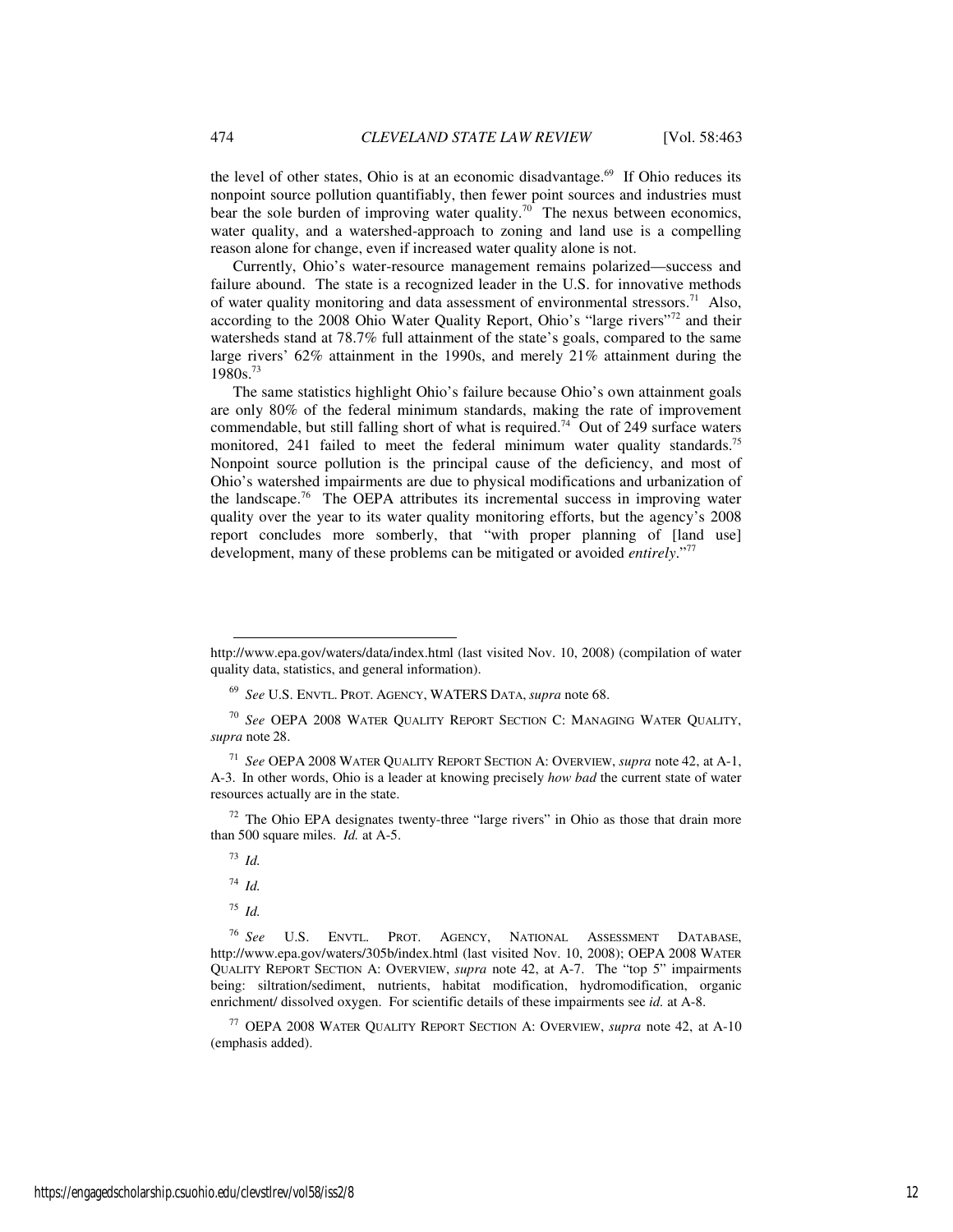-

## III. THE WATERSHED APPROACH TO LAND USE: A SOLUTION TO NONPOINT SOURCE **POLLUTION**

## *A. The Watershed Approach Planning Model*

A "watershed" is an elusive concept. It is a geographical unit with hydrological boundaries, typically spanning land areas across several political jurisdictions; thus, it does not operate as a jurisdictional planning unit.<sup>78</sup> As a unit, a "watershed" generally refers to the area of land defined by a common drainage basin that contributes runoff to a common outlet—a point on a larger stream, a lake, an underlying aquifer, or an ocean.<sup>79</sup> Accordingly, every watershed has unique biological and land area characteristics; factors such as population density, geography, land use, and existing water quality are determinative of these characteristics.<sup>80</sup> Therefore, local governments, whose jurisdictions cross particular watersheds, are best equipped to agree upon land use controls and planning to improve the health of those watersheds.<sup>81</sup>

Broadly, a "watershed-approach" is a comprehensive effort to address causes of water pollution within a watershed.<sup>82</sup> The U.S. EPA identifies three common features of a watershed approach: (1) hydrological boundaries as a geologic focus; (2) well-integrated partnerships—including both private and public stakeholders; and (3) action driven by environmental objectives and scientific evidence.<sup>83</sup> Integrated "watershed management" requires control over both land use and water resources. <sup>84</sup>

<sup>81</sup> *See* U.S. EPA WATERSHED PROTECTION APPROACH, *supra* note 40, at 1. The U.S. EPA defines a watershed action plan as "an itemization of the problems, priorities and activities the local watershed group would like to address. . . . [I]t serves as a guide for the watershed group by mapping a strategy for improving or protecting the watershed. . . . A watershed action plan will . . . accurately identify pollutants and pollution sources so that appropriate and effective solutions can be formulated." OHIO ENVTL. PROT. AGENCY, A GUIDE TO DEVELOPING LOCAL WATERSHED ACTION PLANS IN OHIO (1997), *available at* WATERSHED ACTION PLANS IN OHIO (1997), *available at* http://www.uptuscwatershed.org/Cuyahoga/action\_plan/wsguide.pdf; *see also* Allion v. City of Toledo, 124 N.E. 237, 238 (Ohio 1919) (recognizing generally that local authorities are presumed to be familiar with local conditions and the needs of their respective communities).

<sup>82</sup> U.S. EPA WATERSHED PROTECTION APPROACH, *supra* note 40, at 7.

<sup>83</sup> *Id.* at 2.

<sup>84</sup> *Id.* at 4. The control over water itself—groundwater rights and extraction—is outside the scope of this Article. Control over water resources refers generally to surface waters

<sup>78</sup> *See* SUSAN HILL MACKENZIE, INTEGRATED RESOURCE MANAGEMENT: THE ECOSYSTEM APPROACH TO THE GREAT LAKES BASIN 200-03 (1996); Tarlock, *supra* note 9, at 161-62; Robert W. Adler, *Addressing Barriers to Watershed Protection*, 25 ENVTL. L. 973, 1088-94 (1995).

<sup>79</sup> U.S. EPA WATERSHED PROTECTION APPROACH, *supra* note 40, at 3.

<sup>80</sup> *Id.* As part of the Great Lakes, Lake Erie is not just managed in Ohio, but also by federal regulations, interstate agreements and coalitions among many Midwest states, and the Great Lakes Compact. *See generally* 33 U.S.C. § 1258; OHIO REV. CODE §1522.01-08; GREAT LAKES BASIN COMPACT & LEGISLATIVE HISTORY, *available at* http://www.glc.org/about/glbc.html (last visited Oct. 30, 2008). Other than citing Lake Erie as an example, Lake Erie is not intended to be covered by this Article's proposed watershed planning framework.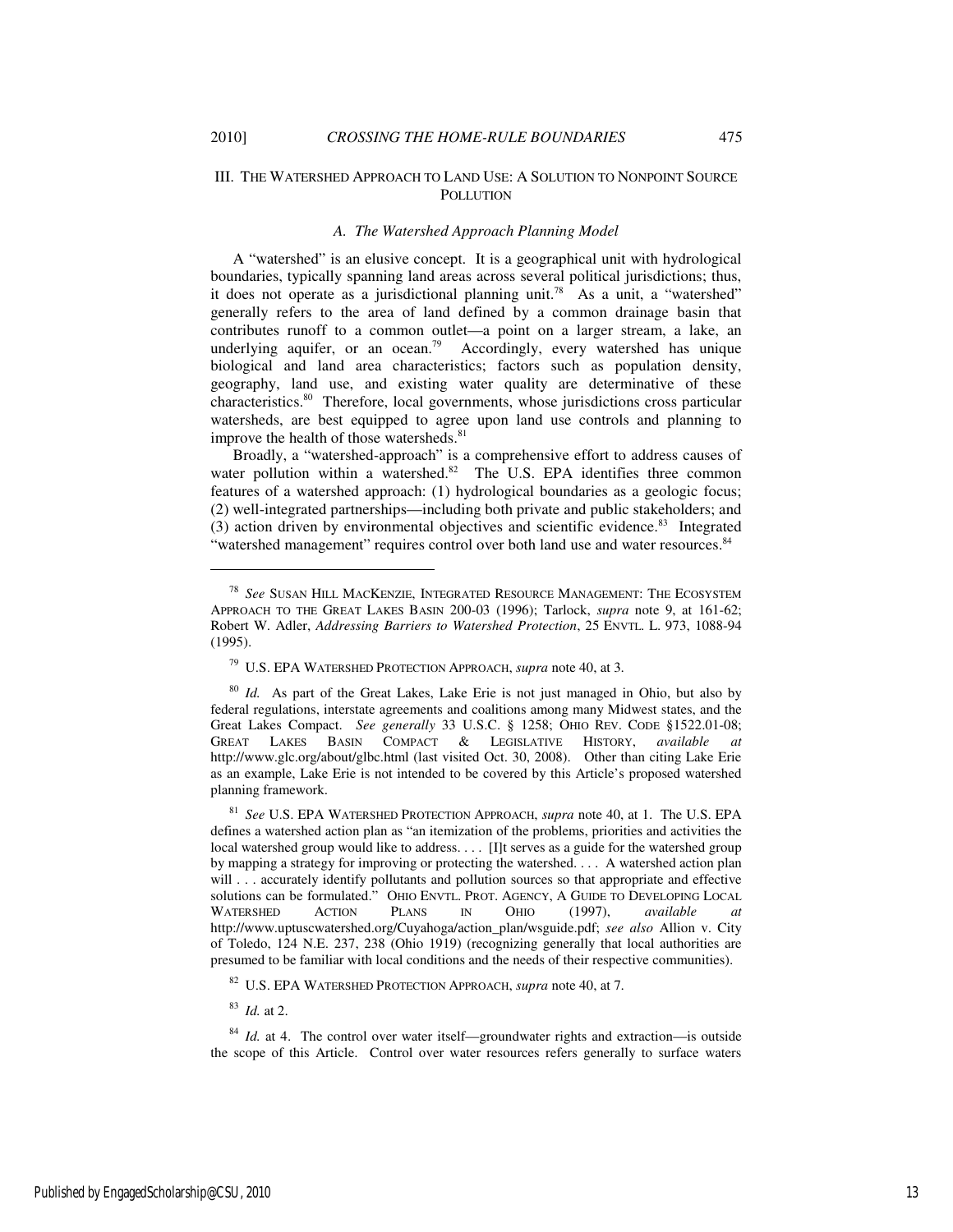The watershed approach planning model is the most effective framework to abate nonpoint source pollution because it addresses the sources of pollution in a holistic manner.<sup>85</sup> For this reason, the U.S. EPA recommends that states implement a "watershed approach" for land use planning to reduce nonpoint source pollution, as an environmental and economic solution.<sup>86</sup> For states with the political will to do so, the U.S. EPA and its state-partner agencies, such as the OEPA, provide extensive guidance documents, model legislation, and sample statewide watershed management plans, in addition to grant funding. $87$  Both agencies, in appealing to a broad audience, have developed extensive, user-friendly websites focused on educating the public and local governments about watersheds and watershed planning.<sup>88</sup>

## *B. Current Watershed Approach Model in Ohio*

Watershed management planning in Ohio is not a novel concept—just underutilized. Dozens of administrative agencies, political subdivisions, and volunteer grassroots organizations already conduct watershed planning in the state.<sup>89</sup> Existing utilization of a watershed approach to monitoring water quality and land use planning—at least in some communities—is valuable leverage the state should use

<sup>86</sup> *See id.*; Lebowitz, *supra* note 14, at 113 (noting that the EPA adopted the Watershed Approach as a framework for environmental management in 1996); *see also* OFFICE OF WATER, U.S. ENVTL. PROT. AGENCY, A REVIEW OF STATEWIDE WATERSHED MANAGEMENT APPROACHES 7 (2002), *available at* http:www.epa.gov/owow/ watershed/approaches\_fr.pdf. In this 2002 final report, the EPA surveyed twenty states, including Ohio, that implemented a statewide management approach to water monitoring and concluded that greater partnership between land use planning and zoning is needed for success. *Id.* at 1, 50.

<sup>87</sup> *See generally* OFFICE OF WATER, *supra* note 86; OEPA NONPOINT SOURCE POLLUTION, *supra* note 34; OHIO LAKE ERIE COMM'N, LINKING LAND USE AND LAKE ERIE: BEST LOCAL LAND USE PRACTICES, *available at* LAND USE PRACTICES, *available at*  http://www.balancedgrowth.ohio.gov/BestLocalLandUsePractices.aspx (follow "Download the Best Local Land Use Practices document here." hyperlink) (last visited Mar. 10, 2010).

<sup>88</sup> *See* U.S. ENVTL. PROT. AGENCY, WATERSHEDS, http://www.epa.gov/owow/watershed (last visited Mar. 10, 2010). The site offers an interactive portion where any person or local government official can "surf their watershed" by typing in their location. *Id.* 

<sup>89</sup> *See, e.g.*, OEPA 2008 WATER QUALITY REPORT SECTION C: MANAGING WATER QUALITY, *supra* note 28, at C-21. Other agencies include Ohio Department of Natural Resources, Ohio EPA, Ohio Department of Development, and the Northeast Ohio Regional Sewer District ("NEORSD"). For a sample listing of watersheds within Northeast Ohio, see NEORSD, WHAT IS A WATERSHED?, http://www.neorsd.org/whatisawatershed.php (last visited Mar. 10, 2010). According to the NEORSD, more than two dozen watersheds drain into the state's largest watershed—Lake Erie. *Id.* 

within local governments' jurisdictions, and the land areas accompanying the waters' drainage basins—i.e. the "watershed." *See* Tarlock, *supra* note 9, at 161. This Article refers to "watershed management" generally to mean management over an implemented watershed approach comprehensive plan. The U.S. EPA uses the phrase "watershed management" generally to mean any number of diverse programs seeking to reduce water pollution, such as waste allocations for point sources under the CWA*. See* 33 U.S.C. §§ 1311(e), 1312(a) (2006) (allocations according to Section 303 of the CWA).

<sup>85</sup> *See* U.S. EPA WATERSHED APPROACH, *supra* note 9.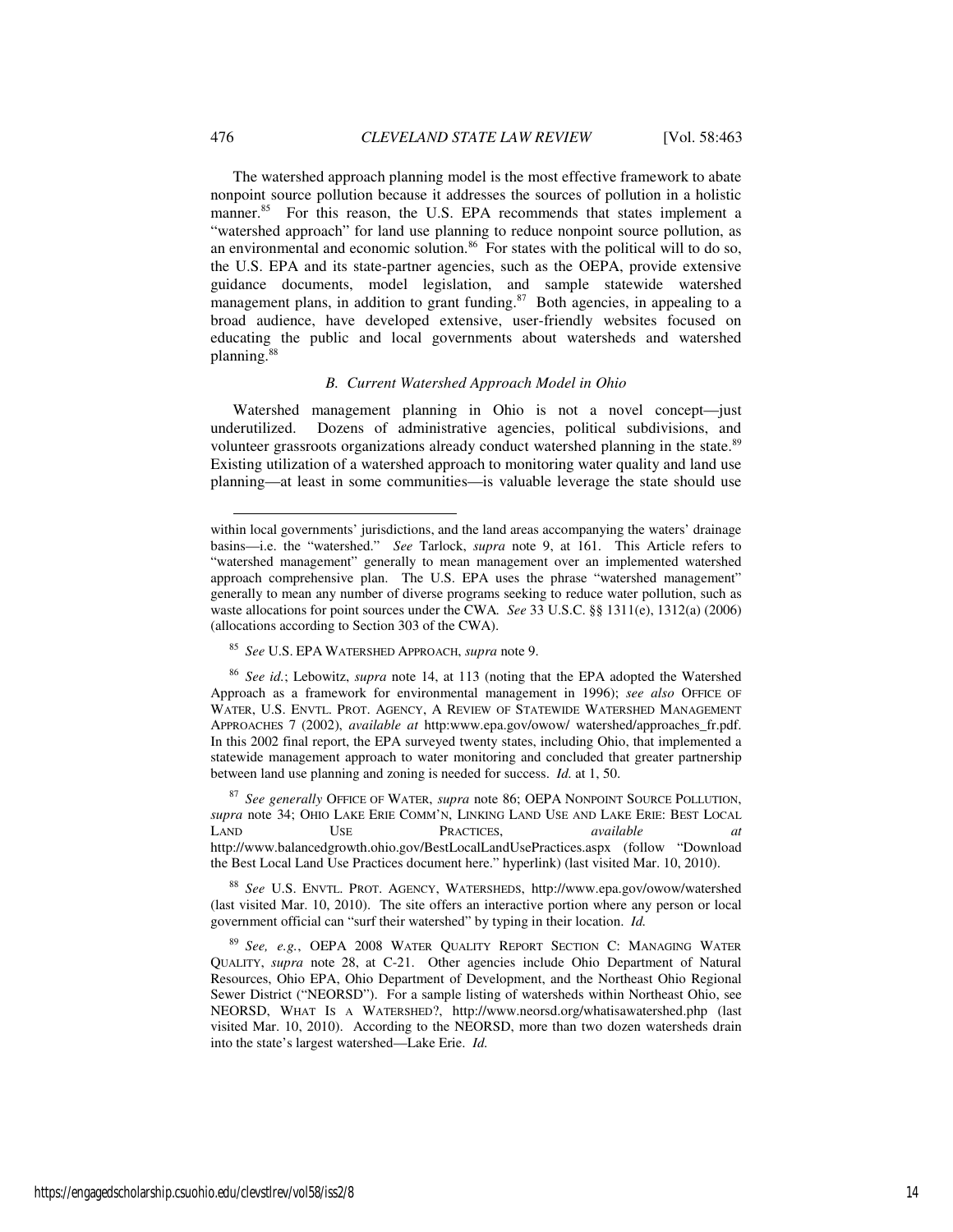to its advantage. In short, Ohio can adopt a watershed approach as a comprehensive state plan for zoning and land use with minimal administrative and budgetary burden because much of the work has already been done.

First, the state is already divided into watershed "units" for water quality monitoring purposes, relieving local governments of this task.<sup>90</sup> Second, a prototype watershed plan for Ohio's surface waters already exists. In 2004, the Ohio Lake Erie Commission released a "Watershed Balanced Growth" Plan ("Plan"), outlining a comprehensive, watershed approach to maintaining the health of the Lake Erie watersheds. $91$  Ohio's land use, urban planning, and policy experts laud this plan as an "ideal one" for Ohio.<sup>92</sup> The Plan is designed as an "action plan" and policy model for local governments to follow in order to best link local land use activities with the ecological needs of the watershed.<sup>93</sup> It provides the following guiding principles: (1) protect and restore the health of the watershed and stream integrity to the extent feasible; (2) include all economic and environmental factors into cost-benefit accounting in land use and development decisions; (3) avoid development decisions that shift economic benefits or environmental burdens from one location to another; (4) promote Ohioans' public access to and enjoyment of water resources; and (5) encourage land use development initiatives that address the need to protect and preserve access to water resources.<sup>94</sup>

Ohio local governments should enact zoning in accordance with these parameters for two purposes: (1) to reduce nonpoint source pollution in an economical and efficient manner and (2) to ensure that zoning and land use practices are accountable to a comprehensive plan designed to protect surface waters. A more detailed description of the boundaries of each watershed and a listing of the communities residing in each watershed should be compiled into an administrative Watershed Code.

<sup>90</sup> NEORSD, *supra* note 89. On its website, NEORSD provides abbreviated fact sheets for every area watershed in the northeast region of the state. *Id.* Data is collected for each watershed and it is surprisingly detailed. *Id.* For instance, the Euclid Creek Watershed collects drainage from a 24.1 square-mile area and is comprised of thirteen different communities including Lyndhurst (17.7%), Highland Heights (19.6%), Richmond Heights (16.5%), Willoughby Hills (9.9%), Beachwood (8.2%), and the remaining communities comprise 28.1% of the land area. *Id.* (follow "Euclid Creek" hyperlink).

See OHIO LAKE ERIE COMM'N, LAKE ERIE PROTECTION & RESTORATION PLAN 2008. http://www.lakeerie.test.ohio.gov/Portals/0/Reports/2008LEPRplan.pdf (last visited April 13, 2010). This particular plan is for Lake Erie but the principles are applicable to any and all watersheds. *Id.* 

<sup>&</sup>lt;sup>92</sup> Interview with Dr. Wendy Kellogg, Levin Coll. of Urban Affairs, Cleveland State Univ., in Cleveland, OH (Oct. 20, 2008). In August 2009, the Ohio Lake Erie Commission and Ohio Water Resources Council announced that the organizations "have taken Balanced Growth Planning statewide." *See Ohio Balanced Growth Planning*, http://www.balancedgrowth.ohio.gov/BalancedGrowthPlanning.aspx (last visited Mar. 10, 2010).

<sup>93</sup> OHIO LAKE ERIE COMM'N, *supra* note 91. It is a policy model, rather than a regulatory structure because the State of Ohio will not directly regulate *how* local governments zone under a statewide watershed approach to land use. Instead, the guiding principles are such that zoning regulations are accountable to a comprehensive plan.

<sup>94</sup> *See id.* at xiii.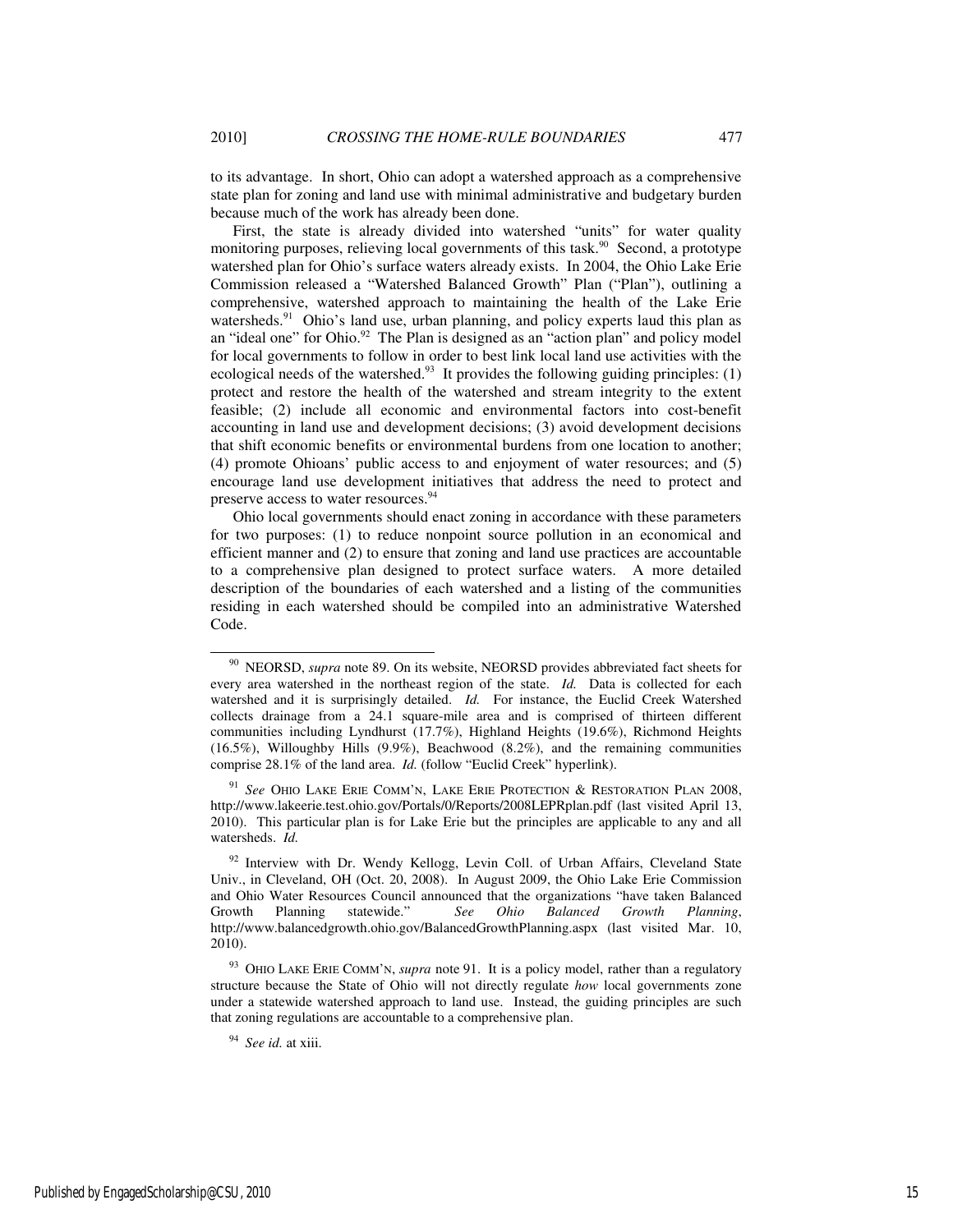A third reason why enacting a watershed approach in Ohio is desirable is because the prototype plan works. Most notably, the OEPA attributes the successful restoration of Ohio's Cuyahoga River to application of "Watershed Balanced Growth" principles.<sup>95</sup> In 2008, after almost two hundred years, a twelve mile section of the Cuyahoga River flows free after removal of a dam, and the Ohio EPA anticipates full attainment of water quality standards.<sup>96</sup> Leading up to this success, the City of Kent and Summit County collaborated and engaged the public's interest in the Cuyahoga River's restoration, and, as a result, the communities collectively agreed to modify several dams. $97$  The communities secured funding from Section 319 grants and Ohio's EPA Water Resources Restoration Sponsor Program.<sup>98</sup> Now, the Cuyahoga River watershed communities enjoy the benefits of flowing water, savings on sewage treatment costs, improved access to downtown Kent, and enhanced aesthetic areas with a park and recreation.<sup>99</sup>

The OEPA applauds the Cuyahoga River restoration as a "success story."<sup>100</sup> Even so, while "[t]he investment in planning and project implementation has begun to yield some measurable changes in water quality," the OEPA's report concludes more somberly, stating that the "social science aspect of changing land use decisions and . . . attitudes will take some time.The success and future challenge of improving water quality lies in the ability to effect change on the landscape that translates to [surface water] improvements."<sup>101</sup>

## *C. Watershed Management Requires Mandatory Planning*

Planning in Ohio is permissive, rather than mandatory.<sup>102</sup> Several reasons favor mandatory watershed approach planning over voluntary efforts. First, the status quo

<sup>96</sup> OEPA 2008 WATER QUALITY REPORT SECTION A: OVERVIEW, *supra* note 42, at A-17.

<sup>97</sup> *Id.* 

-

<sup>98</sup> *Id.* 

<sup>99</sup> *Id.* 

<sup>100</sup> *See id.* at A-15; *see also* U.S. ENVTL. PROT. AGENCY, NONPOINT SOURCE GRANT PROGRAM HIGHLIGHTS: http://www.epa.gov/r5water/wshednps/topic\_nps\_high.htm (last visited Mar. 10, 2010).

<sup>101</sup> OEPA 2008 WATER QUALITY REPORT SECTION A: OVERVIEW, *supra* note 42, at A-11-A-12.

<sup>102</sup> *See* Robert F. Benintendi, *The Role of the Comprehensive Plan in Ohio: Moving Away from the Traditional View*, 17 U. DAYTON L. REV. 207, 207 (1991). Such planning forums include planning commissions whose duty is prescribed by statute with little clarity and substantive requirements. *See* OHIO REV. CODE ANN. § 713.02 (West 2010). Likewise, a *regional planning commission* authorizes that planning commissions of any kind may combine with one or more commissions to cooperatively create a regional planning commission, but it is voluntary, and the statute contains virtually no substantive requirements. *See id.* § 713.21. Under Ohio Revised Code § 3734.52, county or multi-county solid waste districts may be created in order to ease the local burden of planning. *See id.* § 3734.52(D).

<sup>95</sup> *See* OEPA, SECTION 319 GRANT PROGRAM DOCUMENTS: TARGETED WATERSHEDS-- MEASURE SP-12 WATERSHEDS, at 8-11 (2009), *available at* http://www.epa.ohio.gov/dsw/nps/319Program.aspx (follow "FFY09 Measure SP-12 Watersheds" hyperlink).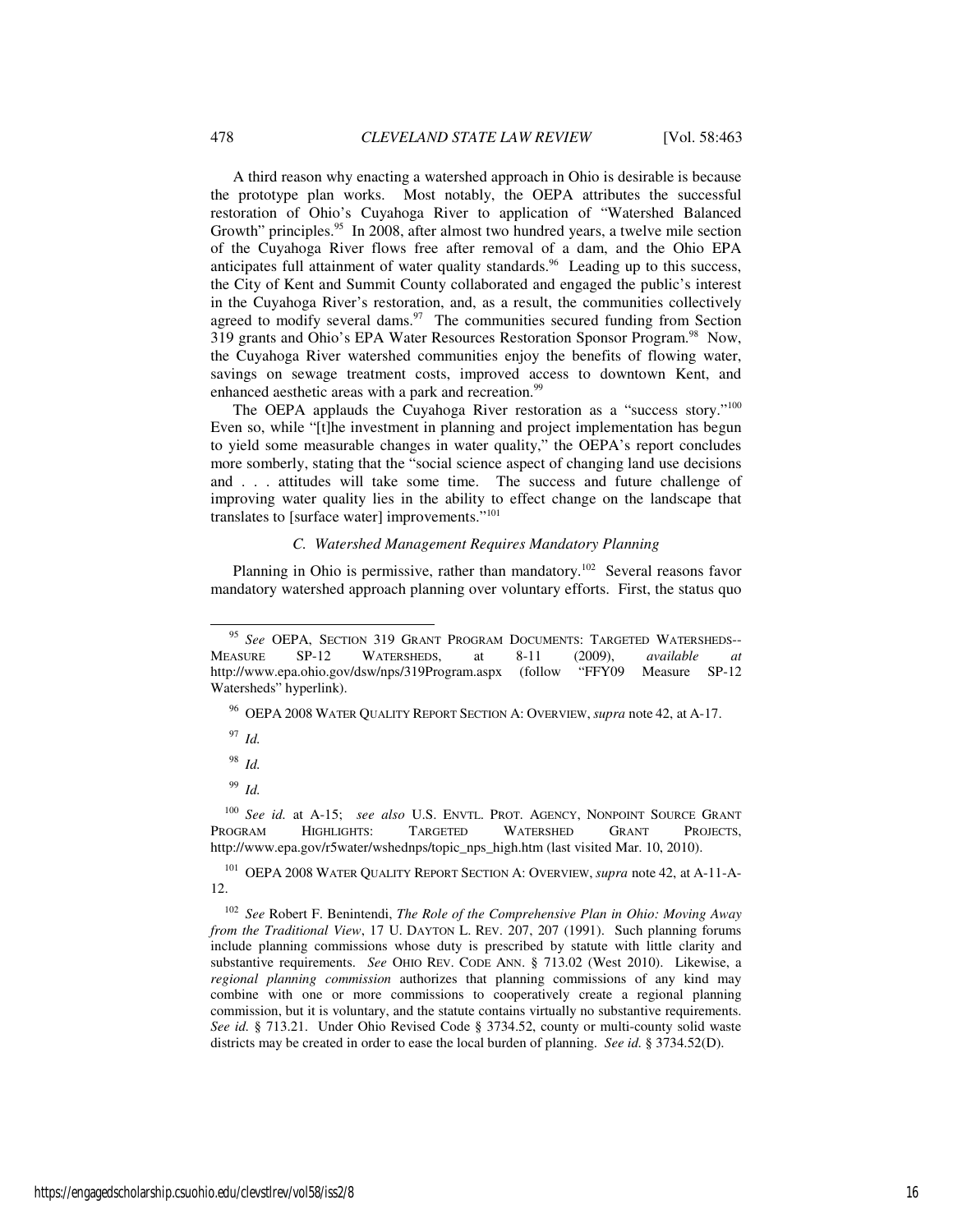continues to fail. As Part II.D and Part III.B discussed, voluntary efforts throughout Ohio fail to reduce nonpoint source pollution enough for Ohio's water bodies to attain the federal minimum standards of water quality.

Second, the uniquely complex, amorphous, and migratory nature of nonpoint source pollution demands a holistic, rather than "spot" improvement approach. Polluted water runoff manifests, migrates, and ultimately collects across jurisdictions.<sup>103</sup> For example, the City of Beachwood, Ohio is a "downstream" city—lower in elevation than neighboring jurisdictions—and, as a result, increased runoff from nearby development projects causes flooding and damage to the city's receiving streams and drainage basins.<sup>104</sup> To ameliorate the problem, the city aggressively sought out a watershed-boundary approach to land use development and zoning; however, the city's continued success at reducing flooding damage ultimately requires collaboration with dozens of other communities within the five watersheds convening over Beachwood's city limits due to the impact of local land use decisions in other parts of the watershed.<sup>105</sup> Despite any one locality's best efforts at addressing long-term problems of water pollution, unless the state mandates a policy, particular local governments have no real reason to consider the effects of nonpoint source pollution any more than their neighbors.<sup>106</sup>

Third, and related to the second reason, is the "hold out" problem. Without mandatory, statewide oversight of zoning and planning developments, communities can simply "opt out" if they perceive their self-interests to be better served in other ways.<sup>107</sup> For example, one survey sent to local and regional government For example, one survey sent to local and regional government representatives asked them questions about perceived "obstacles . . . for multijurisdictional watershed management programs."<sup>108</sup> One question was whether their community was participating in any form of multi-jurisdictional watershed planning, and of those who knew, 50.2% said *yes*.<sup>109</sup> The most common barrier to collaborating with neighboring communities was funding,<sup>110</sup> but nearly one-third of

<sup>105</sup> *Id.* at 3; *see also* Lebowitz, *supra* note 14, at 122 (noting the problem of "downstream" communities bearing the burden of "upstream" development).

<sup>106</sup> *See* Jon Cannon, *Choices and Institutions in Watershed Management*, 25 WM. & MARY ENVTL. L. & POL'Y REV. 379, 384-86, 392-94, 410 (2000).

<sup>107</sup> *See id.* 

-

<sup>108</sup> OHIO STORM WATER TASK FORCE, ANALYSIS OF ENABLING LEGISLATION FROM A MULTI-JURISDICTIONAL WATERSHED PERSPECTIVE 3 (2005), *available at*  http://www.wmao.org/oswtf/storm/documents/FinalReport-OSTF-319-Grant-StormWater-MGT-Watershed-Basis.pdf [hereinafter "MULTI-JURISDICTIONAL WATERSHED PERSPECTIVE"].

<sup>109</sup> It should be noted that in reviewing the responses to the question, one-third of respondents indicated that they either did not know, refused, or skipped the question altogether.

<sup>110</sup> *Id.* 45.2% of respondents who answered that question on the survey stated the most common barrier to collaborating with neighboring communities was funding.

<sup>103</sup> *See supra* Part II.A-B.

<sup>104</sup> *See* CITY OF BEACHWOOD, OHIO, STORM WATER MANAGEMENT PROGRAM 24-25 (2003), *available at* http://www.beachwoodohio.com/stormwater.pdf. Since 2001, the city has been an active member of a voluntary watershed group, the Euclid Creek Watershed Council (ECWC), an organization with the purpose of bringing together the ten communities, including Beachwood, residing within the Euclid Creek's watershed. *See id.* at 24.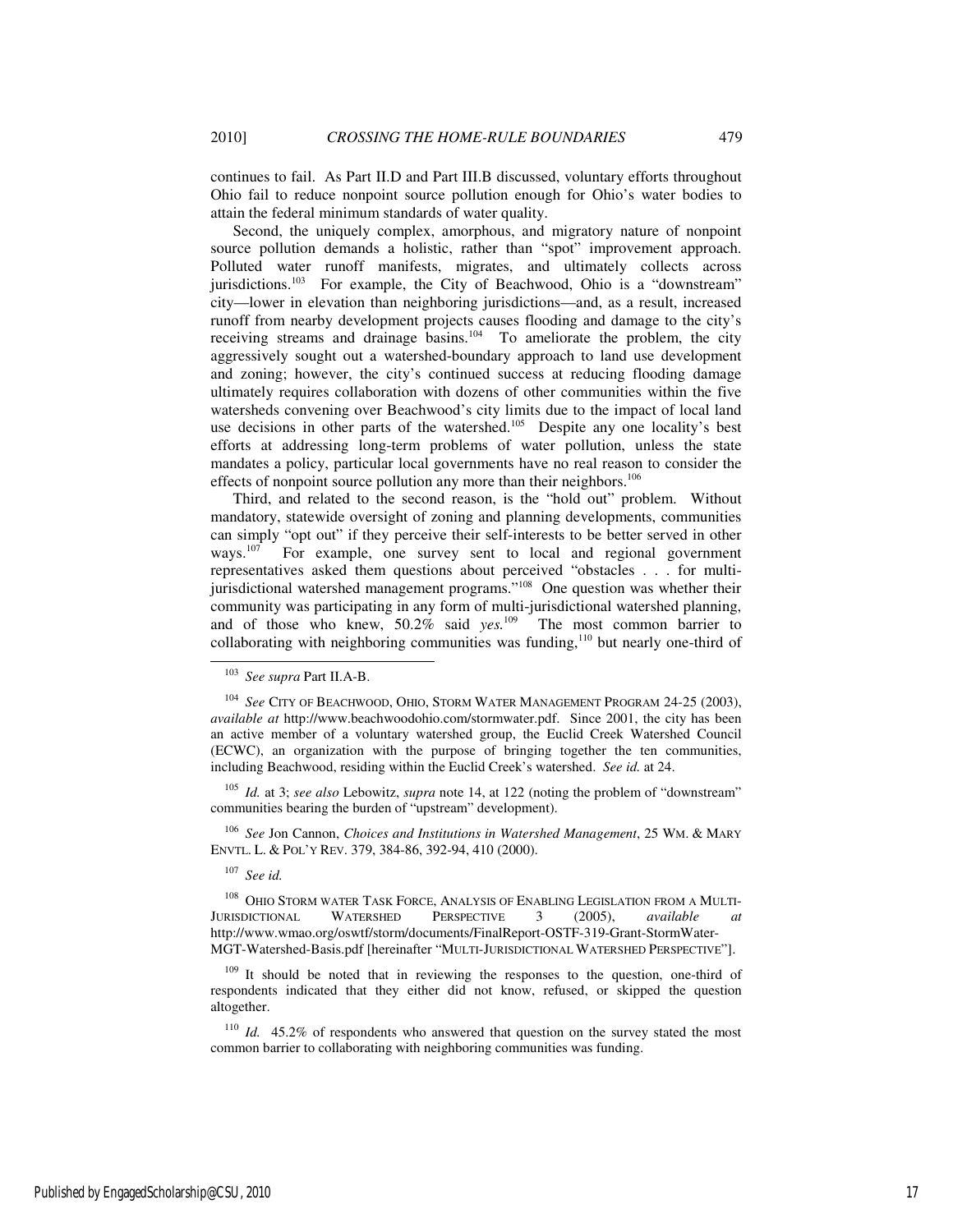respondents cited "lack of trust toward neighboring communities," making it the second most problematic issue with multi-jurisdictional collaboration.<sup>111</sup>

Competing local self-interests make the "hold out" problem the greatest impediment to watershed planning. This is because local governments base their land use determinations on local concerns, and it is clear why they do so. Ohio's local governments compete for many of the same benefits—business, tourism, employment opportunities, real property tax deductions, and resident satisfaction. In fact, competing self-interests on a larger scale—regional, statewide, and national prompted Congress, in part, to mandate statewide enforcement for other environmental problems, such as coastal management, wetlands, floodplains, and shoreline development.<sup>112</sup> Indeed, the state of Ohio also has the duty to "control and conserve its natural resources for the benefit of all the inhabitants of the state."<sup>113</sup>

#### IV. LAND USE PLANNING AND ZONING IN OHIO

## *A. Distinguishing Zoning and Planning*

Courts and local governments are misguided when they treat "zoning" and "planning" as indistinguishable concepts. "Zoning" and "planning" are often used interchangeably, but these concepts are not synonymous.<sup>114</sup> The confusion between the two concepts is a reason why the scope of local governments' zoning power remains muddled, notwithstanding the fifty years since the Ohio Supreme Court distinguished the two concepts in *State ex rel. Kearns v. Ohio Power Co*. <sup>115</sup> The Court stated that:

z]oning is concerned chiefly with the use and regulation of buildings and structures, whereas planning is of broader scope and significance and embraces the systematic and orderly development of a community with . . . regard for streets, parks, industrial and commercial undertakings, civic beauty and other kindred matters . . . within the police power.<sup>116</sup>

j

<sup>113</sup> State v. Martin, 152 N.E.2d 898, 901 (Ohio Ct. App. 1957), *aff'd*, 151 N.E.2d 7 (Ohio 1958) (citing City of Trenton v. State of New Jersey, 262 U.S. 182, 185 (1923))).

<sup>114</sup> *See, e.g.*, State *ex rel*. Kearns v. Ohio Power Co., 127 N.E.2d 394, 396 (Ohio 1955) (noting that planning and zoning are not synonymous); Ryan v. Bd. of Twp. Trustees, No. 89AP-1441, 1990 Ohio LEXIS 5519, at \*8 (noting that Ohio cases have actually found zoning ordinances by themselves to be comprehensive plans); Benintendi, *supra* note 102, at 209 (arguing that Ohio should adopt comprehensive planning and noting the confusion in planning and zoning concepts). In assessing land use cases throughout the United States, Professor Daniel R. Mandelker has described Ohio courts' decisions as "either erratic or difficult to characterize." *See* MECK & PEARLMAN, *supra* note 1, at 11 (quoting DANIEL R. MANDELKAR, LAND USE LAW 11 (4th ed. 1997)).

<sup>115</sup> *See Kearns*, 127 N.E.2d 394.

<sup>116</sup> See id. at 399. The Court further noted that authority granted to a county board was in fact intended "to meet the necessities of a changing and expanding civilization . . . to adopt and enforce planning measures whereby facilities and installations which serve the public needs in specified areas may be regulated and controlled as to location." *Id.* 

 $111$  *Id.* 

<sup>112</sup> *See* Nolon, *supra* note 39, at 375-79.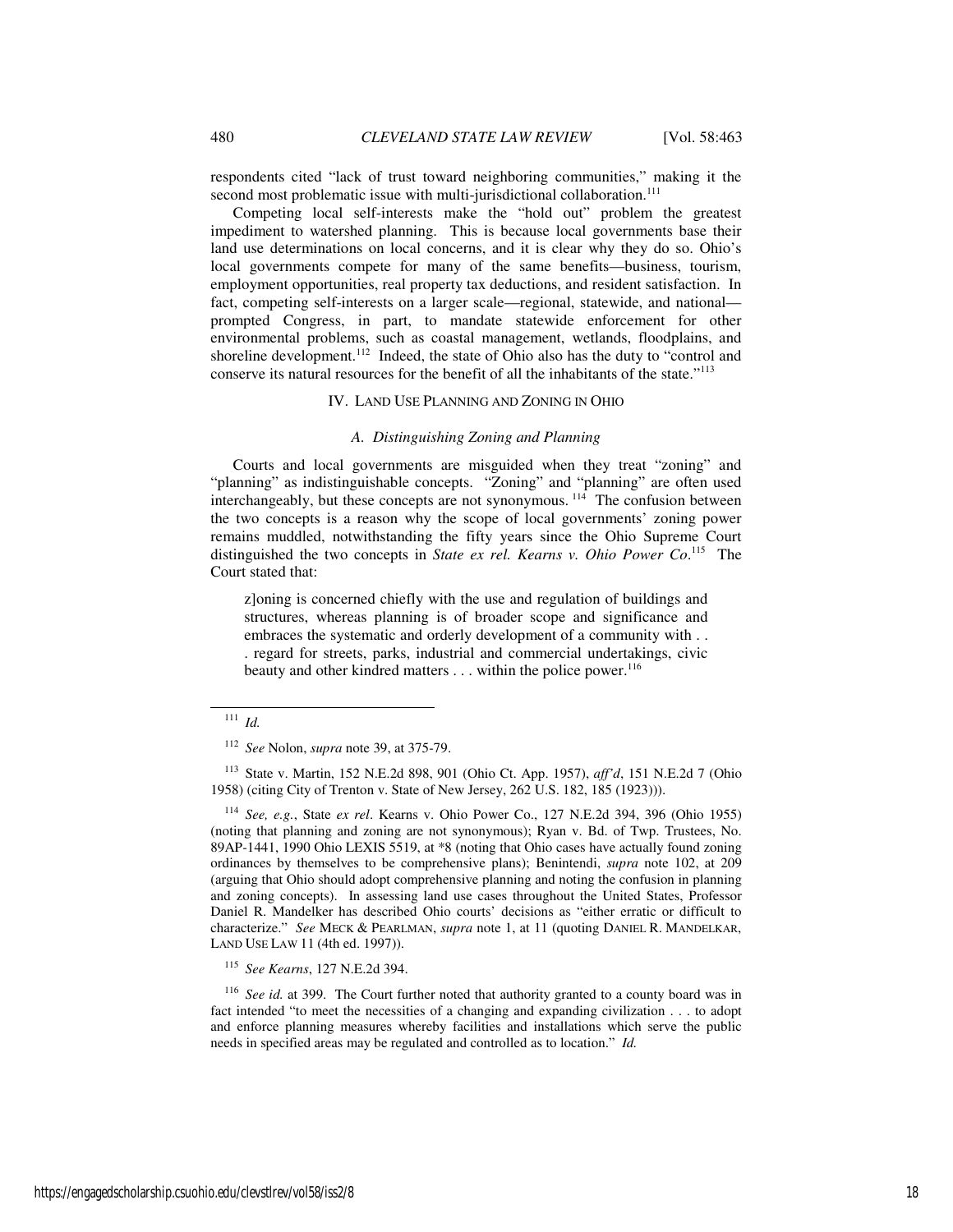-

Planning as a policy-oriented process is defined as involving several features—

(1) systematically gathering of information that properly informs the

- government of future problems facing the jurisdictional community;
- (2) establishing goals by which to address such concerns;

(3) actively identifying alternative courses of action and reviewing the effectiveness of each;

(4) selecting and implementing the best course of action available; and

(5) ensuring that the goals are met after implementing a course of action. $117$ 

Planning is best described as "the foundation upon which zoning regulations should be built."<sup>118</sup> Planning embraces zoning but not vice versa; zoning is a "product of planning."<sup>119</sup> The power to plan, when exercised as *policy* of the state, is a function of *state's* police powers inherent in its sovereignty under the Tenth Amendment of the United States Constitution.<sup>120</sup> There is "no such thing as *municipal* police power as distinguished from *state* police power."<sup>121</sup> Although the state has delegated to its municipalities—through the Home Rule Amendment of the Ohio Constitution— $122$  the power to exercise police powers concurrently with the state, where "there is a conflict in the exercise of [concurrent] powers, the state

<sup>121</sup> *See* GOTHERMAN ET. AL., *supra* note 120 at 740 (emphasis added) (citing *Cleveland Tel.*, 121 N.E. at 701).

 $122$  OHIO CONST. art. XVIII, § 3.

<sup>117</sup> MECK & PEARLMAN, *supra* note 1 at 66; 1 JOHN B. GOTHERMAN ET. AL., LOCAL GOVERNMENT LAW-MUNICIPAL, VOL. 1 63-64 (2d ed. 2004). Another general definition of "planning" takes a more esoteric form, that it is the "physical development of the community and its environs in relation to its social and economic well-being for the fulfillment of the rightful common destiny, according to a 'master plan' based on careful and comprehensive surveys . . . of present conditions and the prospects of future growth of the municipality." Benintendi, *supra* note 102, 210 (quoting Angermeier v. Borough of Sea Girt, 142 A.2d 624, 629 (N.J. 1958)).

<sup>118</sup> *See* Benintendi, *supra* note 102, 210.

<sup>119</sup> *See id.* at n.19 (quoting 5 PATRICK J. ROHAN, ZONING AND LAND USE CONTROLS § 37.01 (1978)).

<sup>120</sup> Cleveland Tel. Co. v. Cleveland, 121 N.E. 701 (1918); *see* GOTHERMAN ET. AL., *supra* note 117, at 738-41 (citing *Cleveland Telephone*, 121 N.E. at 701). Gotherman further explains, "Municipalities are not independent sovereignties, and therefore can exercise only such police power as the sovereign people of this state have in the constitution of Ohio delegated to them." *Id.* at 741 (quoting *Cleveland Tel.*, 121 N.E. at 701). Police powers are broad, generally to mean "the governmental authority to enact and enforce regulations to preserve and promote the public health, safety, morals, and general welfare." *Id.* at 738-39; *see, e.g.*, Canton v. State, 766 N.E.2d 963 (Ohio 2002) (finding the state had no comprehensive planning scheme); *see also* MECK & PEARLMAN, *supra* note 1, at 57 ("In recent years, the state has enacted statutes which address land use issues of statewide concern and, in effect, take back . . . delegated power. . . for example, a greater concern for the environment by regulating the location of hazardous waste facilities.").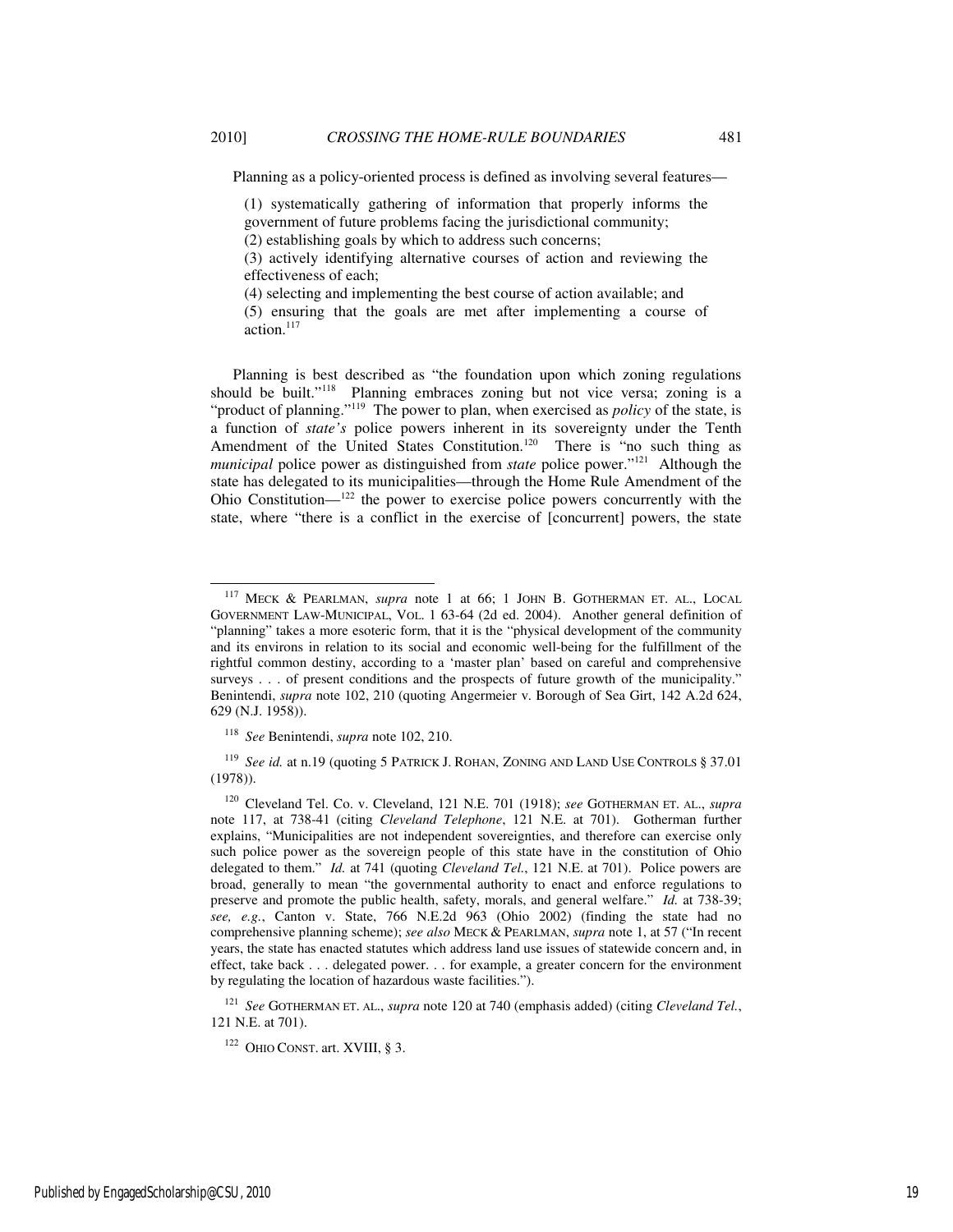exercise prevails."<sup>123</sup> The limitation on municipal exercise of police powers, including the authority to make zoning regulations, is inherent in the constitutional grant.<sup>124</sup> The constitutional grant of zoning power to local governments does *not* abrogate the state's comprehensive planning power.<sup>125</sup>

It is apparent that Ohio has plenty of zoning but little planning. Ohio courts have previously addressed whether municipalities must create their own comprehensive plan, but this examination confuses the real issue. There are two reasons why homerule municipalities are not required to zone in accordance with a comprehensive plan or create one of their own. First, their constitutional grant of authority simply does not require a self-executing comprehensive plan.<sup>126</sup> This point is only obvious once the concepts of *zoning* and *planning* are distinguished. Second, Ohio's General Assembly has not adopted a comprehensive plan in accordance with which homerule municipalities are required to zone. It is the *absence* of a statewide mandatory watershed-approach plan for land use that is extremely problematic. The current absence of a watershed-approach planning scheme means only that it has yet to be adopted, not that it is impermissible to do so under the Ohio Constitution.

If the General Assembly adopted a comprehensive planning framework—a watershed-approach—municipalities would have to zone in accordance with that plan because of the inherent limitations of local government powers.

#### *B. Zoning Authority in Ohio*

All authority to regulate any land use—to plan or zone—belongs to the state as part of the state's "police power"—an inherent power of sovereign states reserved under the Tenth Amendment of the Federal Constitution.<sup>127</sup> The state's "police power" is generally recognized as the authority to make regulations for the "public health, safety, morals, and welfare" of society and zoning is one function of this broad authority.<sup>128</sup> In turn, the state of Ohio delegates much of its police power to local governments.<sup>129</sup>

<sup>126</sup> *See supra* note 95; *see also* Cent. Motors Corp. v. City of Pepper Pike, 409 N.E.2d 258, 280 (Ohio Ct. App. 1979) (stating that "Ohio law does not require a municipality to adopt a comprehensive zoning plan as a condition precedent to the enactment of zoning legislation" unlike townships, with *express* zoning enabling requirements).

<sup>127</sup> *See* MECK & PEARLMAN, *supra* note 1, at 55; GOTHERMAN ET. AL., *supra* note 117, at 740; *supra* note 121.

<sup>128</sup> MECK & PEARLMAN, *supra* note 1, at 38-40 . Regarding the definition of police power, "[a]n attempt to define its reach or trace its outer limits is fruitless, for each case must turn on its own facts. . . . Public safety, public health, morality, peace and quiet, law and order—these are some of the more conspicuous examples of the traditional application of the police power

<sup>123</sup> GOTHERMAN ET. AL., *supra* note 117 at 741 (citing Rispo Realty & Dev. Co. v. City of Parma, 564 N.E.2d 425 (Ohio 1990)).

<sup>124</sup> *See id.*; *see also infra* Part IV.A.2 discussing the home-rule provision.

 $125$  An example of the state exercising its planning power to oversee local planning is for solid waste management. *See* MECK & PEARLMAN, *supra* note 1, at 68. With this, the state oversee local planning and inquires whether the planning meets specific statutory criteria. *See*  OHIO REV. CODE ANN. §§ 3734.50-3732.576 (establishing the solid waste planning process and details the requirements). The Ohio EPA formulates a management plan under that authority, and local governments are further required to account for their own planning. This is also an exception to permissive planning in Ohio.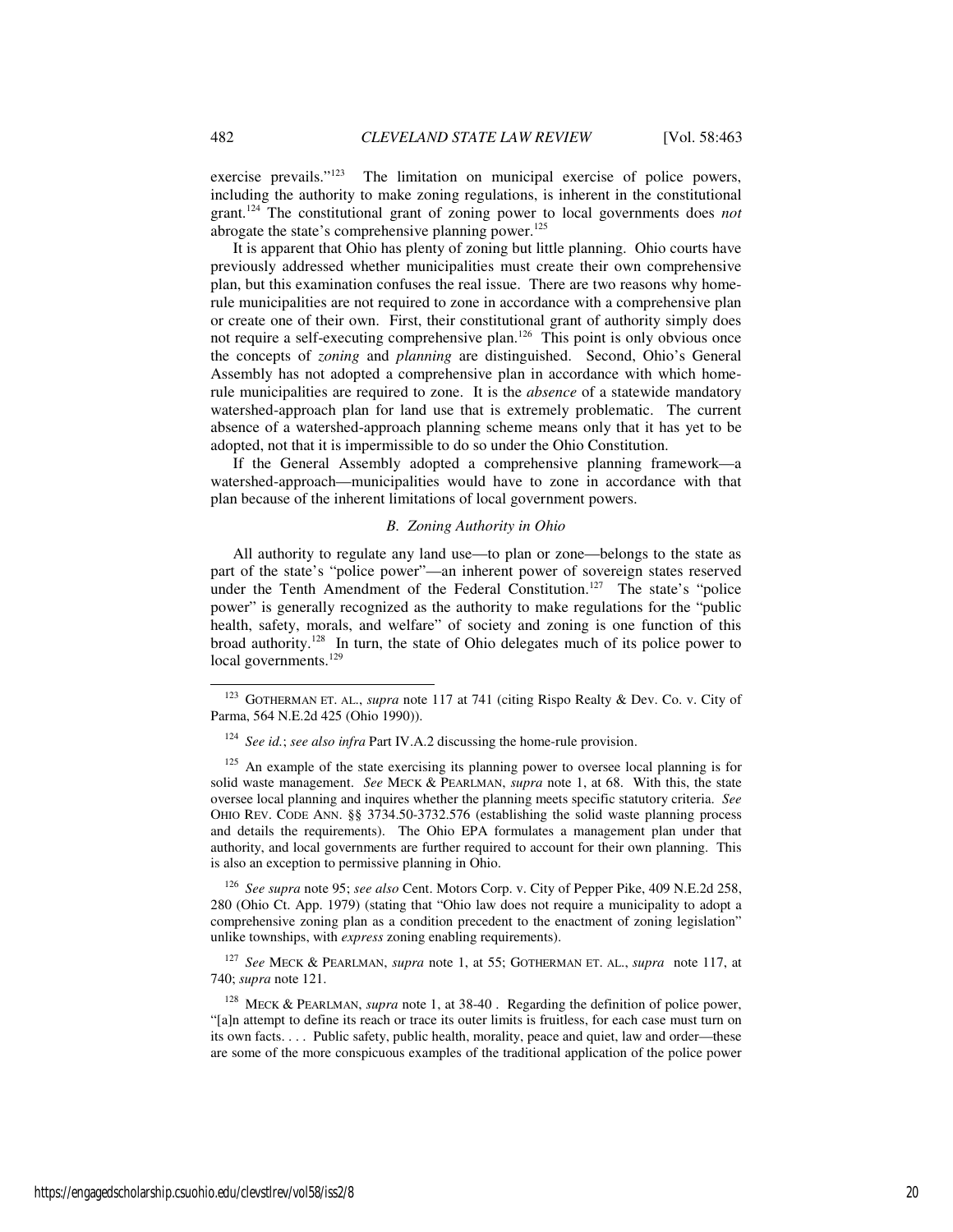This delegation of authority creates a "four-track system of planning and zoning power"<sup>130</sup> inclusive of Ohio's four local government units: townships, counties, charter municipalities, $131$  and non-charter, or statutory plan, municipalities.<sup>132</sup> Municipalities are further classified as villages or cities—depending on population.<sup>133</sup>

All of Ohio's local governments possess one of two types of zoning power granted by the state: (1) *statutory authority* to townships and counties; and (2) *constitutional authority* to municipalities.<sup>134</sup>

#### 1. Statutory Authority

Statutory zoning is the most common form of zoning authority in the United States, modeled after the Standard Zoning Enabling Act in 1935.<sup>135</sup> The state delegates zoning authority through "enabling" legislation from which local governments inherit their zoning power.<sup>136</sup> In Ohio, statutory zoning authority applies to Ohio's unincorporated civil jurisdictions—townships and counties.<sup>137</sup> The Ohio Constitution does not define townships, but recognizes them as units of

<sup>129</sup> *See* MECK & PEARLMAN, *supra* note 1, at 40, 55 (stating that "[a]ll states delegate power to local governments to regulate and perform other needed tasks").

<sup>130</sup> *Id.* at 55.

j

 $131$  A home rule charter may be adopted under the Ohio Constitution Article XVIII, § 7, and operates as a city or village constitution. *See* GOTHERMAN ET. AL., *supra* 120, at 52 (citing OHIO CONST. art. XVIII, §§ 2, 7). Municipalities can choose their form of government under the Ohio Constitution—charter, non-charter, or statutory. *See* George D. Vaubel, *Municipal Home Rule in Ohio (1976-1995)*, 22 Ohio N.U. L. Rev. 143, 152-54 (1995); Stephen Cianca, *Home Rule in Ohio Counties: Legal and Constitutional Perspectives*, 19 U. DAYTON L. REV. 533, 535-41 (discussing the variety of forms of Ohio governments and the legal implications of each).

<sup>132</sup> A municipal government that is organized without a charter, then is under "the general statutory plan of government in the manner provided by general laws passed by the legislature . . . for cities and villages." GOTHERMAN ET. AL., *supra* 117, at 52*.* For purposes of this

Article, "municipalities" refers to those local governments with home-rule powers.

<sup>133</sup> OHIO CONST. art. XVIII § 1. Cities have a population over 5,000 residents, whereas villages have resident populations under 5,000.

<sup>134</sup> *See* GOTHERMAN ET. AL., *supra* note 117, at 836.

<sup>135</sup> *See* CURRENT TRENDS, *supra* note 1, at 63; JULIAN CONRAD JUERGENSMEYER & THOMAS E. ROBERTS, LAND USE PLANNING AND CONTROL LAW 46 (1998).

<sup>136</sup> MECK & PEARLMAN, *supra* note 1, at 40.

<sup>137</sup> Diana M. Anelli, *Municipal Law for the Non-Specialist Attorney: Who's in Charge? A Tour of the Municipal Landscape*, 1.1 (OHIO STATE BAR ASS'N CLE INSTITUTE 2003); *see* REBECCA C. PRINCEHORN, OHIO LOCAL GOVERNMENT LAW-TOWNSHIP 9 (1st ed. 2004). This Article is concerned with civil townships, referred to only as "townships."

to municipal affairs." Berman v. Parker, 348 U.S. 26, 32 (1954). It is important to note that "police power differs from eminent domain in that it involves no taking of private property for public use, although it may deprive the owner of his property or impair its value without such actual taking . . . [and also] its exercise requires no payment of compensation." *See* N. Ohio Sign Contractors v. Lakewood, 513 N.E.2d 324, 333 (Ohio 1987).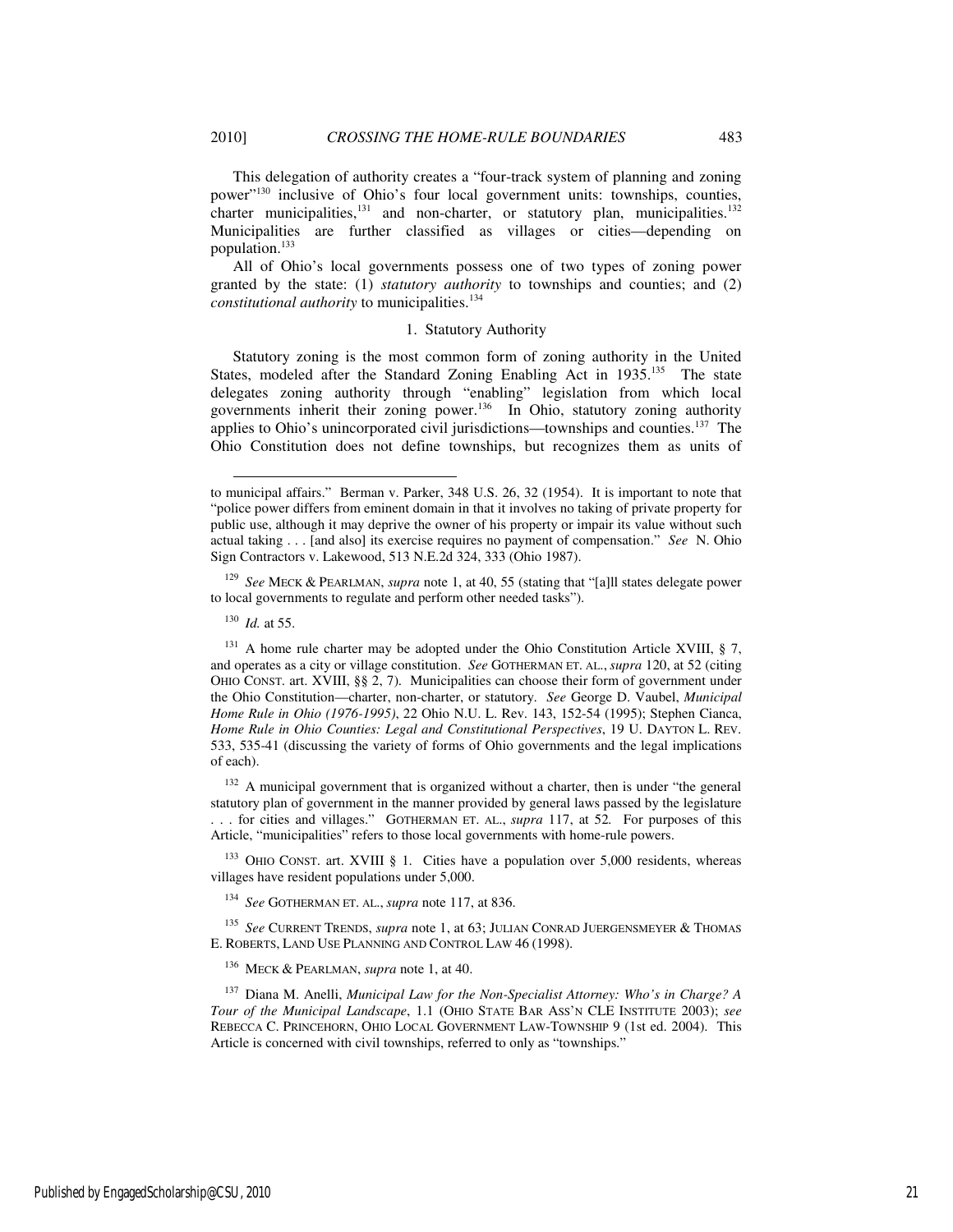government and agencies of the state.<sup>138</sup> Townships' zoning power is expressly limited by the statutory requirements in the Ohio Revised Code, and, accordingly, townships' zoning regulations are valid insomuch as they comply with such requirements.<sup>139</sup>

One requirement is that zoning regulations bear a reasonable relationship to public health, safety, or the general welfare.<sup>140</sup> Another requirement, specific to townships' zoning regulations but inapplicable to municipalities, is that zoning regulations must be enacted "in accordance with a comprehensive plan."<sup>141</sup> The existence of a "comprehensive plan" is a condition precedent to townships enacting any zoning regulations. Because townships derive their zoning authority pursuant only to state statute, and the statute requires a comprehensive plan, then townships must enact zoning regulations in conformity with the prevailing plan.<sup>142</sup>

2. Constitutional Authority—The Home Rule Amendment

Ohio's municipalities derive their zoning power from Article XVIII, Section 3 the "Home Rule Amendment."<sup>143</sup> Specifically, the Ohio Constitution grants

<sup>140</sup> This is required for any form of government. *See* GOTHERMAN ET. AL., *supra* note 117, at 740; Holeton v. Crouse Cartage Co., 748 N.E.2d 1111, 1118 (Ohio 2001) (quoting Froelich v. City of Cleveland, 124 N.E.2d 212, 216 (Ohio 1919) (stating "neither the state in the passage of general laws, nor the municipality in the passage of local laws, may make regulations which are unreasonable. The means adopted must be suitable to the ends in view, they must be impartial in operation, and not unduly oppressive upon individuals, must have a real and substantial relation to their purpose, and must not interfere with private rights beyond the necessities of the situation.")).

<sup>141</sup> OHIO REV. CODE ANN. § 519.02 (West 2010). Here is the statutory language stated in full:

[i]n the interest of the public health and safety, the board of township trustees may regulate by resolution, *in accordance with a comprehensive plan*, the location, height, bulk, number of stories, and size of buildings and other structures, including tents, cabins, and trailer coaches, percentages of lot areas that may be occupied, set back building lines, sizes of yards, courts, and other open spaces, the density of population, the uses of buildings and other structures, including tents, cabins . . . . For all these purposes, the board may divide all or any part . . . of the township into districts or zones of such number, shape, and area as the board determines.

#### *Id.* (emphasis added).

<sup>142</sup> See id. Cf. Cent. Motors Corp. v. City of Pepper Pike, 409 N.E. 2d 258, 280 (Ohio Ct. App. 1979) (noting that municipalities, unlike townships, do not need a comprehensive plan).

<sup>143</sup> *See* Am. Fin. Servs. Ass'n v. City of Cleveland, 858 N.E.2d 776, 780 (Ohio 2006).

<sup>138</sup> *See* OHIO CONST. art. X, § 1; PRINCEHORN, *supra* note 137, at 10.

<sup>&</sup>lt;sup>139</sup> Bainbridge Twp. Bd. of Trustee v. Funtime, Inc., 563 N.E.2d 717, 719 (Ohio 1990) (stating that "authority townships possess to enact local police power regulations is limited to that which is specifically conferred by statute"); *see also* OHIO REV. CODE ANN. § 519.01-.99. Ohio counties may adopt charters, granting home rule powers. *See* OHIO CONST. art. X, § 3. Under limited circumstances townships may adopt a "limited home rule government." *See*  OHIO REV. CODE ANN. §§ 504.01-504.04.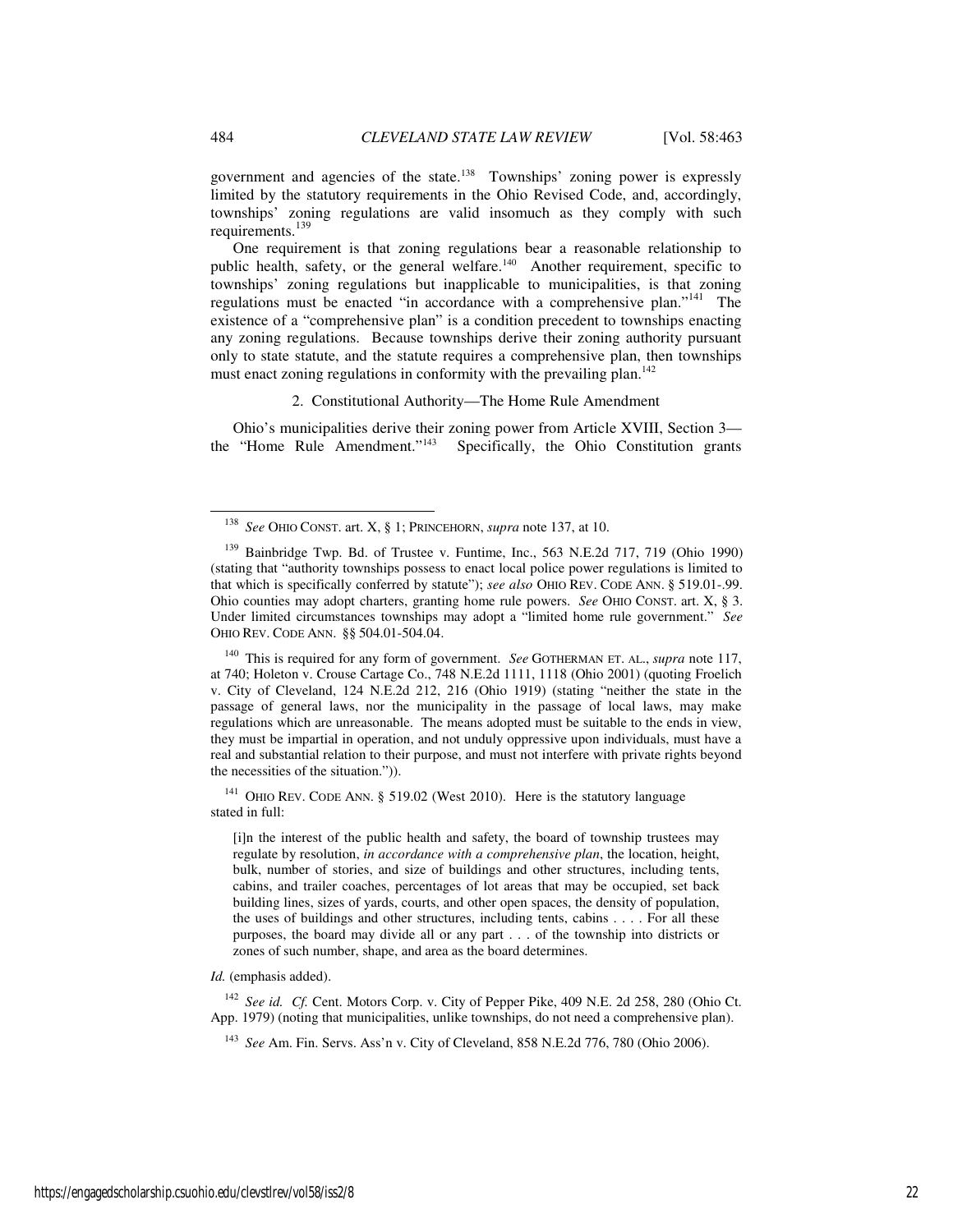-

municipalities "police powers," and Ohio courts interpret zoning power as an exercise of "police power."<sup>144</sup>

The constitutional grant of home rule powers is a distinct characteristic of Ohio's municipalities.<sup>145</sup> In 1912, at the fourth Ohio Constitutional Convention, delegates proposed the home-rule amendment,—now Article XVIII of the Ohio Constitution and the electorate overwhelmingly approved.<sup>146</sup> A Convention delegate stated "home-rule" to mean "the right of the people . . . to control their own affairs."<sup>147</sup> Ohio's citizens wanted greater control over local affairs through their local government, so delegates drafted the home-rule amendment to abrogate the common law doctrine of "Dillon's Rule," a doctrine of strict construction "nearly universally recognized" throughout the country which limited municipal powers to those expressly delegated and necessarily implied.<sup>148</sup> Under Dillon's Rule, Ohio's municipalities operated as "creatures of the state," able to exercise only those powers granted by the General Assembly.<sup>149</sup> But under the home-rule amendment, municipalities have the power to govern themselves and enact local legislation not in conflict with general laws of the state.<sup>150</sup> Because of the home-rule amendment,

 $^{146}$  STEVEN H. STEINGLASS & GINO J. SCARSELLI, THE OHIO STATE CONSTITUTION 39-40, 358 (2004); *see also* Cleveland Telephone Co. v. City of Cleveland, 121 N.E. 701, 710 (Ohio 1918) (Wanamaker, J., dissenting) (noting the popularity of the home-rule amendment and the fact that "in the ten counties containing the ten largest cities of Ohio, the vote in favor of the home rule amendment, Article XVIII, showed a majority of more than 100,000").

<sup>147</sup> *See* GOTHERMAN ET. AL., *supra* note 117, at 6 (citing 2 PROCEEDINGS AND DEBATES OF THE CONSTITUTIONAL CONVENTION OF THE STATE OF OHIO 1442 (1912)). The "home rule movement" has a lengthy history; early in the nineteenth century, Alexis de Tocqueville wrote about the "localist nature of American life, and fairly strong notions of local government independence." David J. Barron, *Reclaiming Home Rule*, 116 HARV. L. REV. 2255, 2277-80 (2003).

<sup>148</sup> GEORGE D. VAUBEL, MUNICIPAL HOME RULE IN OHIO 12 (1978); *see also* GOTHERMAN ET. AL., *supra* note 117, at 6 (citing Schaffer v. Bd. of Trustees of Franklin County Veterans Memorial, 168 N.E.2d 547, 549 (1960)).

<sup>149</sup> STEINGLASS & SCARSELLI, *supra* note 146, at 327. Article XVIII of the Ohio Constitution was fashioned after California's constitution. *Id.* However, unlike Ohio, California became one of the most progressive states enacting statutes that impose planning requirements on local governments for zoning and land use. *See* Cal. Govt. Code §§ 65300, 65860(a)(ii) (West 2008) (as amended in 1984). In two recent Ohio Supreme Court decisions, Justice Maureen O'Connor cited to the California Supreme Court's home-rule analysis as illustrative of what the majority of the court should follow. *See* City of Cincinnati v. Baskin, 859 N.E.2d 514, 522-23 (Ohio 2006) (O'Connor, J., concurring); Am. Fin. Servs. Ass'n v. City of Cleveland, 858 N.E.2d 776, 789 (Ohio 2006) (O'Connor, J., concurring).

<sup>144</sup> *See* GOTHERMAN ET. AL., *supra* note 117, at 7*.* Similar to Ohio, California courts interprets their home-rule provision as a grant of zoning authority. *See* Brougher v. Bd. of Public Works, 271 P. 487, 491-92 (Cal. 1928). Courts in other states, however, such as Pennsylvania and New York, have *not* interpreted their home rule provisions as a source of zoning power—the courts distinguish zoning power from general police powers. *See* Kline v. City of Harrisburg, 68 A.2d 182, 186-88 (Penn. 1948); DJL Rest. Corp. v. City of New York, 749 N.E.2d 186, 188-89 (N.Y. 2001).

<sup>145</sup> GOTHERMAN ET. AL., *supra* note 117, at 7.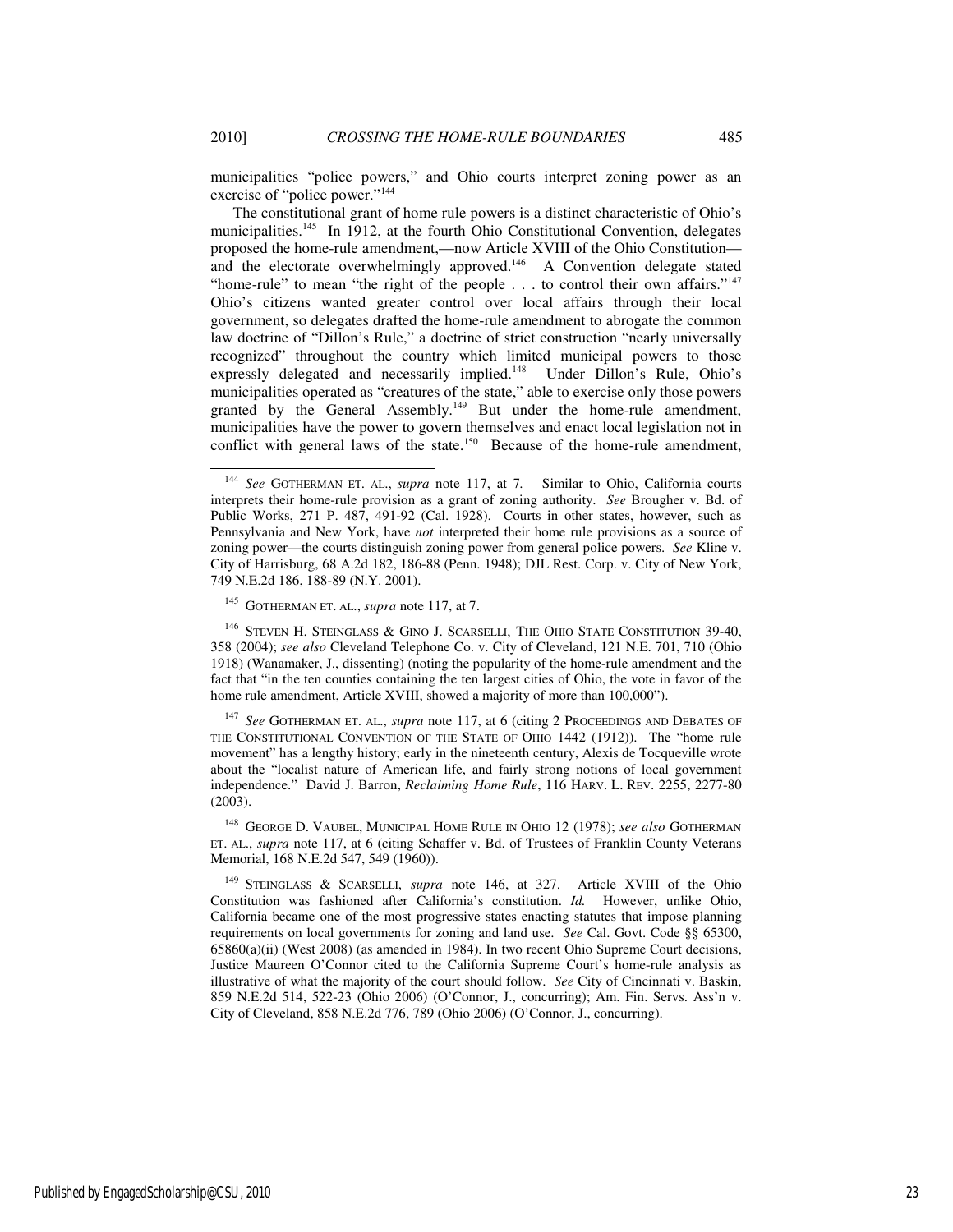municipalities exercise greater local autonomy in several respects, including the power to enact zoning regulations in the absence of enabling statutes.<sup>151</sup>

The home-rule provision of Article XVIII, Section 3 of the Ohio Constitution states, "Municipalities shall have authority to exercise all powers of local selfgovernment and to adopt and enforce within their limits such local police, sanitary and other similar regulations, as are not in conflict with general laws."<sup>152</sup> This provision grants municipalities two distinct powers:<sup>153</sup>

(1) the power of local self-government, and

(2) the "broad police power to act within their borders," not in conflict with the general laws of the state.

Assuming that the state of Ohio adopts a watershed-approach plan—requiring all local governments to conform their zoning to the needs of the watershed—such a regulation would be constitutionally permissible under the home-rule amendment. To determine whether a state regulation violates home-rule powers under Section 3, Ohio courts decide as a threshold inquiry whether the statute regulates a power "of local self-government, on the one hand, or is a police regulation . . . on the other."<sup>154</sup> Although intuitively, and to the untrained eye, the constitutional grant of all "powers of local self government" would seem to encompass zoning, it does not. Ohio courts

<sup>151</sup> *See* Vaubel, *supra* note 131, 156-57 (1995).

<sup>152</sup> OHIO CONST. art. XVIII, § 3.

<sup>153</sup> *See, e.g.*, *Baskin*, 859 N.E.2d at 516; *Am. Fin. Servs. Ass'n*, 858 N.E.2d at 780; Twinsburg v. State Emp. Relations Bd., 530 N.E.2d 26, 28 (Ohio 1988), *overruled on other grounds*, Rocky River v. State Emp't Relations Bd., 539 N.E.2d 103 (Ohio 1989). Article XVIII of the Ohio Constitution also granted municipalities additional powers including the power of self-determination in the form of government, under Section 7, which states that "[a]ny municipality may frame and adopt or amend a charter for its government and may, subject to the provisions of section 3 of this article, exercise there under all powers of local self-government." OHIO CONST. art. XVIII, § 7. Also, under Section 4 of Article XVIII, municipalities have the authority to own and operate public utilities. OHIO CONST. art. XVIII § 4; *see, e.g.*, Pfau v. City of Cincinnati, 50 N.E.2d 172, 173 (Ohio 1943); Dravo-Doyle Co. v. Village of Orrvile, 112 N.E. 508, 509 (Ohio 1915).

<sup>154</sup> Vaubel, *supra* note 151, at 156. The initial determination in the *Canton* test to determine whether municipal action falls under the "power of local self-government" was stated in *Marich v. Bob Bennett Construction Co.*, 880 N.E.2d 906, 911 (Ohio 2008), as "'[i]f an allegedly conflicting city ordinance relate[d] solely to self-government, the analysis stops, because the Constitution authorizes a municipality to exercise all powers of local selfgovernment within its jurisdiction.'" *Id.* (quoting *Am. Fin. Servs. Ass'n*, 858 N.E.2d at 780).

<sup>150</sup> *Am. Fin. Servs. Ass'n*, 858 N.E.2d at 781; City of Dublin v. State, 909 N.E.2d 152, 154- 55 (Ohio Ct. App. 2009); *see also* VAUBEL, *supra* note 148, at 15 ("the proposal for municipal Home Rule was intended to accomplish three specific things: first, to make it possible for municipalities to have, if they desired, different forms of municipal organization; second, to invest municipalities with all powers of local government not denied to them or in conflict with the general laws of the state—rather than only such power as the General Assembly might confer; and third, to clarify and expand the power of municipalities to operate public utilities"); 2 PROCEEDINGS AND DEBATES OF THE CONSTITUTIONAL CONVENTION OF THE STATE OF OHIO 1433 (1912) (George W. Knight, a delegate to the 1912 Constitutional Convention, stating the three major objectives of the amendment and the intention to leave the state with as broad and much power as it did before).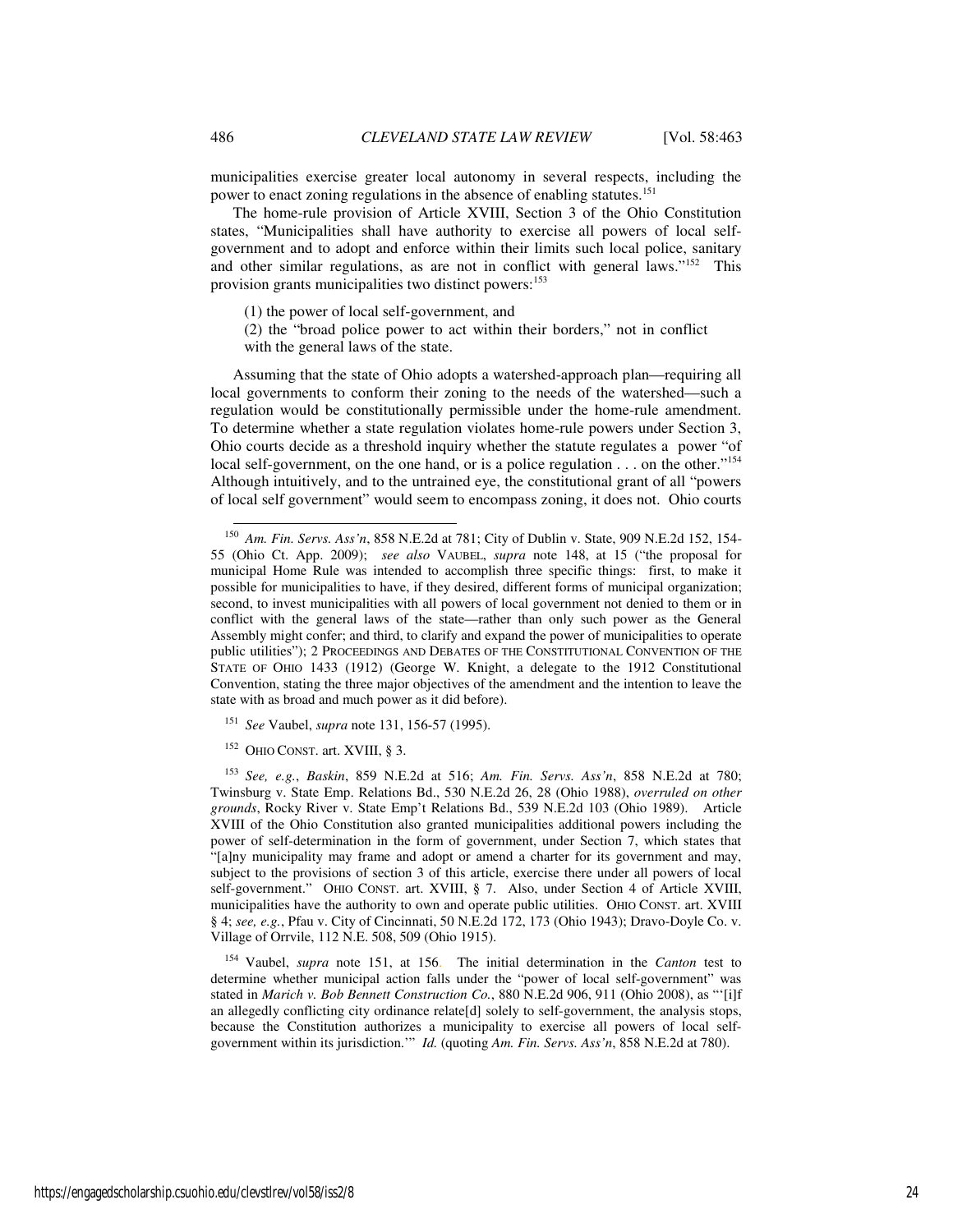j

have long held that "[t]he enactment of zoning laws by a municipality is an exercise of the *police power*, rather than an exercise of the power of 'local self-government,' as granted by Section 3, Article XVIII, of the Ohio Constitution."<sup>155</sup> The source of zoning power as a "police power," rather than one of "local self-government" is a critical distinction because only municipal police powers are limited by a "conflicts" analysis.<sup>156</sup>

#### *a. Statewide Concern Doctrine*

The statewide concern doctrine was once conceptualized as a limitation on municipal exercise of police power—that municipalities could not enact regulations affecting matters of "statewide concern."<sup>157</sup> However, a recent Ohio Supreme Court decision, *American Financial Services Assoc. v. City of Cleveland*, has clarified that the statewide concern doctrine is not a limitation on municipal police powers—such as zoning—but a means of determining whether a particular exercise of municipal power falls under "powers of local self-government" or "police power."<sup>158</sup> This is important because the General Assembly cannot override municipal legislation promulgated pursuant to the "powers of local self-government." The purpose of the statewide concern doctrine is to distinguish substantive matters that are "strictly local" from matters "statewide" in interest when courts must decide whether a municipal regulation was enacted within the parameters of its "power of local selfgovernment."<sup>159</sup> If the regulation concerns a subject matter that "affects the general

<sup>156</sup> *See Garcia*, 407 N.E.2d at 270. The last clause, "as are not in conflict with general laws," modifies only the *second* clause and *not* the "powers of local self-government." *City of Twinsburg*, 530 N.E.2d at 28.

<sup>155</sup> Garcia v. Siffrin Residential Ass'n 407 N.E.2d 1369 (Ohio 1980) (syll. para. 2); Vaubel, *supra* note 151, at 175 (stating that "[m]unicipal power to zone remains firmly embedded within municipal police power" and also that "there have been no serious deviations [from which the courts] . . . consider the constitutional grant of municipal police power to be the source of municipal zoning authority"); *see, e.g.*, City of Canton v. Ohio, 766 N.E.2d 963, 966 (Ohio 2002); Rispo Realty & Dev. Co. v. City of Parma, 564 N.E.2d 425, 427 (Ohio 1990) (stating that "Ohio law has long recognized that the enactment of zoning laws by a municipality is an exercise of its police power as described under Section 3, Article XVIII of the Ohio Constitution); Schneiderman v. Sesanstein, 167 N.E. 158, 158 (Ohio 1929). Vaubel also cites *Pritz v. Messer*, for this proposition noting that *Pritz* recognized zoning as a police power—pointing out that "in the absence of statutory provisions, Ohio municipalities would still have the power to zone as a consequence of the constitutional grant of local selfgovernment power under Section 3, Article XVIII . . . [but the court meant] 'local selfgovernment' [broadly as] the total grant of Home Rule powers rather than as a designation of local powers which are distinguishable from police regulations." VAUBEL, *supra* note 148, at 821.

<sup>157</sup> *See Am. Fin. Servs. Ass'n*, 858 N.E.2d at 781-82 (quoting VAUBEL, *supra* note 148, at 1108) (stating that "the term 'statewide concern' describes 'the extent of state police power which was left unimpaired by the adoption of the Home Rule Amendments as well as . . . those areas of authority which are outside the outer limits of 'local' power"); *see also* Vaubel, *supra* note 131, at 197-204 (discussing several cases where the doctrine was applied to municipal zoning and whether municipal zoning ordinances infringed on the state's power to regulate matters of state interest).

<sup>158</sup> *See Am. Fin. Servs. Assoc.*, 858 N.E.2d at 782.

<sup>159</sup> *Id.* (quoting State *ex rel.* Hackley v. Edmonds, 80 N.E.2d 769 (Ohio 1948)).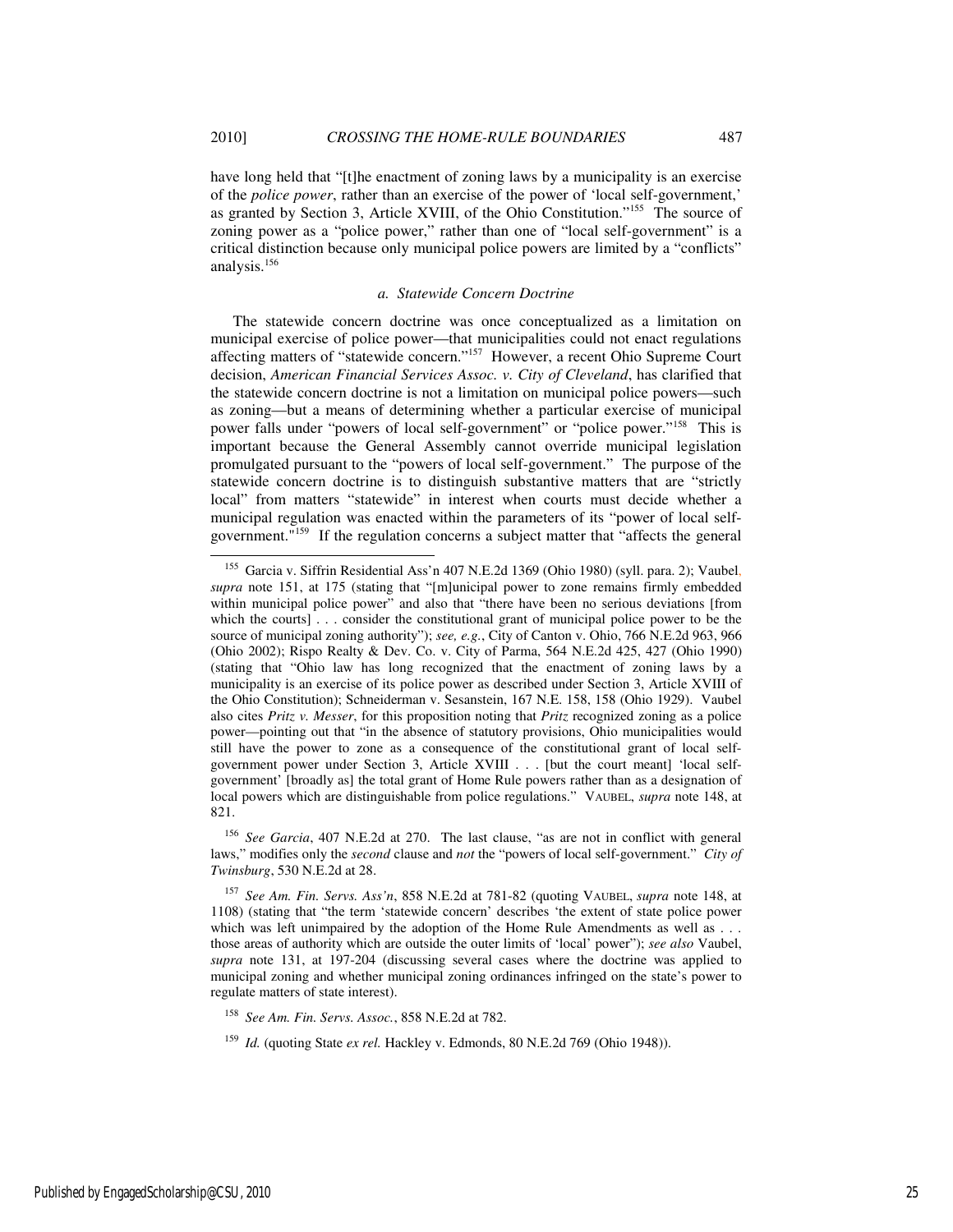public of the state as a whole *more* than it does the local inhabitants the matter passes from what was a matter for local government to a matter of general state interest."<sup>160</sup> Matters of "statewide concern" means that "a comprehensive statutory plan is . . . necessary to promote the safety and welfare of all the citizens" and thus, the power is not one of local self-government.<sup>161</sup> Instead, the power at issue is a police power.

Previous cases analyzing statewide concern as a limitation on municipal zoning are still relevant because they demonstrate that when the state enacts legislation pursuant to its *planning* power: (1) the exercise of state planning power does not implicate powers of local self-government, and (2) municipal police powers including zoning—are curtailed by the statewide comprehensive planning scheme. This line of cases found that the state statutes enacted pursuant to the state's planning function were properly exercised state police powers of "statewide concern" in the face of municipal zoning regulations. In addition to the fact that Ohio is charged with the duty of formulating a plan to control nonpoint source pollution,<sup>162</sup> the Ohio Supreme Court has upheld natural resource conservation,<sup>163</sup> environmental harms impacting public health,<sup>164</sup> and matters with extra-territorial

<sup>161</sup> City of Kettering v. State Emp't Relations Bd., 496 N.E.2d 983, 988 (Ohio 1986).

<sup>162</sup> See supra Part II discussing the state obligation to control nonpoint source pollution.

<sup>163</sup> State regulation enacted for the purpose of natural resource conservation is a valid exercise of the state's police powers leaving "municipal authorities subordinate to the state police power in matters of statewide import." *See* City of Columbus v. Teater, 374 N.E.2d 154, 158-59 (Ohio 1978). In *Teater*, a municipality challenged a state statute as infringing on its home-rule authority because "the statute sought to prevent . . . municipalities, from building improvements near, or modifying the course of, a stream outside the borders of the municipality and [therefore] interfere with the designation of a river as 'scenic' according to the state director of natural resources." Vaubel, *supra* note 131, 239 (1995). The Court upheld the state statute as overriding municipal in constructing a water supply reservoir that interfered with a designated scenic area pursuant to state statute. *See Teater*, 374 N.E.2d at 159-60.

<sup>164</sup> Comprehensive state regulation addressing environmental harms impacting public health and interest is a function of state police power. *See, e.g.*, City of Canton v. Whitman, 337 N.E.2d 766, 768-71 (Ohio 1975). The court resolved the issue of whether the state may require a municipality to fluoridate a municipally owned and operated water supply and specifically, whether the state statute requiring fluoridation is a valid exercise of the state police power. *Id.* at 768. The Director of the OEPA had directed an order to the City of Canton to fluoridate its water. *Id.* at 768-69. The court concluded that fluoridation is "intrinsically" a matter of public health, and therefore falls under the state's police power. *Id.* at 769-70.In *Clermont Environmental Reclamation Co. v. Wiederhold*, 442 N.E.2d 1278 (Ohio 1982), the Ohio General Assembly enacted a comprehensive measure to address a statewide health problem caused by the disposal of chemical by-products from industrial and

<sup>&</sup>lt;sup>160</sup> Cleveland Elec. Illuminating Co. v. City of Painesville, 239 N.E.2d 75, 78 (Ohio 1968) (emphasis added). The Court had previously stated the test in Beachwood v. Bd. of Elections, 148 N.E.2d 921 (Ohio 1958), to be that local government legislation infringed on matters of statewide concern—and thus exceeded its powers of local self-government—"if the result affects only the municipality itself, with no extraterritorial effects, the subject is clearly within the power of local self-government and is a matter for the determination of the municipality. However, if the result is not so confined it becomes a matter for the General Assembly." *Id.* at 923.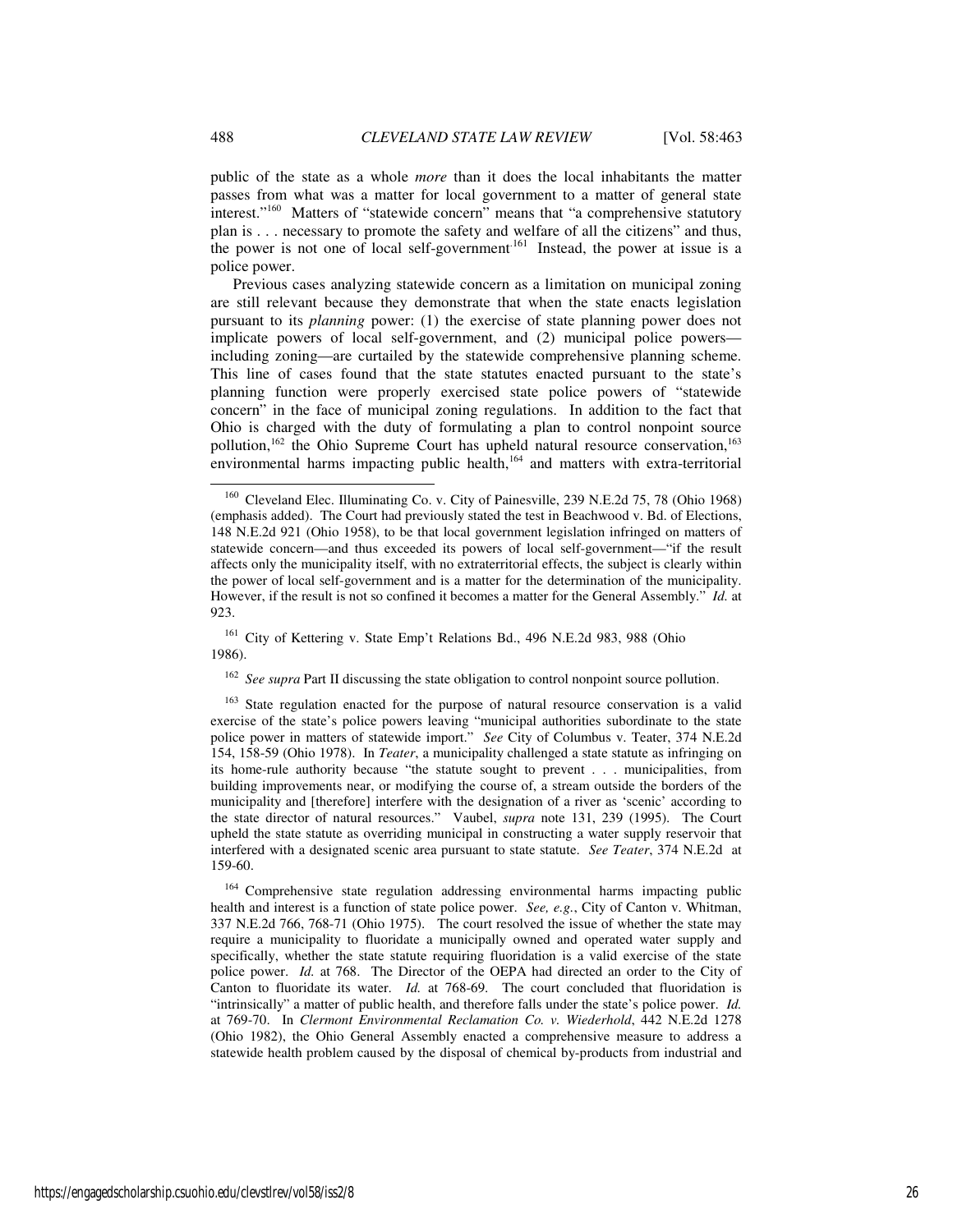impact<sup>165</sup> as matters of statewide concern.<sup>166</sup> Regulation of nonpoint source pollution encompasses all three of the foregoing "matters of statewide concern": (1) managing nonpoint source pollution is an exercise of natural resource conservation; (2) nonpoint source pollution is an environmental harm affecting the public health for drinking water resources and supply; and (3) the migratory nature of nonpoint source pollution affects multiple jurisdictions. State adoption of the proposed watershed plan would further the state's policy choice pursuant to its exercise of state police powers in protecting the state's natural resources, public health, and addressing a matter with extra-jurisdictional impact in addition to its duty pursuant to the CWA to reduce nonpoint source pollution in the state. Therefore, state adoption of a comprehensive watershed plan is an appropriate exercise of the General Assembly's authority.

<sup>165</sup> Matters affecting multiple jurisdictions—such as detachment and annexation of territory, and electric lines constructed across multiple local governments' boundaries—are appropriately regulated pursuant to the state's police powers as matters of "statewide concern." *See Beachwood*, 148 N.E.2d at 922-23. The court stated that "[w]here a proceeding . . . is no longer one which falls within the sphere of local self-government but is one which must be governed by the general law of the state" then pursuant to the "statewide concern" doctrine, a municipality may not, in the regulation of local matters, infringe on matters of general and statewide concern. *Id.*; *see* Prudential Co-op Realty Co. v. City of Youngstown, 160 N.E. 695, 696 (Ohio 1928) (stating that no extraterritorial authority is conferred upon municipalities by the home rule amendment to the Ohio Constitution). Similarly in *Cleveland Electric*, the court upheld a state statute authorizing the construction of electric lines across multiple political jurisdictions. *Cleveland Elec.*, 239 N.E.2d at 78.

<sup>166</sup> Professor Vaubel notes that application of the doctrine remains unsettled but not for specific areas of regulation. Environmental concerns—aesthetic, health-related, and natural resource conservation, are consistently upheld as "substantial state interests," also referred to by the courts as "statewide concern." Because these areas are upheld as state interests, then statutory regulation over these areas receive deferential treatment by the courts. *See* Vaubel, *supra* note 131, at 215.

manufacturing processes. *Id.* at 1279. The Ohio Revised Code Hazardous Waste statute was amended with the "aim and purpose of reasonably assuring that the facilities in the state where hazardous wastes would be disposed of would be designed, sited, and operated in such a manner as to protect the public interest[.]" *Id.* In furtherance of this purpose, the amendment created a Hazardous Waste Facility Approval Board with approval power over the location of hazardous waste facilities. *Id.* at 1280; *see also* OHIO REV. CODE ANN. § 3734.05(D)(3) (West 2010). In this case, the Ohio Supreme Court did not differentiate between "political subdivision" and "municipality"; however, the court applied a "general laws" and "statewide concern" analysis, so authority on the subject concludes that in this case political subdivision and municipality are interchangeable. *See* Vaubel, *supra* note 131, at 204. The municipality argued that the amended statute infringed on its zoning authority. *See id.* at 218 (stating that "although the principal concern in the case focused on whether a general law was involved, the court concluded that the location of a hazardous waste facility involved an exercise of police power"). The Court ultimately held that the municipality's home-rule powers were not violated because hazardous contaminants posted a threat to the general public health, and this was more of a state interest than a local one. *Clermont*, 442 N.E.2d at 1283. The state exercised its police powers by enacting a statewide comprehensive plan. *Id.* at 1280.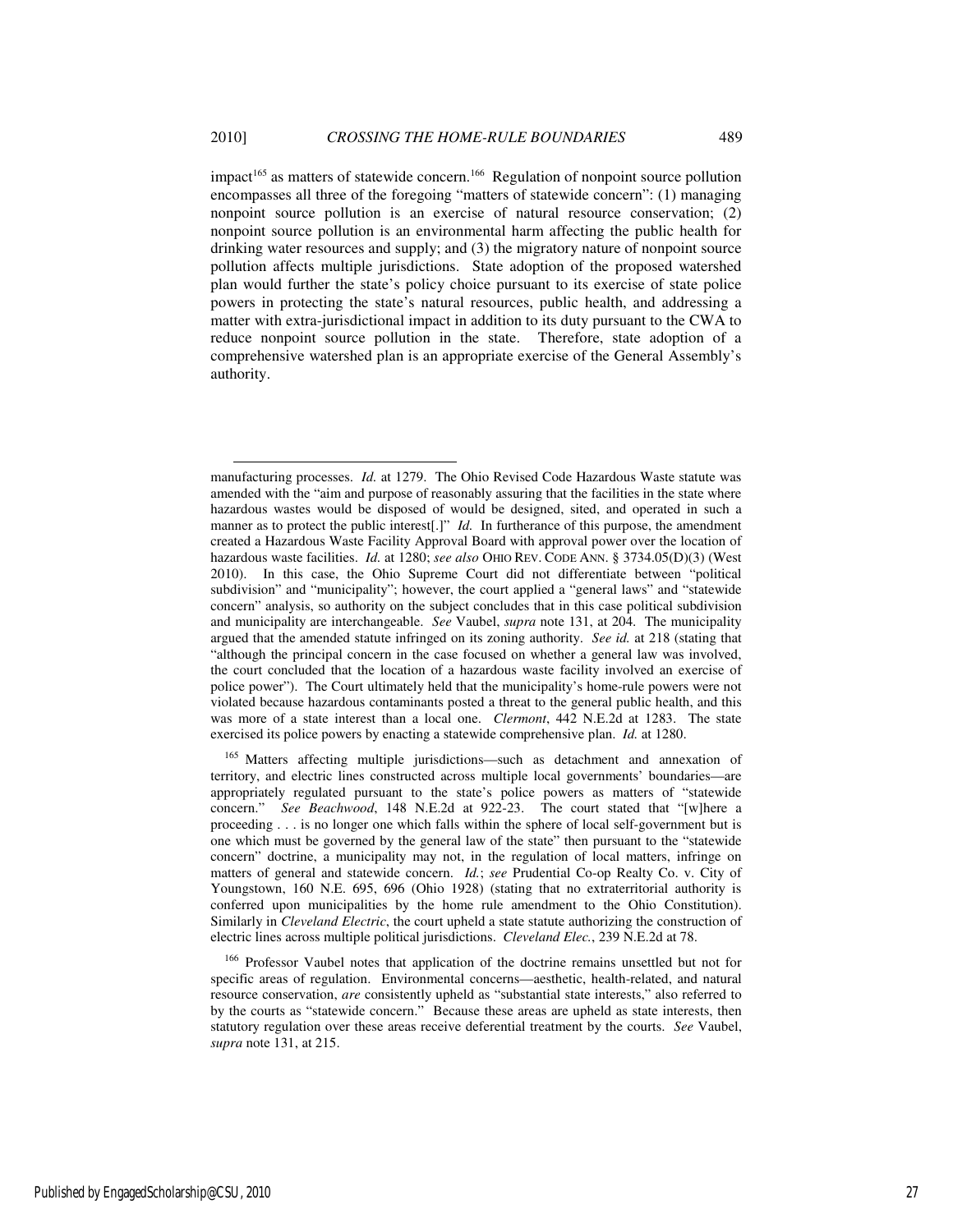#### *b. Municipal Police Powers*

The next inquiry is whether a state statute adopting a comprehensive watershed plan would take precedence over a local zoning ordinance that does not conform to the dictates of the plan. Unlike the powers of local self-government, municipal zoning regulations—an exercise of municipal police powers—are limited by any "conflict with general laws in the state."<sup>167</sup> This Article proceeds, therefore, with a constitutional analysis of municipal "police power" because that power includes the power to zone. With a watershed-approach plan in place, municipal zoning ordinances are subject to a "conflicts" analysis—clause 3 of Section 3 which states "as are not in conflict with general laws."<sup>168</sup> This simple clause requires an exegesis for "conflict" and "general laws." The test applied for "conflict" is "whether the ordinance forbids that which the statute permits, or permits that which the statute forbids."<sup>169</sup> A "conflict" arises only when the statute is specifically tailored to regulate the same subject matter as the municipal ordinance.<sup>170</sup> Assuming the state statute is a "general law"—analyzed below—and an exercise of police power, zoning ordinances will conflict with the watershed plan if they are not in accordance with that plan, because such ordinances will expressly allow what the statute forbids—zoning not in accordance with the watershed plan.

A "conflict" between a state statute and municipal ordinance requires that the statute be a "general law." <sup>171</sup> A four-part test determines whether the statute constitutes a "general law": (1) the statute must be part of a statewide and comprehensive legislative enactment; (2) the statute operates uniformly across the state; (3) the statute "sets forth police, sanitary, or similar regulations, rather than purport[s] only to grant or limit municipalities' legislative power to do so"; and (4) the statute prescribes a rule of conduct to be applied to all citizens generally.<sup>172</sup>

The proposed statewide watershed-approach plan for zoning satisfies the first part of the "general law" test because the plan would be a statewide comprehensive legislative enactment. The statute proposed by this Article presumes that the watershed-plan will deal with all aspects of zoning and land use that quantifiably and

<sup>171</sup> Canton v. State, 766 N.E.2d 963, 967 (Ohio 2002); Marich v. Bob Bennet Constr. Co., 880 N.E.2d 906, 911 (Ohio 2008).

<sup>167</sup> Am. Fin. Servs. Ass'n v. City of Cleveland, 858 N.E.2d 776 (Ohio 2006).

<sup>168</sup> *See* Vaubel, *supra* note 131, at 172-74 (noting that the conflicts analysis applies only to police power regulations).

<sup>&</sup>lt;sup>169</sup> Vill. of Struthers v. Sokol, 140 N.E. 519, 523 (Ohio 1923). This case first established the "conflict" test. *See* Vaubel, *supra* note 131, at 184.

<sup>170</sup> *See* City of Youngstown v. Evans, 168 N.E. 844, 846 (Ohio 1929); City of Akron v. Scalera, 19 N.E.2d 279, 289 (1939); *see* GOTHERMAN ET. AL., *supra* note 117, at 61. Municipalities and the state may exercise concurrent police powers in the same area of regulation, so this in itself does not create a "conflict" under Section 3 of Article XVIII. *See, e.g.*, *Rispo*, 564 N.E.2d at 430; Interurban Ry. & Terminal Co. v. Pub. Utilities Comm'n, 120 N.E. 831 (Ohio 1918) (stating that the "[g]overnment cannot divest itself of sovereign powers by surrender, nonexercise, or by contract . . . municipalities and the state may concurrently exercise police powers in the same field of regulation, but if there is a conflict in the exercise of police power, the state exercise prevails and the local exercise is invalid").

<sup>172</sup> Canton v. State, 766 N.E.2d 963, 967 (Ohio 2002); *Marich*, 880 N.E.2d 906, 911.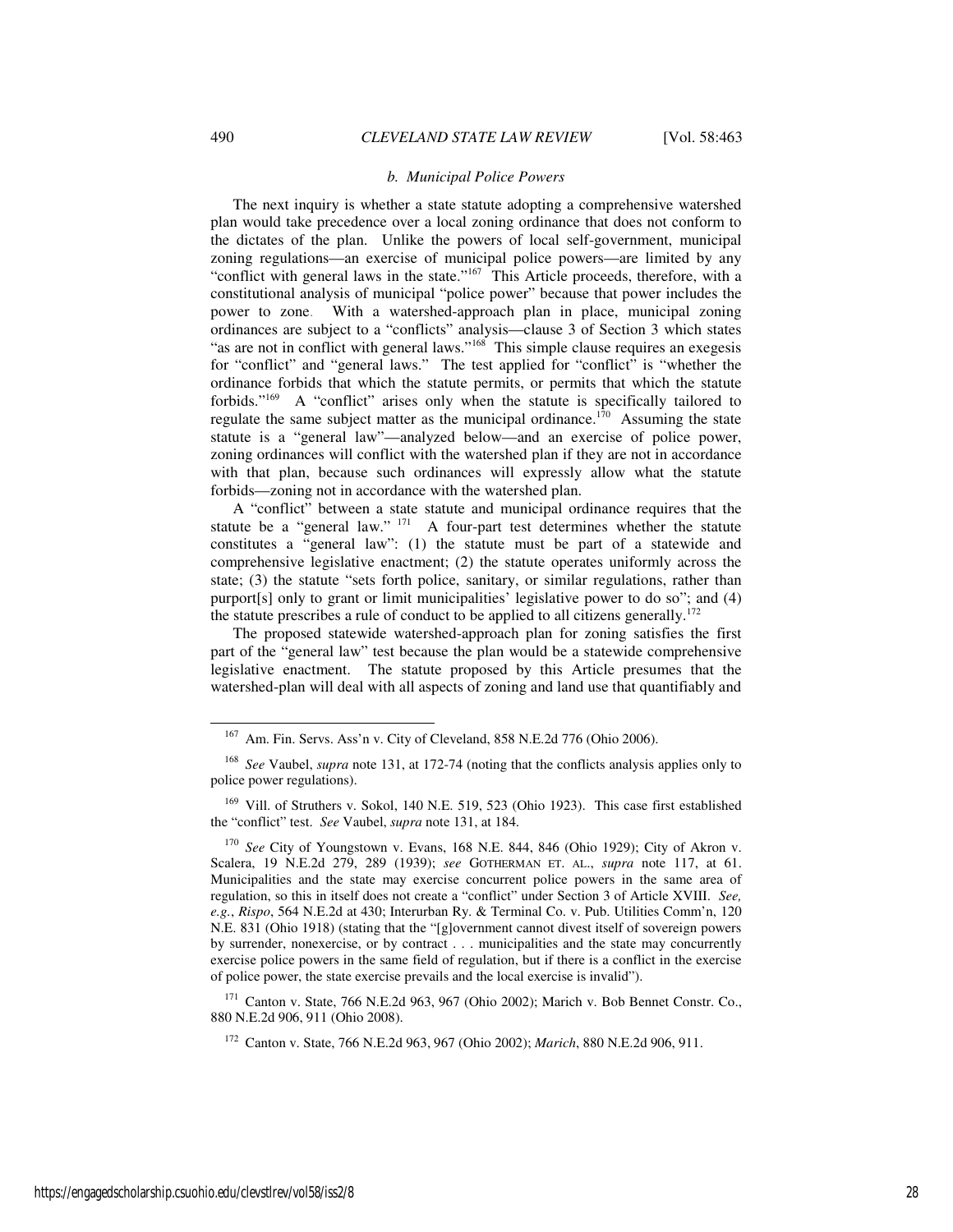negatively impact the health of the watershed, similar to *Clermont*, where the state regulation dealt with all aspects of hazardous waste facility locations.<sup>173</sup> Thus, the *Clermont* plan presumed, as this Article's watershed-approach plan does too, that when local governments seek to locate hazardous waste facilities, or zone for development, local governments will look to the legislative plan for guidance.<sup>174</sup> A comprehensive watershed plan presumes precedence over all local zoning concerns—that is, zoning's effect on the watershed must be taken into consideration when promulgating a zoning ordinance. Both are distinguishable from *Canton v. State*, where the state legislation was not part of a comprehensive plan for the zoning of manufactured homes because the statute sought to regulate only particular aspects about manufactured homes—such as taxes.<sup>175</sup> The statute proposed here is the very type of statewide comprehensive plan that *Canton* envisions—the passage of the plan itself.

The plan satisfies the second part of the "general laws" test because the plan will apply uniformly across the state. The Ohio Supreme Court does not require literal uniform application of a comprehensive statutory scheme. In *Ohioans for Concealed Carry, Inc. v. City of Clyde*, <sup>176</sup> the Court rejected the notion that a statutory framework is not uniform because its application "'will inherently vary to some degree from jurisdiction to jurisdiction.<sup> $\cdot \cdot \cdot$ 177</sup> A statutory framework is a uniform one if it "'applies to all parts of the state without exception, and the basic process is a uniform one."<sup>178</sup> A statute's application to all local governments is a uniform one notwithstanding varying outcomes among the jurisdictions.<sup>179</sup> The proposed watershed-approach framework will apply to all entities in the state differentiating only in result, but not application.

A watershed-approach plan satisfies the third part of the "general laws" test because the statute would be an exercise of state police powers, and it would not merely limit municipal legislative power to set forth separate police powers. <sup>180</sup> The statute's purpose is not to limit municipal zoning but, rather, to protect the health of the watershed and to ensure that land use in the state does not interfere with that purpose. Zoning in accordance with the plan is necessary for the plan's success. The plan is necessary to improve water quality by reducing nonpoint source pollution, and the fact that local governments must zone in accordance with the

-

<sup>176</sup> Ohioans for Concealed Carry, Inc. v. City of Clyde, 896 N.E.2d 967 (Ohio 2008).

- <sup>177</sup> *Id.* at 974 (quoting *Marich*, 880 N.E.2d at 22).
- <sup>178</sup> *Id.* at 974 (quoting *Marich*, 880 N.E.2d at 24).

<sup>179</sup> *Id.* at 974-75. The *Clyde* Court distinguished its prior holding in *Canton* where the statute was deemed *not* uniform because there, "it effectively applied only in older areas of the state, i.e., cities where residential areas no longer have effective deed restrictions or no longer have active homeowner associations." *Id.* at 974 (quoting *Marich*, 880 N.E.2d at 30).

<sup>180</sup> *See* Vill. of West Jefferson v. Robinson, 205 N.E.2d 382 (Ohio 1965).

<sup>173</sup> *Clermont*, 442 N.E.2d 1278 (Ohio 1982).

<sup>174</sup> *See id.* 

<sup>175</sup> *See* Canton v. State, 766 N.E.2d 963 (Ohio 2002). For example, state legislation purporting to regulate only the zoning of commercial lot size would *not* be a comprehensive plan, just regulating particulars in the absence of larger plan within the appropriate purposes of state police powers.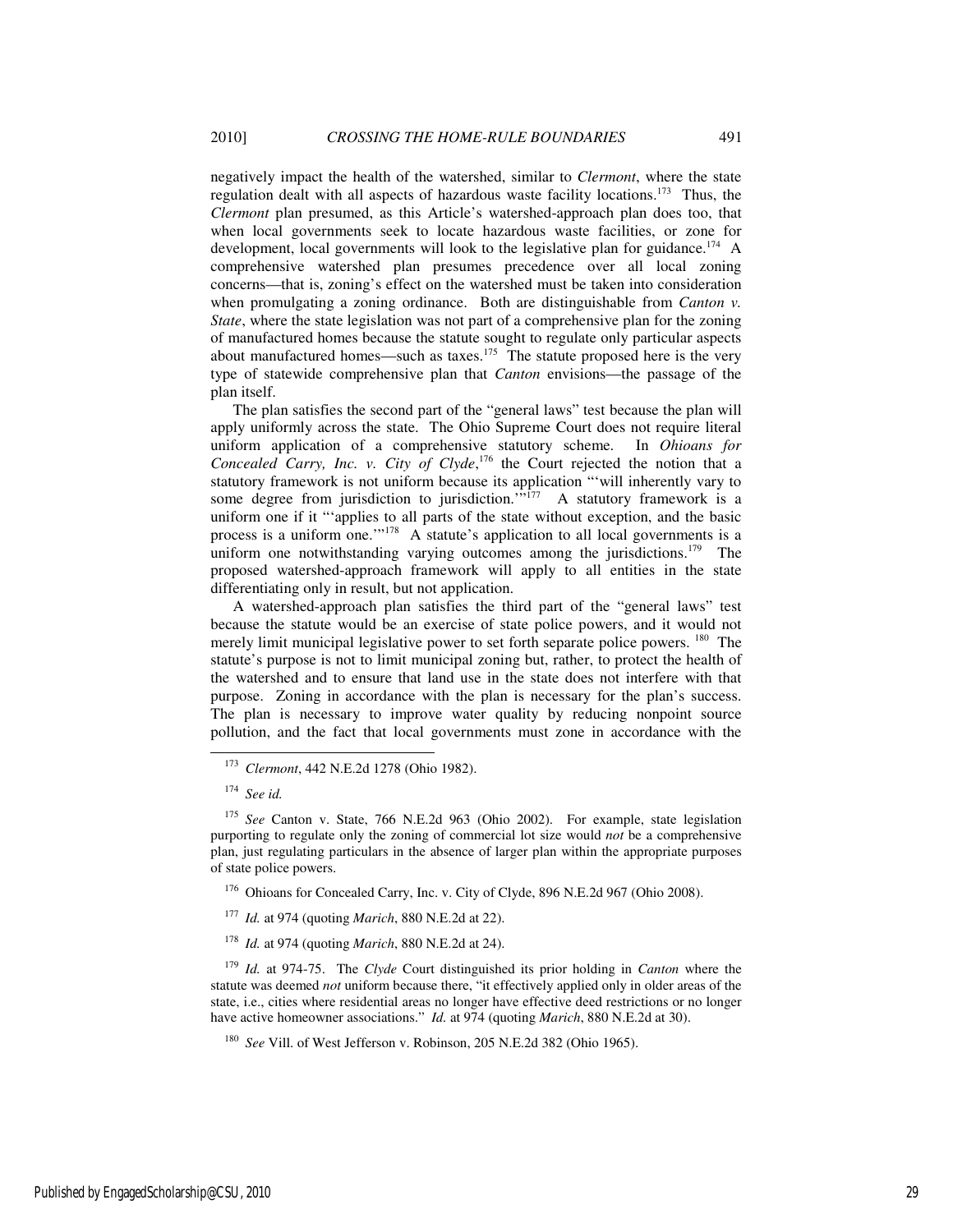plan—thereby limiting municipal zoning in some circumstances—is merely incidental to making this plan work.

The fourth and final element of the "general laws" test—whether a state statute prescribes a rule of conduct for all citizens—is also satisfied by the proposed watershed-approach plan because the plan will prescribe conduct for all entities with authority to zone. The Court in *Canton* narrowly applied the requirement to mean that rules of conduct apply to each individual citizen, $181$  but the Court has since relaxed its approach to that requirement, instead finding that the statute must apply generally to all those who would fall within the ambit of its legislation. For instance, in *American Financial Services*, the state legislation purported to regulate predatory lending in Ohio and the Court found that the statute satisfied the fourth requirement because the statute "established rules of conduct for all *lenders* in Ohio."<sup>182</sup> Accordingly, the Ohio Supreme Court is now likely to find that a watershed plan satisfies the fourth requirement of the "general laws" test because the plan will establish conduct for all entities responsible for zoning.

## *C. "Home-Rule" as a Political, Not a Legal Barrier*

The foregoing analysis raises the question that, if statewide watershed planning is constitutionally permissible under home-rule governance, then why is the oft-cited reason against implementing such planning due to "conflicts with home-rule"?<sup>183</sup> The idea that local affairs should be determined locally—the basic proposition of home-rule—is deeply engrained in the politics of Ohio's local governments.<sup>184</sup> Professor David Barron suggests that "American local government law's recognition of home rule, broadly understood, seems to be on a collision course with meaningful . . . reform."<sup>185</sup> Maintaining "localism" is so customary that citing "home rule conflicts" operates as a mantra voiced by interest groups and lobbies opposed to innovative land use change and is one that many citizens, local governments, and environmental groups accept as true.<sup>186</sup> In Ohio, active opponents to land use

<sup>181</sup> *Canton*, 766 N.E.2d at 970 (holding that the statute at issue did *not* satisfy the fourth requirement because "the statute applie[d] to municipal legislative bodies, not to citizens generally.").

<sup>182</sup> *Am. Fin. Servs.*, 858 N.E.2d at 784 (emphasis added).

<sup>183</sup> *See* Frank S. Alexander, *Inherent Tensions Between Home Rule and Regional Planning*, 35 WAKE FOREST L. REV. 539, 540 (2000).

<sup>184</sup> *See, e.g.*, Kevin O'Brien, *Ohio Justices' Home-Rule Decision Shows that Politics Really Rules*, CLEVELAND PLAIN DEALER, June 21, 2009, at XX; Kevin O'Brien, *Ohio Supreme Court Undermines Home Rule and Cleveland's Future*, CLEVELAND PLAIN DEALER, June 11, 2009, at XX (stating "Goodbye, home rule. Hello, Big Brother . . . That's the gist of Wednesday's horrendous Ohio Supreme Court ruling that state law trumps municipal residency ordinances. Home rule is a cornerstone of Ohio's Constitution . . . [the recent decision] . . . was an audacious and arrogant assault on local autonomy and taxpayers and, oh yeah, the Ohio Constitution.")

<sup>185</sup> Barron, *supra* note 147, at 2268.

<sup>186</sup> *Id.*; *see Ohio Smart Growth Agenda*, ECOCITY CLEVELAND, Fall 1998, at 3, *available at*  http://www.ecocitycleveland.org/pdf\_files/sm-grow.pdf, 2-3, 7-9, 12-13 (last visited Oct. 3, 2008) [hereinafter "OHIO SMART GROWTH AGENDA"].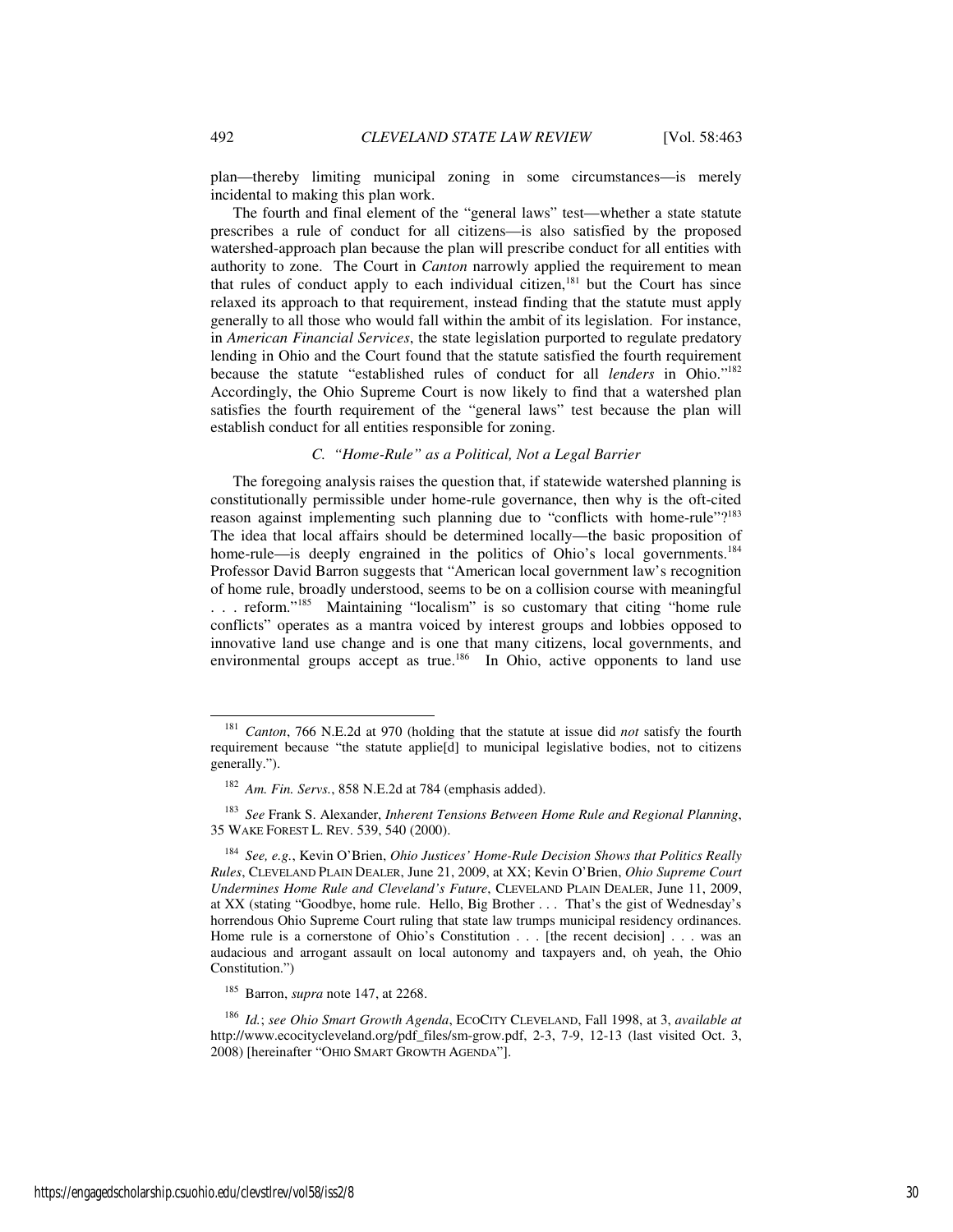planning reform are developers, home builders, $187$  farmers, $188$  the highway lobby, $189$ newly growing suburbs, and townships.<sup>190</sup>

The status quo prevails due to a misconception over the power that home-rule actually confers. Many reformers—land use planners, lawyers, environmentalists, politicians—offer communities "voluntary" or "incentive-based" plans in an effort to sidestep mandatory action, assuming that this kind of action is a legal impediment to the exercise of all local government powers.<sup>191</sup> The cycle is apparent: proponents of watershed planning propose change to the extent that they believe political will allows, and conversely, politically-outspoken critics of reform, refute political will on the basis of "legality."<sup>192</sup> Whichever source of political will is truly the barrier to

Ohioans would want reform [in land use planning] if they were aware of the benefits. For those Ohioans who do know about it, their voices have been stymied again and again before reaching the General Assembly. The overwhelming farm bureau and homebuilders lobby in Ohio is able to whisk away the legislation somehow . . . so this is what we are up against.

Interview (Anonymous), Cleveland State Univ., in Cleveland, Ohio (Oct. 15, 2008).

<sup>188</sup> *Id.* 

<sup>189</sup> *See* OHIO SMART GROWTH AGENDA, *supra* note 186, at 4. The group argues that the highway lobby is

a powerful industry . . . that grew up with the Interstate highway system and lives off the steady flow of [Ohio Department of Transportation] contracts. This includes contractors, cement and asphalt companies, construction unions, and engineering firms. The Ohio Contractors Association and the Ohio Construction Information Association are aggressive opponents of smart growth, environmental regulation, transit, and regional planning[.]

*Id.* 

<sup>190</sup> *Id.* Local experts contend that:

[T]he "political system seldom changes direction until there is a crisis. And, despite all the problems created by haphazard [land] development, it's difficult for many people to perceive a crisis. Communities change gradually; the worst impacts may not be visible for many years. . . . [Therefore, land use reform advocates] need to make the case with clear language that cuts through the complexity of land use and development issues." *Id.* The opposition is described as "less of a movement than a collection of entrenched interests that want to maintain the status quo."

## *Id.* at 3.

<sup>191</sup> *See* Barron, *supra* note 147, at 2270. In 2002, one such progressive group, EcoCity Cleveland pursued statewide organization under a "Smart Growth initiative." In order to "not interfere with home rule . . . [l]ocal governments would still make land use decisions. But they would have incentives to coordinate at the regional level." *See* OHIO SMART GROWTH AGENDA, *supra* note 186, at 13.

<sup>192</sup> *See id.* 

<sup>187</sup> *See* OHIO SMART GROWTH AGENDA, *supra* note 186, at 4-5. Ohio's state home builders association and farm bureau have been mentioned by several individuals in Ohio's planning community, to represent the strongest lobbying efforts to the Ohio General Assembly with respect to "smart growth" or "watershed planning" or any other land use planning reform measure. One such individual has even stated that